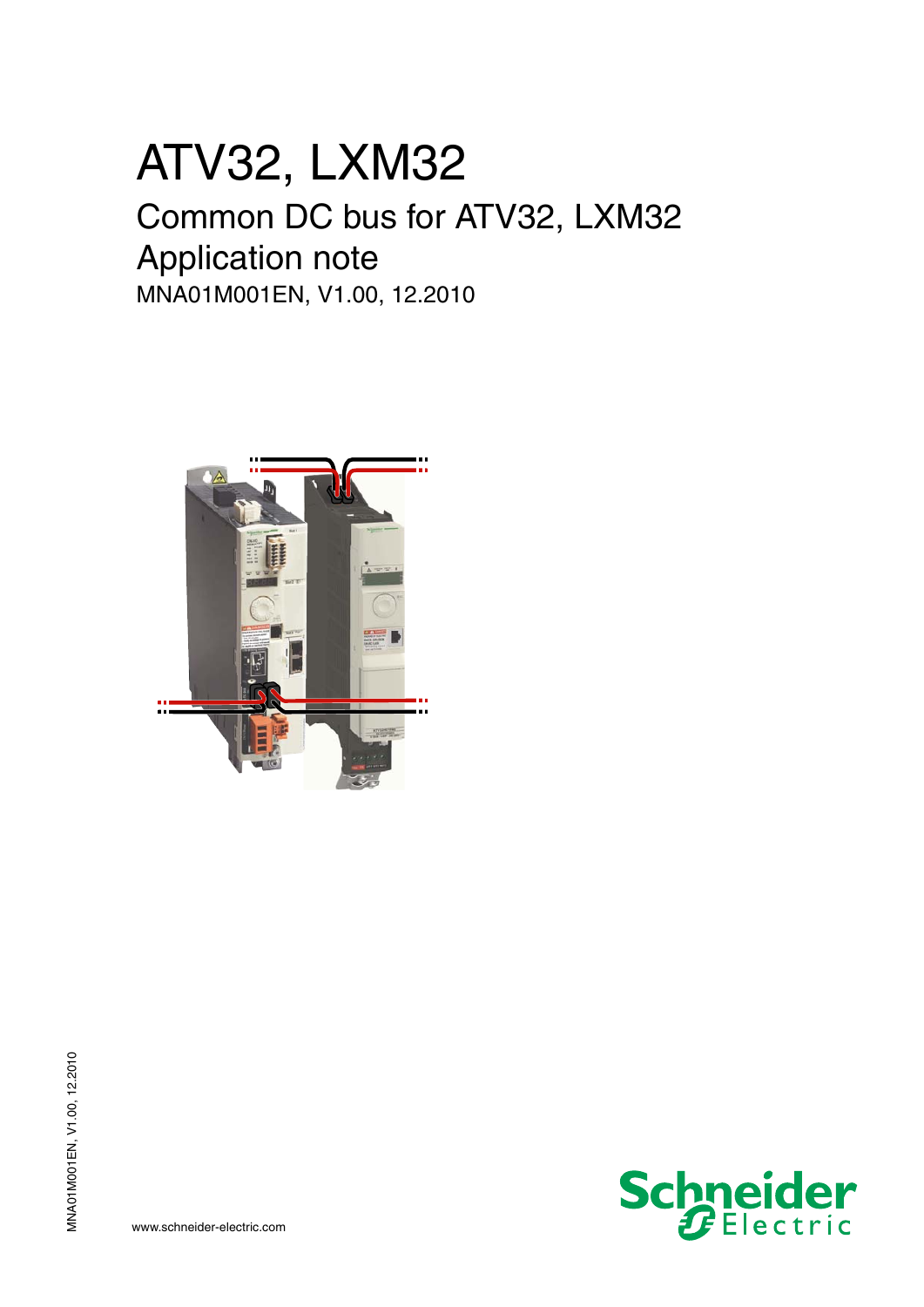#### <span id="page-1-0"></span>**Important information**

This document is part of the product.

Carefully read this document and observe all instructions.

Keep this document for future reference.

Hand this document and all other pertinent product documentation over to all users of the product.

Carefully read and observe all safety instructions and the chapter "Before you begin - safety information".

Some products are not available in all countries. Please consult the latest catalog for information on the availability of products.

Subject to technical modifications without notice.

All details provided are technical data which do not constitute warranted qualities.

Most of the product designations are registered trademarks of their respective owners, even if this is not explicitly indicated.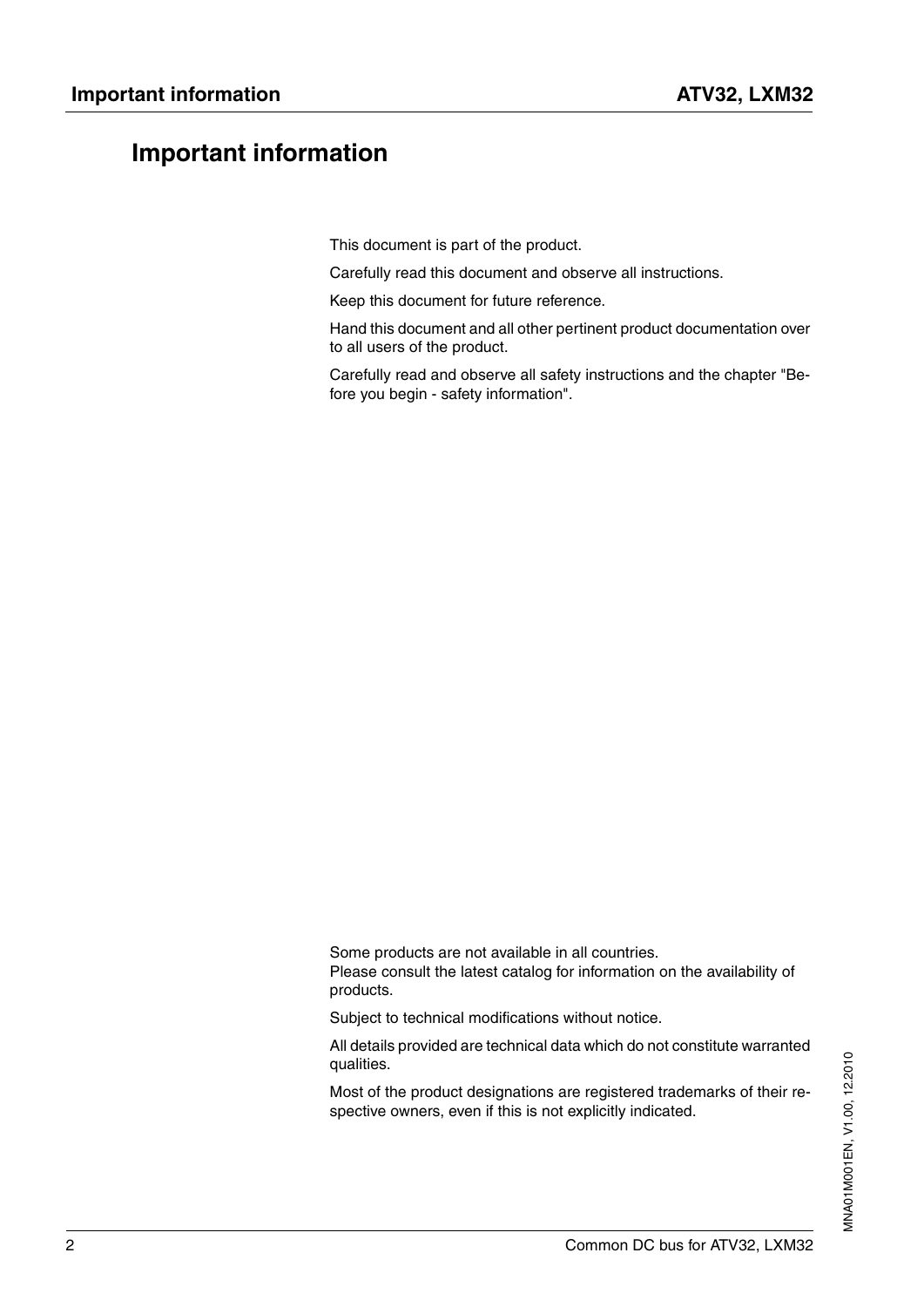### <span id="page-2-0"></span>**Table of contents**



| 1                  |                                |                                                                         |    |  |  |  |  |  |  |
|--------------------|--------------------------------|-------------------------------------------------------------------------|----|--|--|--|--|--|--|
| $\mathbf{2} \cdot$ |                                |                                                                         |    |  |  |  |  |  |  |
|                    | 2.1                            |                                                                         |    |  |  |  |  |  |  |
|                    | 2.2                            |                                                                         |    |  |  |  |  |  |  |
|                    | 2.3                            |                                                                         |    |  |  |  |  |  |  |
|                    | 2.4                            |                                                                         |    |  |  |  |  |  |  |
|                    | 2.5                            |                                                                         |    |  |  |  |  |  |  |
|                    | 2.6                            | Standards and terminology  13                                           |    |  |  |  |  |  |  |
| 3                  |                                |                                                                         |    |  |  |  |  |  |  |
|                    | 3.1                            |                                                                         |    |  |  |  |  |  |  |
|                    | 3.2<br>3.2.1<br>3.2.2<br>3.2.3 | Permissible device types for common DC bus 15<br>LXM32: DC bus data  21 |    |  |  |  |  |  |  |
|                    | 3.3<br>3.3.1<br>3.3.2          | Mains fuse  24                                                          |    |  |  |  |  |  |  |
|                    | 3.4                            |                                                                         |    |  |  |  |  |  |  |
|                    | 3.5<br>3.5.1                   | External braking resistors (accessories). 27                            |    |  |  |  |  |  |  |
|                    | 3.6                            |                                                                         |    |  |  |  |  |  |  |
|                    | 3.7                            |                                                                         |    |  |  |  |  |  |  |
| 4                  |                                |                                                                         | 29 |  |  |  |  |  |  |
|                    | 4.1                            |                                                                         | 29 |  |  |  |  |  |  |
|                    | 4.2                            |                                                                         | 30 |  |  |  |  |  |  |
|                    | 4.3<br>4.3.1                   | Energy absorption                                                       | 31 |  |  |  |  |  |  |
|                    | 4.4                            | Prerequisites for a common DC bus 33                                    |    |  |  |  |  |  |  |
|                    |                                |                                                                         |    |  |  |  |  |  |  |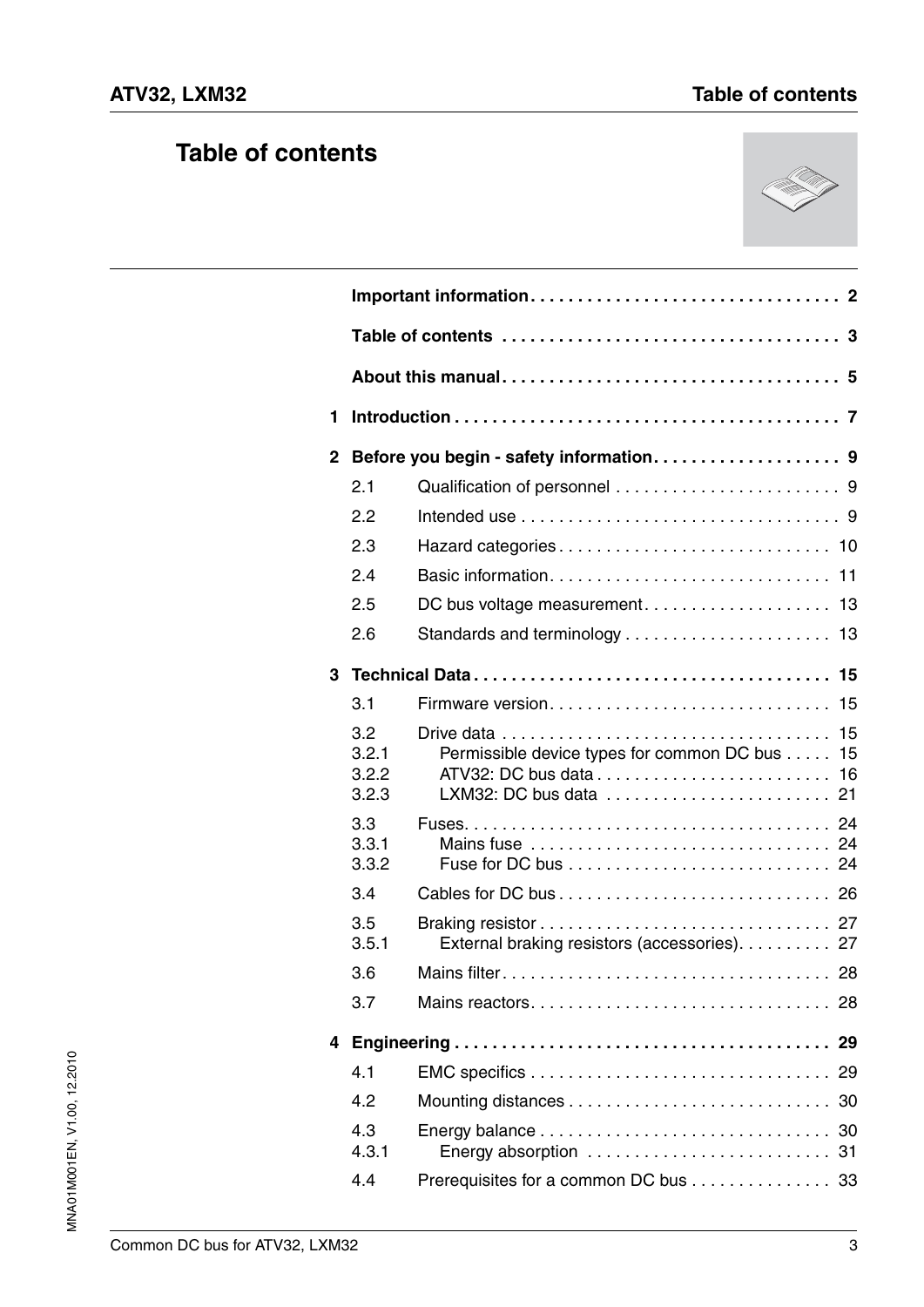|                         | 4.5<br>4.5.1<br>4.5.2<br>4.5.3<br>4.5.4                                                     | Structure of a common DC bus<br>Common mains fuses<br>Separate mains fuses<br>DC supply via a drive<br>DC supply via DC power supply unit | 34<br>34<br>36<br>38<br>41                               |
|-------------------------|---------------------------------------------------------------------------------------------|-------------------------------------------------------------------------------------------------------------------------------------------|----------------------------------------------------------|
|                         | 4.6<br>4.6.1<br>4.6.2<br>4.6.3<br>4.6.4<br>4.6.5                                            | Accessories for the common DC bus<br>Mains reactor and external mains filter                                                              | 43<br>43<br>48<br>50<br>51<br>51                         |
| 5                       |                                                                                             |                                                                                                                                           |                                                          |
|                         | 5.1                                                                                         |                                                                                                                                           |                                                          |
|                         | 5.2<br>5.2.1                                                                                | Connecting the DC bus                                                                                                                     | 58                                                       |
|                         | 5.3                                                                                         |                                                                                                                                           |                                                          |
|                         |                                                                                             |                                                                                                                                           |                                                          |
|                         | 6.1                                                                                         |                                                                                                                                           |                                                          |
|                         | 6.2                                                                                         | LXM32: Setting the braking resistor parameters                                                                                            | 63                                                       |
| $\overline{\mathbf{r}}$ |                                                                                             |                                                                                                                                           |                                                          |
|                         | 7.1                                                                                         |                                                                                                                                           | 65                                                       |
|                         | 7.2                                                                                         |                                                                                                                                           | 65                                                       |
|                         | 7.3                                                                                         | External braking resistors                                                                                                                | 66                                                       |
| 8                       |                                                                                             |                                                                                                                                           |                                                          |
|                         | 8.1<br>8.1.1<br>8.1.2<br>8.1.3<br>8.1.4<br>8.1.5<br>8.1.6<br>8.1.7<br>8.1.8<br>8.1.9<br>8.2 | Moment of inertia<br>Temperature<br>Conductor cross section<br>Terms and Abbreviations                                                    | 67<br>67<br>67<br>67<br>68<br>68<br>68<br>68<br>68<br>69 |
| 9                       |                                                                                             |                                                                                                                                           |                                                          |
|                         |                                                                                             |                                                                                                                                           |                                                          |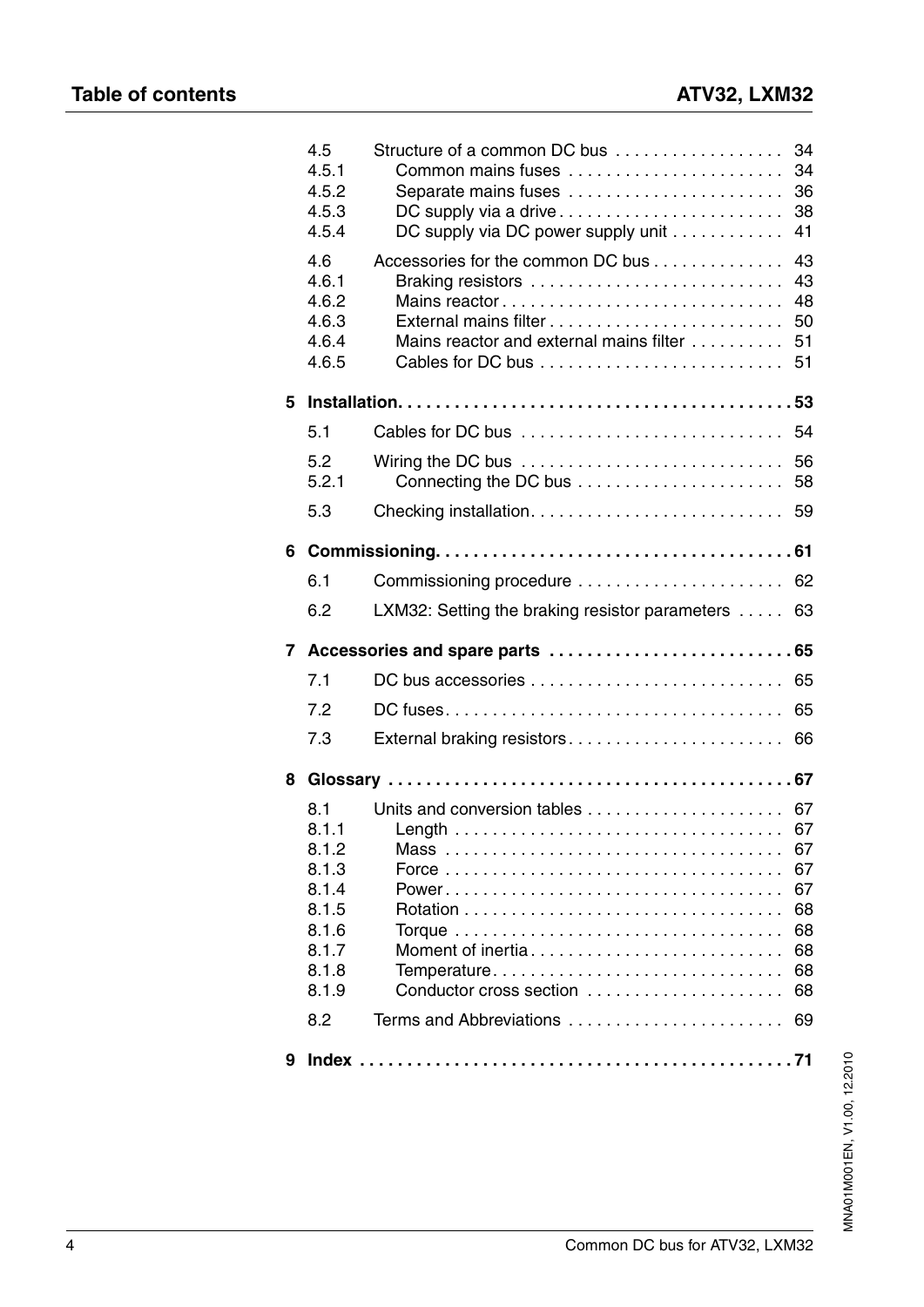### <span id="page-4-0"></span>**About this manual**



|                             | This document describes how several Schneider Electric drives types<br>ATV32 and LXM32 can share a common DC bus.<br>This application note replaces application note MNA01D001. |
|-----------------------------|---------------------------------------------------------------------------------------------------------------------------------------------------------------------------------|
|                             | The information provided in this document supplements the manuals.<br>Before beginning, carefully read the manuals of products used.                                            |
| Source manuals              | The latest versions of the manuals can be downloaded from the Internet<br>at:                                                                                                   |
|                             | http://www.schneider-electric.com                                                                                                                                               |
| Corrections and suggestions | We always try to further optimize our manuals. We welcome your sug-<br>gestions and corrections.                                                                                |
|                             | Please get in touch with us by e-mail:<br>techcomm@schneider-electric.com.                                                                                                      |
| Work steps                  | If work steps must be performed consecutively, this sequence of steps<br>is represented as follows:                                                                             |
|                             | Special prerequisites for the following work steps                                                                                                                              |
|                             | $\triangleright$ Step 1                                                                                                                                                         |
|                             | $\triangleleft$ Specific response to this work step                                                                                                                             |
|                             | $\triangleright$ Step 2                                                                                                                                                         |
|                             | If a response to a work step is indicated, this allows you to verify that the<br>work step has been performed correctly.                                                        |
|                             | Unless otherwise stated, the individual steps must be performed in the<br>specified sequence.                                                                                   |
| Making work easier          | Information on making work easier is highlighted by this symbol:                                                                                                                |
|                             | Sections highlighted this way provide supplementary<br>information on making work easier.                                                                                       |
| SI units                    | SI units are the original values. Converted units are shown in brackets<br>behind the original value; they may be rounded.                                                      |
|                             | Example:<br>Minimum conductor cross section: 1.5 mm <sup>2</sup> (AWG 14)                                                                                                       |
| Glossary                    | Explanations of special technical terms and abbreviations.                                                                                                                      |
| <b>Index</b>                | List of keywords with references to the corresponding page numbers.                                                                                                             |
|                             |                                                                                                                                                                                 |
|                             |                                                                                                                                                                                 |
|                             |                                                                                                                                                                                 |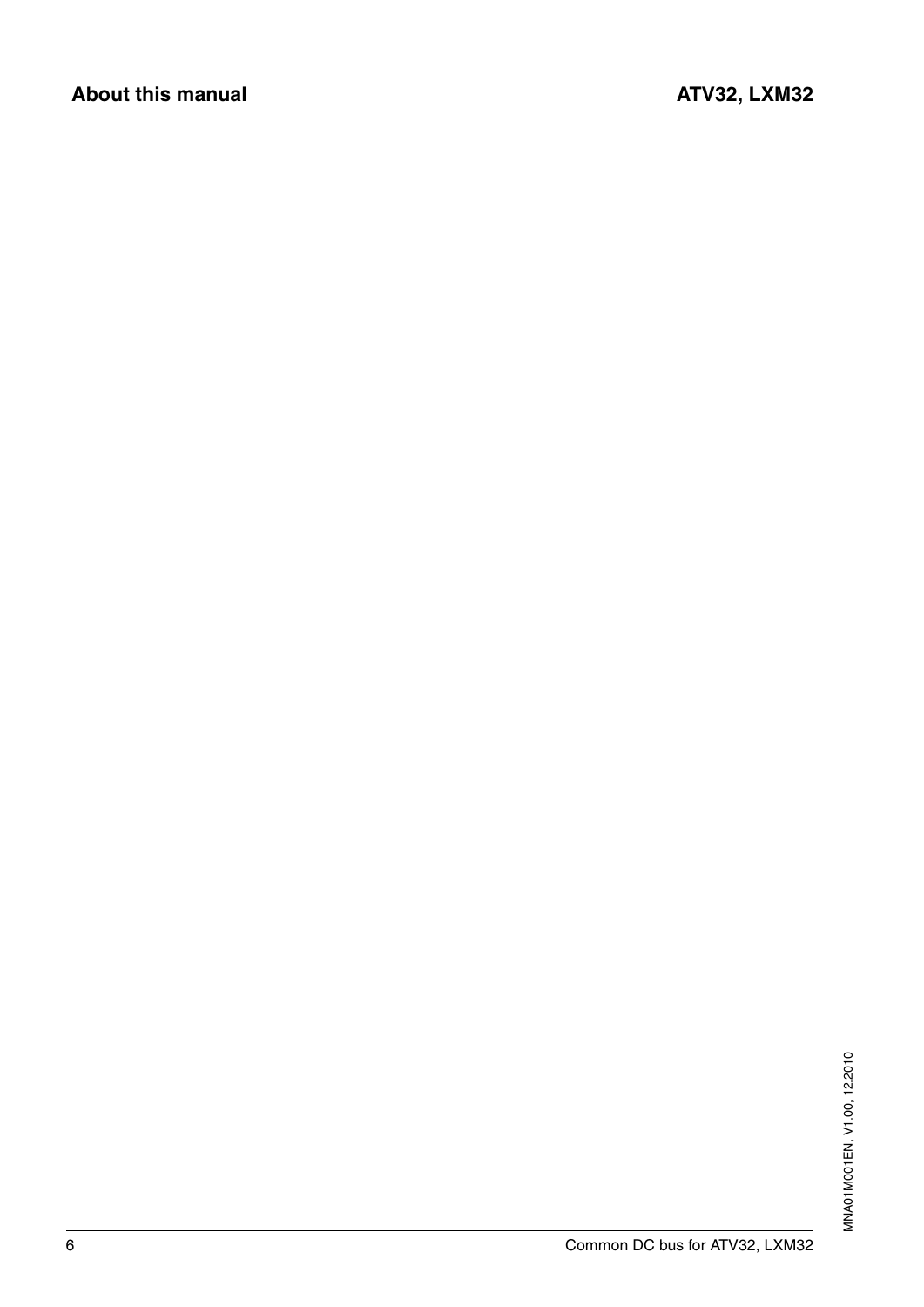#### <span id="page-6-0"></span>**1 Introduction**

**1**

|                                | A drive system requires energy for acceleration or constant movement<br>that must be supplied to the system. During deceleration, a motor acts<br>as a generator. A considerable portion of the kinetic energy is re-gener-<br>ated as electrical energy.                                                                                                        |
|--------------------------------|------------------------------------------------------------------------------------------------------------------------------------------------------------------------------------------------------------------------------------------------------------------------------------------------------------------------------------------------------------------|
|                                | Since electrical energy can only be stored to a limited extent in a single<br>drive, a drive uses a braking resistor to transform the excess energy into<br>thermal energy.                                                                                                                                                                                      |
| Use of electrical energy       | If an application uses several drive systems, the regenerated energy can<br>be used to accelerate other motors. The regenerated power can be used<br>efficiently during anti-cyclical operation, i.e. one motor decelerates while<br>another motor accelerates at the same time. The energy can be ex-<br>changed when the DC buses of the drives are connected. |
| Drives supporting the use of a | The following drives can be operated via a common DC bus:                                                                                                                                                                                                                                                                                                        |
| common DC bus                  | Single-phase drives with single-phase drives                                                                                                                                                                                                                                                                                                                     |
|                                | ATV32●●●●M2 with ATV32●●●●M2                                                                                                                                                                                                                                                                                                                                     |
|                                | ATV32●●●●M2 with LXM32●●●●M2                                                                                                                                                                                                                                                                                                                                     |
|                                | LXM32●●●●M2 with LXM32●●●●M2                                                                                                                                                                                                                                                                                                                                     |
|                                | Three-phase drives with three-phase drives                                                                                                                                                                                                                                                                                                                       |
|                                | - ATV32N4 with ATV32N4                                                                                                                                                                                                                                                                                                                                           |

- LXM32••••N4 with LXM32••••N4
- ATV32••••N4 with LXM32••••N4

It is not permissible to operate single-phase drives in combination with three-phase drives.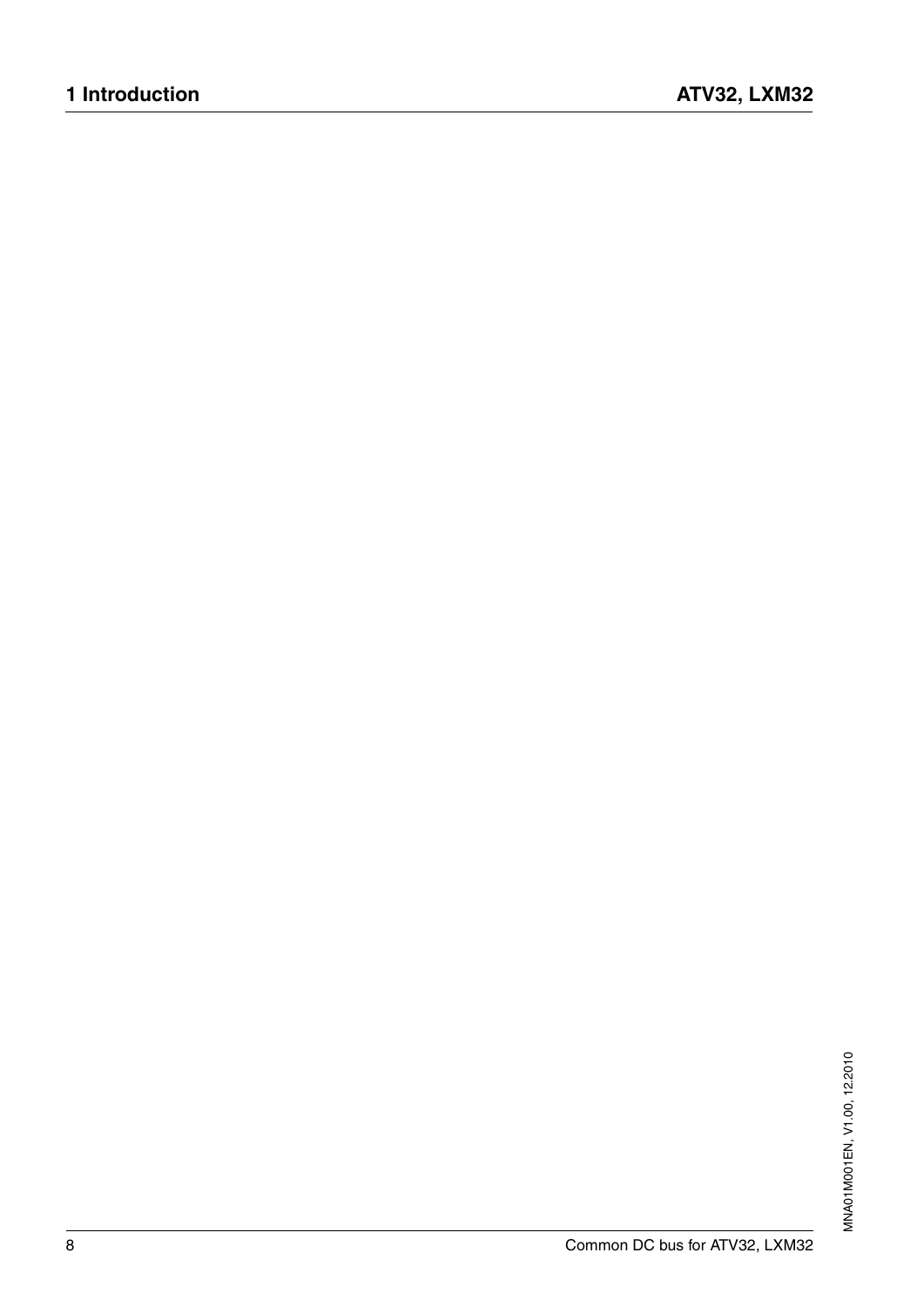#### <span id="page-8-0"></span>**2 2 Before you begin - safety information**

The information provided in this document supplements the manuals. Before beginning, carefully read the manuals of products used.

#### <span id="page-8-1"></span>**2.1 Qualification of personnel**

Only appropriately trained persons who are familiar with and understand the contents of this manual and all other pertinent product documentation are authorized to work on and with this product. In addition, these persons must have received safety training to recognize and avoid hazards involved. These persons must have sufficient technical training, knowledge and experience and be able to foresee and detect potential hazards that may be caused by using the product, by changing the settings and by the mechanical, electrical and electronic equipment of the entire system in which the product is used.

All persons working on and with the product must be fully familiar with all applicable standards, directives, and accident prevention regulations when performing such work.

#### <span id="page-8-2"></span>**2.2 Intended use**

The functions described in this document are only intended for use for the products described in this document.

The product may only be used in compliance with all applicable safety regulations and directives, the specified requirements and the technical data.

Prior to using the product, you must perform a risk assessment in view of the planned application. Based on the results, the appropriate safety measures must be implemented.

Since the product is used as a component in an entire system, you must ensure the safety of persons by means of the design of this entire system (for example, machine design).

Operate the product only with the specified cables and accessories. Use only genuine accessories and spare parts.

The product must NEVER be operated in explosive atmospheres (hazardous locations, Ex areas).

Any use other than the use explicitly permitted is prohibited and can result in hazards.

Electrical equipment should be installed, operated, serviced, and maintained only by qualified personnel.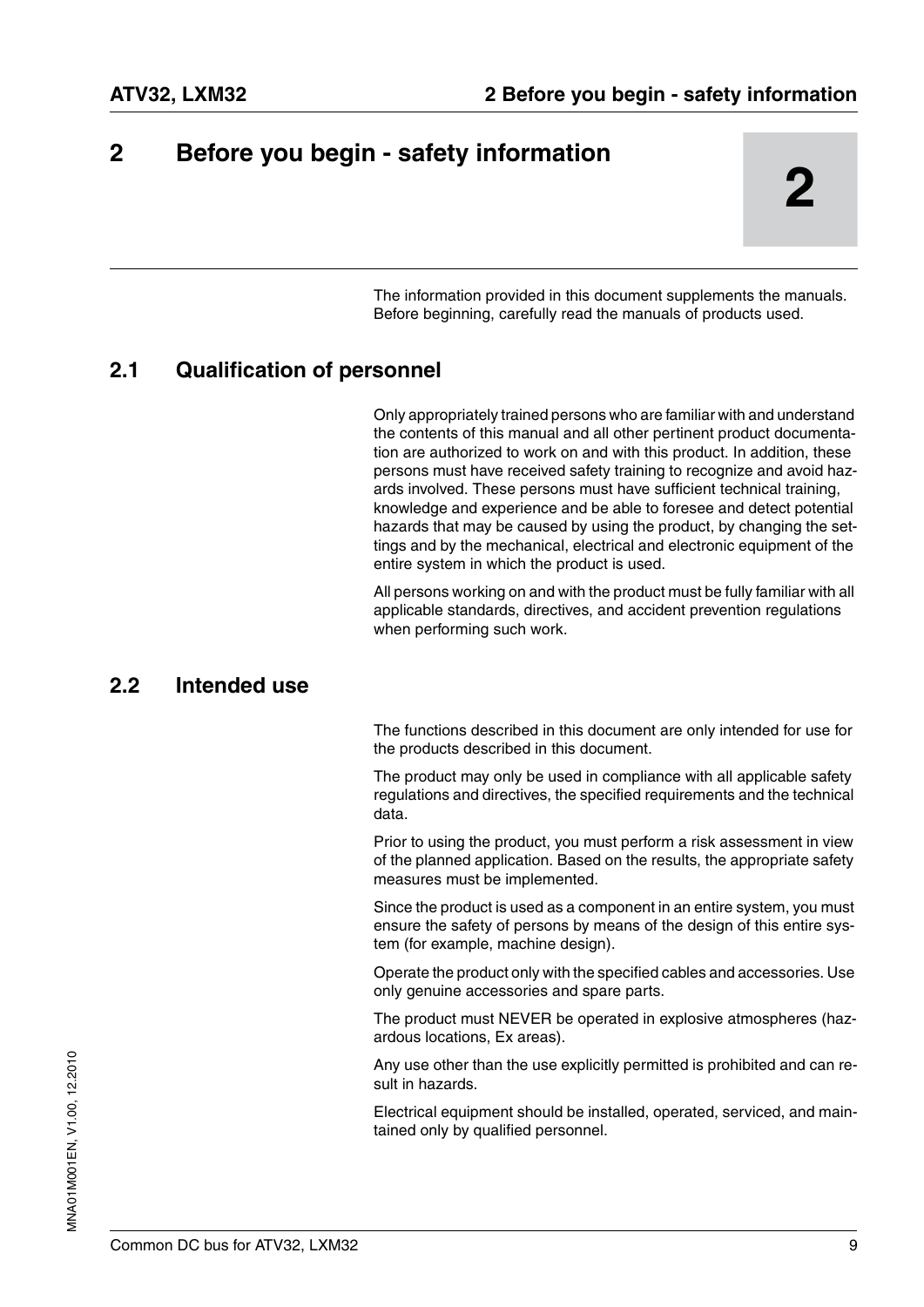#### <span id="page-9-0"></span>**2.3 Hazard categories**

Safety instructions to the user are highlighted by safety alert symbols in the manual. In addition, labels with symbols and/or instructions are attached to the product that alert you to potential hazards.

Depending on the seriousness of the hazard, the safety instructions are divided into 4 hazard categories.

#### **@ DANGER**

DANGER indicates an imminently hazardous situation, which, if not avoided, **will result** in death or serious injury.

#### **@ WARNING**

WARNING indicates a potentially hazardous situation, which, if not avoided, **can result** in death, serious injury, or equipment damage.

#### **@ CAUTION**

CAUTION indicates a potentially hazardous situation, which, if not avoided, **can result** in injury or equipment damage.

#### **CAUTION**

CAUTION used without the safety alert symbol, is used to address practices not related to personal injury (e.g. **can result** in equipment damage).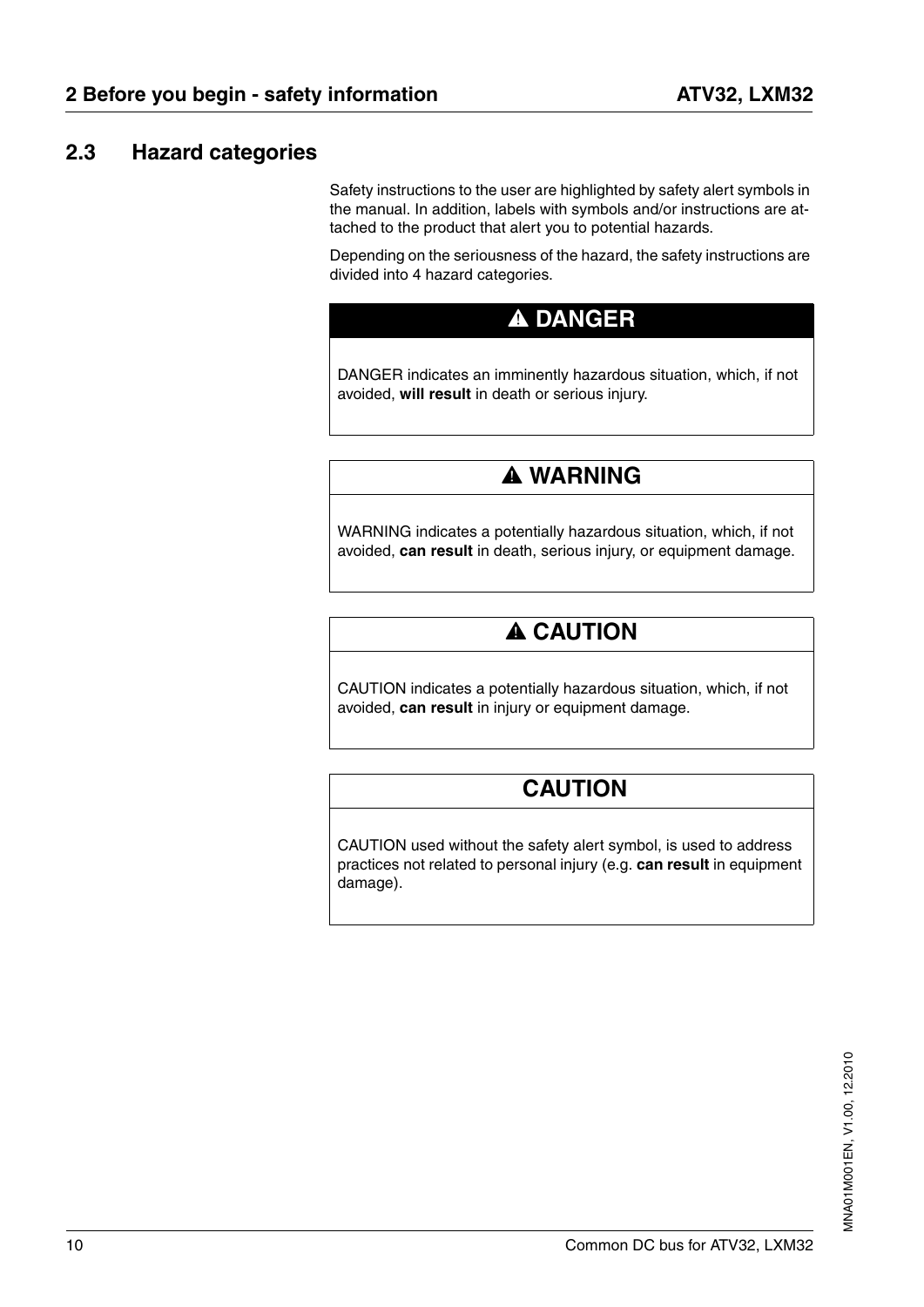#### <span id="page-10-0"></span>**2.4 Basic information**

|           | <b>A DANGER</b>                                                                                                                                                                                                                                                                                                                                                                                 |  |  |  |  |
|-----------|-------------------------------------------------------------------------------------------------------------------------------------------------------------------------------------------------------------------------------------------------------------------------------------------------------------------------------------------------------------------------------------------------|--|--|--|--|
|           | HAZARD OF ELECTRIC SHOCK, EXPLOSION OR ARC FLASH                                                                                                                                                                                                                                                                                                                                                |  |  |  |  |
|           | Only appropriately trained persons who are familiar with and<br>understand the contents of this manual and all other pertinent<br>product documentation and who have received safety training to<br>recognize and avoid hazards involved are authorized to work on<br>and with this drive system. Installation, adjustment, repair and<br>maintenance must be performed by qualified personnel. |  |  |  |  |
|           | The system integrator is responsible for compliance with all local<br>and national electrical code requirements as well as all other<br>applicable regulations with respect to grounding of all equipment.                                                                                                                                                                                      |  |  |  |  |
| $\bullet$ | Many components of the product, including the printed circuit<br>board, operate with mains voltage. Do not touch. Only use electri-<br>cally insulated tools.                                                                                                                                                                                                                                   |  |  |  |  |
|           | Do not touch unshielded components or terminals with voltage<br>present.                                                                                                                                                                                                                                                                                                                        |  |  |  |  |
| $\bullet$ | The motor generates voltage when the shaft is rotated. Prior to<br>performing any type of work on the drive system, block the motor<br>shaft to prevent rotation.                                                                                                                                                                                                                               |  |  |  |  |
| ٠         | AC voltage can couple voltage to unused conductors in the motor<br>cable. Insulate both ends of unused conductors in the motor<br>cable.                                                                                                                                                                                                                                                        |  |  |  |  |
| ٠         | Do not short across the DC bus terminals or the DC bus capaci-<br>tors.                                                                                                                                                                                                                                                                                                                         |  |  |  |  |
| ٠         | Before performing work on the drive system:                                                                                                                                                                                                                                                                                                                                                     |  |  |  |  |
|           | Disconnect all power, including external control power that<br>$\overline{\phantom{0}}$<br>may be present.                                                                                                                                                                                                                                                                                      |  |  |  |  |
|           | Place a "DO NOT TURN ON" label on all power switches.                                                                                                                                                                                                                                                                                                                                           |  |  |  |  |
|           | Lock all power switches in the open position.                                                                                                                                                                                                                                                                                                                                                   |  |  |  |  |
|           | Wait 15 minutes to allow the DC bus capacitors to discharge.<br>Measure the voltage on the DC bus as per chapter "DC bus<br>voltage measurement" and verify the voltage is $<$ 42 $V_{dc}$ . The<br>DC bus LED is not an indicator of the absence of DC bus volt-<br>age.                                                                                                                       |  |  |  |  |
|           | Install and close all covers before applying voltage.                                                                                                                                                                                                                                                                                                                                           |  |  |  |  |
|           | Failure to follow these instructions will result in death or serious<br>injury.                                                                                                                                                                                                                                                                                                                 |  |  |  |  |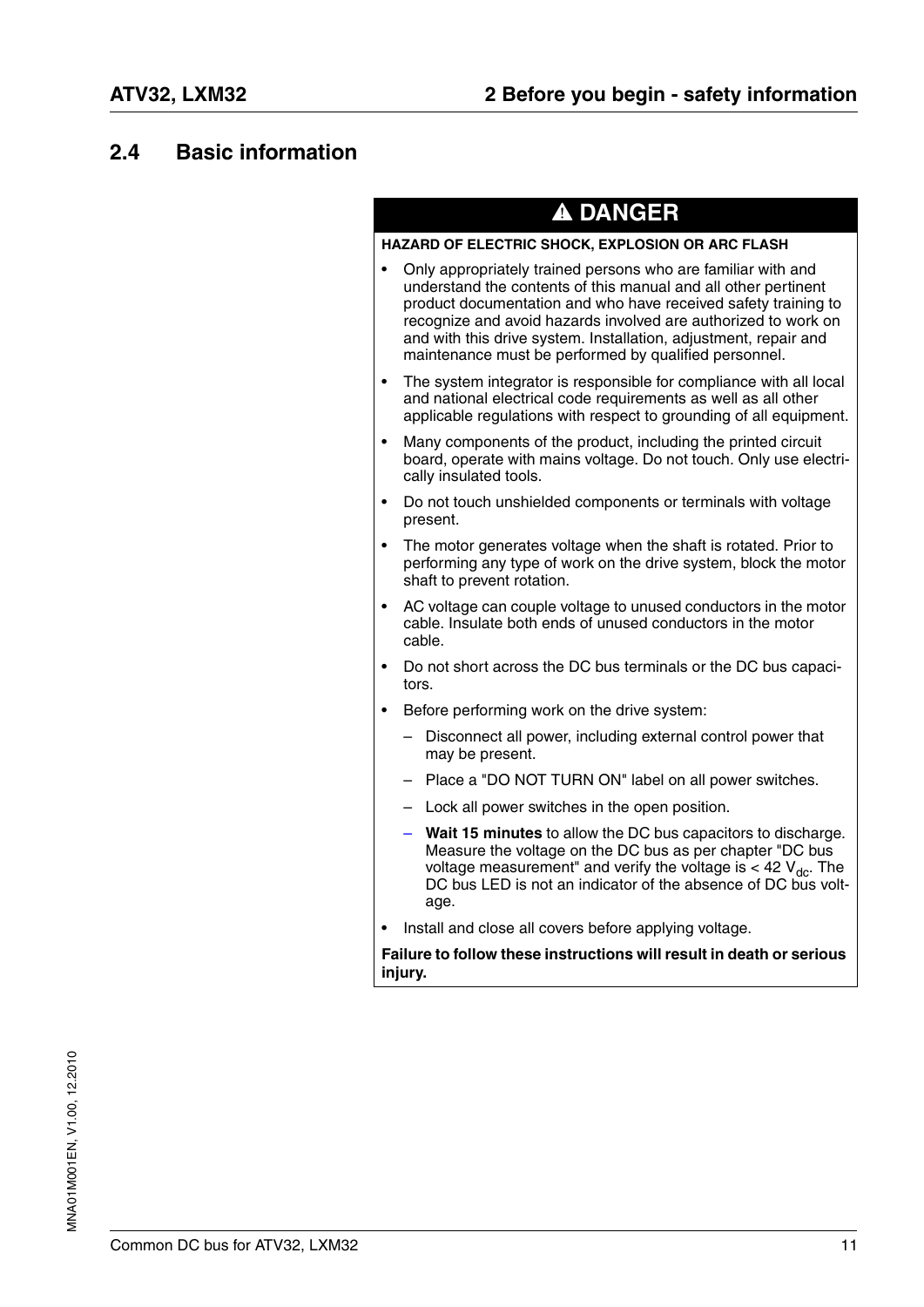#### **@ WARNING**

#### **LOSS OF CONTROL**

- The designer of any control scheme must consider the potential failure modes of control paths and, for certain critical functions, provide a means to achieve a safe state during and after a path failure. Examples of critical control functions are emergency stop, overtravel stop, power outage and restart.
- Separate or redundant control paths must be provided for critical functions.
- System control paths may include communication links. Consideration must be given to the implication of unanticipated transmission delays or failures of the link.
- Observe all accident prevention regulations and local safety guidelines.<sup>1)</sup>
- Each implementation of the product must be individually and thoroughly tested for proper operation before being placed into service.

#### **Failure to follow these instructions can result in death or serious injury.**

1) For USA: Additional information, refer to NEMA ICS 1.1 (latest edition), "Safety Guidelines for the Application, Installation, and Maintenance of Solid State Control" and to NEMA ICS 7.1 (latest edition), "Safety Standards for Construction and Guide for Selection, Installation and Operation of Adjustable-Speed Drive Systems".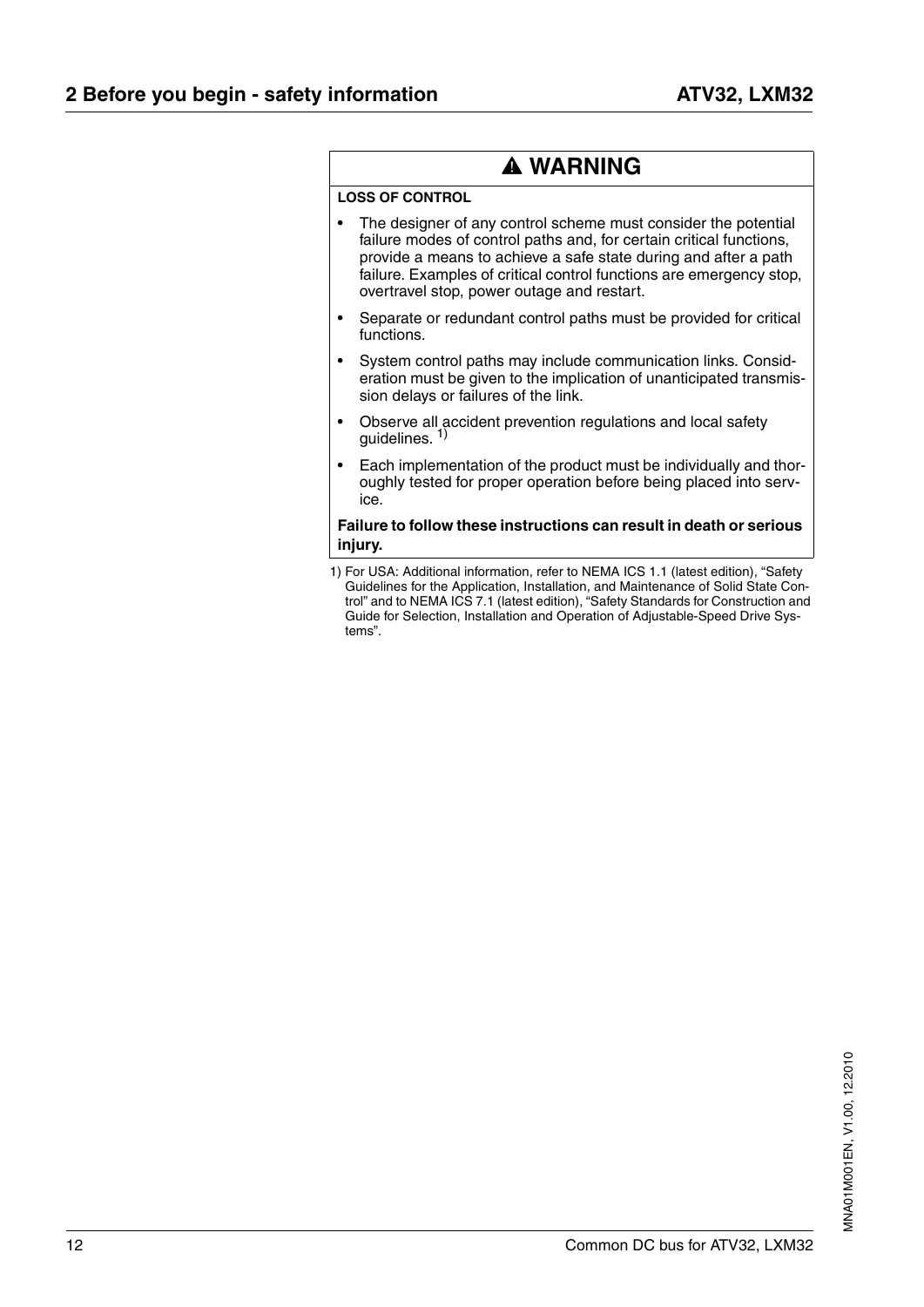#### <span id="page-12-0"></span>**2.5 DC bus voltage measurement**

Disconnect all power prior to starting work on the product.

#### **@ DANGER**

#### **HAZARD OF ELECTRIC SHOCK, EXPLOSION OR ARC FLASH**

• Only appropriately trained persons who are familiar with and understand the safety instructions in the chapter "Before you begin - safety information" may perform the measurement.

**Failure to follow these instructions will result in death or serious injury.**

The DC bus voltage can exceed 800  $V_{dc}$ . Use a properly rated voltagesensing device for measuring. Procedure:

- Disconnect the voltage supply to all connections.
- Wait 15 minutes to allow the DC bus capacitors to discharge.
- Measure the DC bus voltage between the DC bus terminals to verify that the voltage is  $< 42$  V<sub>dc</sub>.
- If the DC bus capacitors do not discharge properly, contact your local Schneider Electric representative. Do not repair or operate the product.

The DC bus LED is not an indicator of the absence of DC bus voltage.

#### <span id="page-12-1"></span>**2.6 Standards and terminology**

Technical terms, terminology and the corresponding descriptions in this manual are intended to use the terms or definitions of the pertinent standards.

In the area of drive systems, this includes, but is not limited to, terms such as "safety function", "safe state", "fault", "fault reset", "failure", "error", "error message", "warning", "warning message", etc.

Among others, these standards include:

- IEC 61800 series: "Adjustable speed electrical power drive systems"
- IEC 61158 series: "Industrial communication networks Fieldbus specifications"
- IEC 61784 series: "Industrial communication networks Profiles"
- IEC 61508 series: "Functional safety of electrical/electronic/programmable electronic safety-related systems"

Also see the glossary at the end of this manual.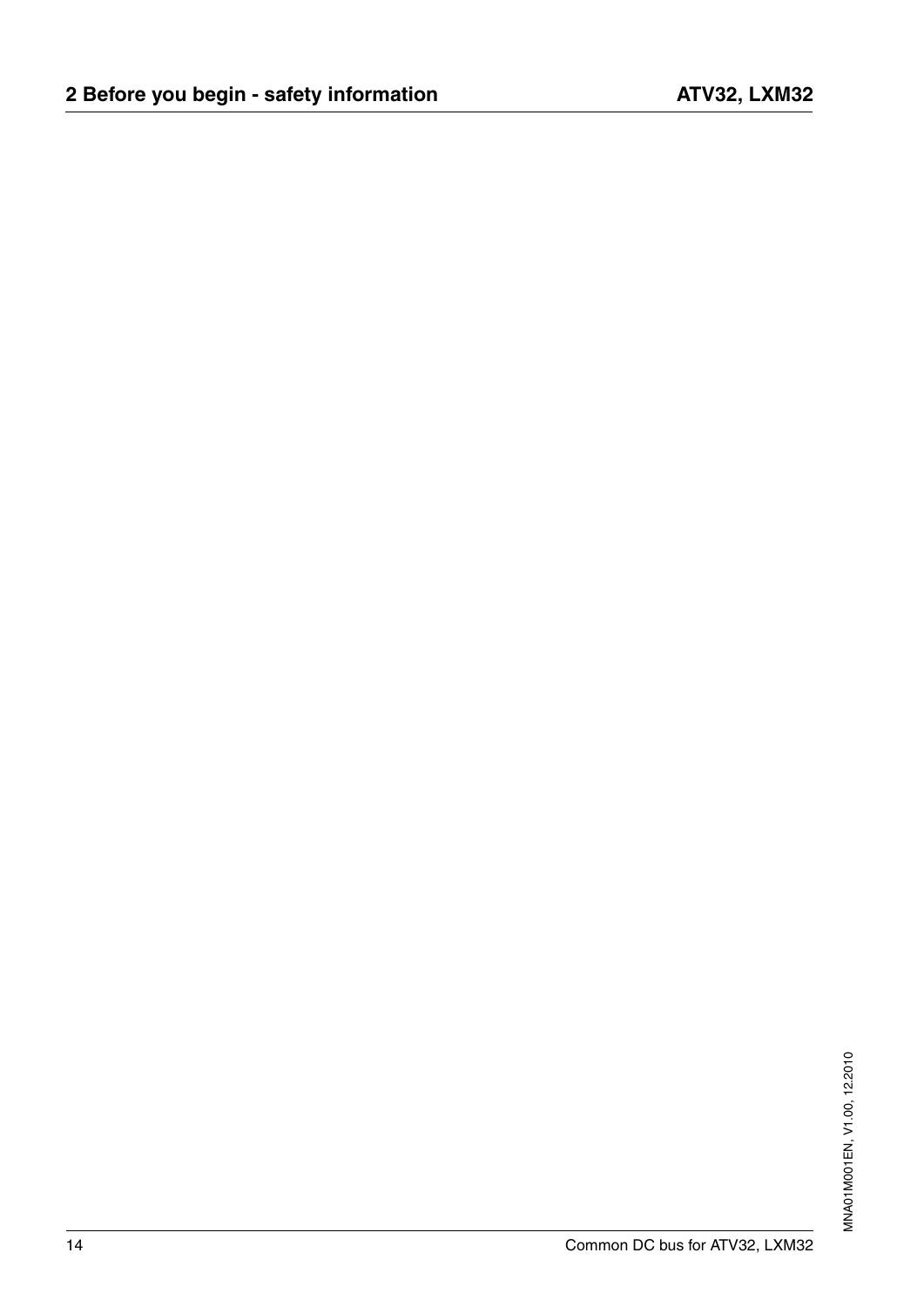#### <span id="page-14-0"></span>**3 Technical Data**

#### <span id="page-14-1"></span>**3.1 Firmware version**

A common DC bus with ATV32 and LXM32 drives requires the devices to have at least the specified firmware versions:

| Device type    | <b>Firmware version</b> |
|----------------|-------------------------|
| ATV32          | V1.3                    |
| LXM32A, LXM32C | V01.04.00               |
| ILXM32M        | V01.02.00               |

#### <span id="page-14-4"></span><span id="page-14-2"></span>**3.2 Drive data**

#### <span id="page-14-5"></span><span id="page-14-3"></span>**3.2.1 Permissible device types for common DC bus**

The following single-phase drives can be operated via a common DC bus:

| IATV32H0•∙M2∙ | ⊺ATV32HU•∙M2∙ | ILXM32•U••M2•       | ILXM32•D••M2• |
|---------------|---------------|---------------------|---------------|
| IATV32H018M2● | IATV32HU11M2∙ | <b>LXM32•U45M2•</b> | ILXM32∙D18M2∙ |
| IATV32H037M2● | IATV32HU15M2∙ | ILXM32∙U90M2∙       | ILXM32∙D30M2∙ |
| IATV32H055M2● | IATV32HU22M2● |                     |               |
| IATV32H075M2∙ |               |                     |               |

Table 3.1 Single-phase drives

The following three-phase drives can be operated via a common DC bus:

| ATV32H0N4.    | ATV32HUN4.   | ATV32HD••N4•  | LXM32.U.N4.  | LXM32.DN4.                  |
|---------------|--------------|---------------|--------------|-----------------------------|
| IATV32H037N4● | ATV32HU11N4• | ATV32HD11N4•  | LXM32.U60N4. | $LXM32\bullet D12N4\bullet$ |
| IATV32H055N4● | ATV32HU15N4• | IATV32HD15N4● |              | $LXM32\bullet D18N4\bullet$ |
| ATV32H075N4•  | ATV32HU22N4. |               |              | LXM32.D30N4.                |
|               | ATV32HU30N4. |               |              | LXM32.D72N4.                |
|               | ATV32HU40N4• |               |              |                             |
|               | ATV32HU55N4• |               |              |                             |
|               | ATV32HU75N4. |               |              |                             |

Table 3.2 Three-phase drives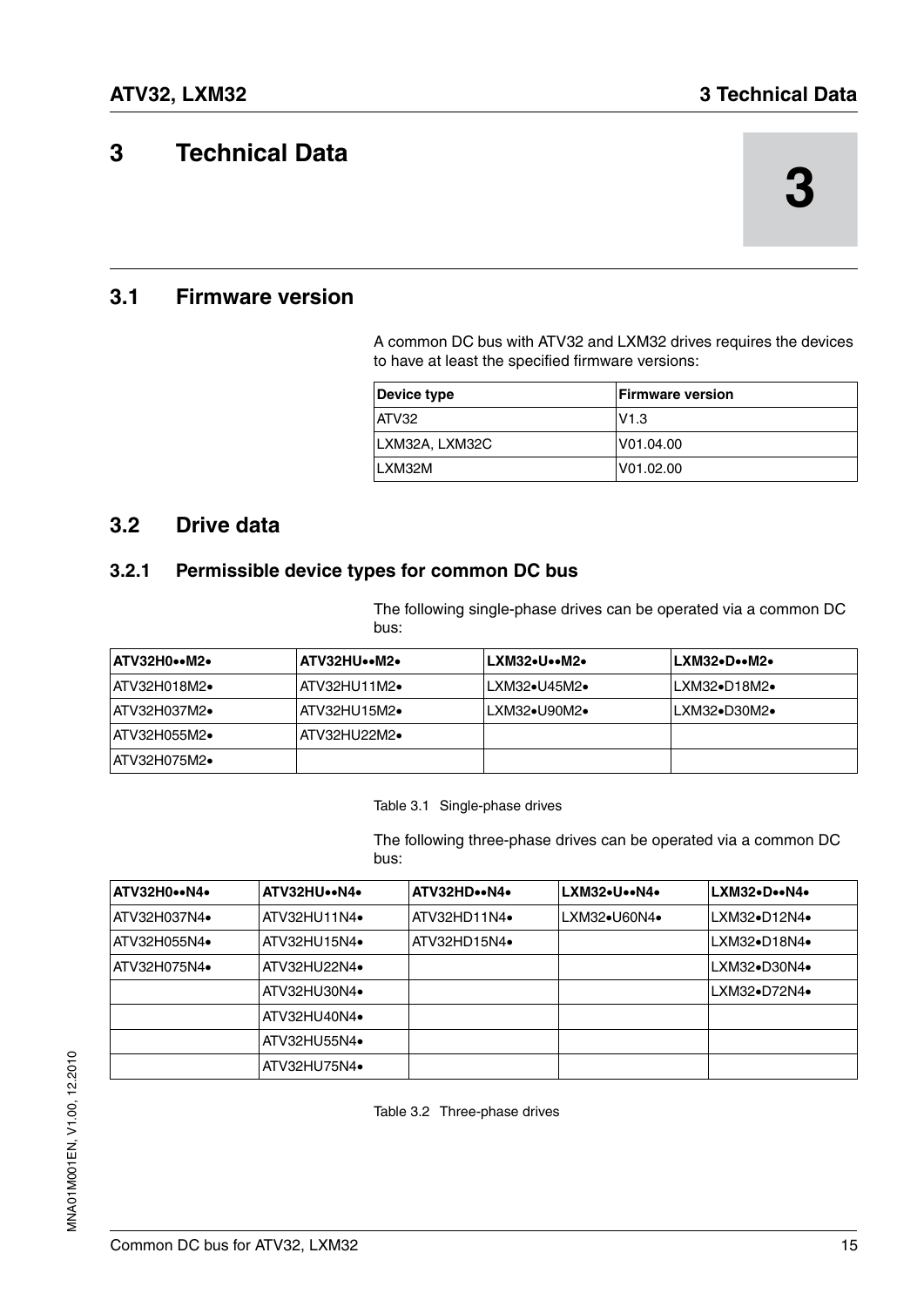#### <span id="page-15-0"></span>**3.2.2 ATV32: DC bus data**

*Single-phase ATV32 drives*

| ATV32H (1)                                   |                     | 018M2 |     | 037M2 |      | 055M2 |      | 075M2 |     |  |
|----------------------------------------------|---------------------|-------|-----|-------|------|-------|------|-------|-----|--|
| Nominal voltage $(1 \sim)$                   | $\mathsf{[V_{ac}]}$ | 200   | 240 | 200   | 240  | 200   | 240  | 200   | 240 |  |
| Nominal voltage DC bus                       | [V]                 | 283   | 339 | 283   | 339  | 283   | 339  | 283   | 339 |  |
| Undervoltage limit                           | [V]                 | 200   | 200 | 200   | 200  | 200   | 200  | 200   | 200 |  |
| Overvoltage limit                            | [V]                 | 415   | 415 | 415   | 415  | 415   | 415  | 415   | 415 |  |
| Maximum continuous power via DC bus          | <b>IKWI</b>         | 10.3  | 0.3 | 0.58  | 0.58 | 0.84  | 0.84 | 1.1   | 1.1 |  |
| Maximum continuous current via DC bus<br>[A] |                     | 3.4   | 2.8 | 6.0   | 5    | 7.9   | 6.7  | 10.1  | 8.5 |  |

| ATV32H $(1 -)$                                                                        |            | 018M2 | 037M2 | 055M2 | 075M2 |  |
|---------------------------------------------------------------------------------------|------------|-------|-------|-------|-------|--|
| Capacitance of internal capacitor                                                     | $[\mu$ F   | 220   | 440   | 880   | 880   |  |
| External braking resistor minimum                                                     | $[\Omega]$ | 40    | 40    | 40    | 40    |  |
|                                                                                       |            |       |       |       |       |  |
| <b>Parameter dEEE</b> [DC-Bus compat.] = $no$<br>(default value) $1)$                 |            |       |       |       |       |  |
| Switch-on voltage braking resistor                                                    | [V]        | 395   | 395   | 395   | 395   |  |
| Energy absorption of internal capacitors<br>E <sub>var</sub> at nominal voltage 200 V | [Ws]       | 8     | 17    | 33    | 33    |  |
| Energy absorption of internal capacitors<br>E <sub>var</sub> at nominal voltage 240 V | [Ws]       | 15    | 9     | 18    | 18    |  |

1) Parameter dCCC [DC-Bus compat.] has no effect in the case of single-phase ATV32 drives

| Table 3.3 Data for single-phase drives ATV32H0 |  |
|------------------------------------------------|--|
|                                                |  |

| <b>ATV32H (1 <math>\sim</math>)</b>          |                     | U11M2 |      | U15M2 |      | <b>U22M2</b> |      |  |  |
|----------------------------------------------|---------------------|-------|------|-------|------|--------------|------|--|--|
| Nominal voltage $(1 -)$                      | $[V_{\mathrm{ac}}]$ | 200   | 240  | 200   | 240  | 200          | 240  |  |  |
| Nominal voltage DC bus                       | [V]                 | 283   | 339  | 283   | 339  | 283          | 339  |  |  |
| Undervoltage limit                           | [V]                 | 200   | 200  | 200   | 200  | 200          | 200  |  |  |
| Overvoltage limit                            | [V]                 | 415   | 415  | 415   | 415  | 415          | 415  |  |  |
| Maximum continuous power via DC bus          | [kW]                | 1.56  | 1.56 | 2.08  | 2.08 | 2.9          | 2.9  |  |  |
| Maximum continuous current via DC bus<br>[A] |                     | 13.6  | 11.5 | 17.6  | 14.8 | 23.9         | 20.1 |  |  |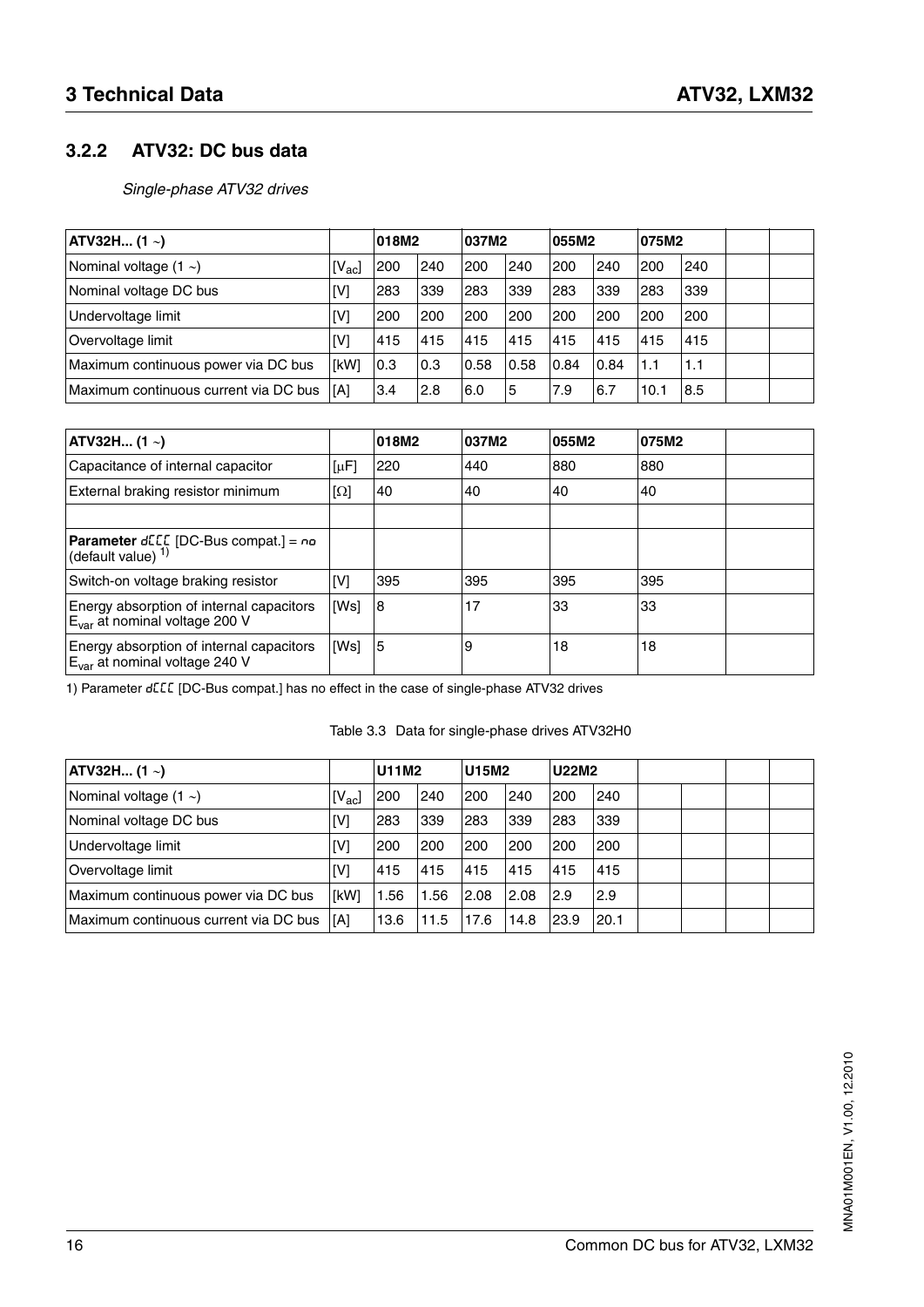| ATV32H (1)                                                                            |            | U11M2 | U15M2 | U22M2 |  |
|---------------------------------------------------------------------------------------|------------|-------|-------|-------|--|
| Capacitance of internal capacitor                                                     | $[\mu F]$  | 1680  | 1680  | 2240  |  |
| External braking resistor minimum                                                     | $[\Omega]$ | 27    | 27    | 25    |  |
|                                                                                       |            |       |       |       |  |
| <b>Parameter dELL</b> [DC-Bus compat.] = $no$<br>(default value) <sup>1)</sup>        |            |       |       |       |  |
| Switch-on voltage braking resistor                                                    | [V]        | 395   | 395   | 395   |  |
| Energy absorption of internal capacitors<br>E <sub>var</sub> at nominal voltage 200 V | [Ws]       | 64    | 64    | 85    |  |
| Energy absorption of internal capacitors<br>E <sub>var</sub> at nominal voltage 240 V | [Ws]       | 35    | 35    | 46    |  |

1) Parameter dCCC [DC-Bus compat.] has no effect in the case of single-phase ATV32 drives

Table 3.4 Data for single-phase drives ATV32HU

*Three-phase ATV32 drives*

| ATV32H $(3 \sim)$                     |                  | 037N4 |     | 055N4 |      | 075N4 |     | <b>U11N4</b> |     | <b>U15N4</b> |     |
|---------------------------------------|------------------|-------|-----|-------|------|-------|-----|--------------|-----|--------------|-----|
| Nominal voltage $(3 \sim)$            | [V $_{\rm ac}$ ] | 380   | 500 | 380   | 500  | 380   | 500 | 380          | 500 | 380          | 500 |
| Nominal voltage DC bus                | [V]              | 537   | 707 | 537   | 707  | 537   | 707 | 537          | 707 | 537          | 707 |
| Undervoltage limit                    | [V]              | 390   | 390 | 390   | 390  | 390   | 390 | 390          | 390 | 390          | 390 |
| Overvoltage limit                     | [V]              | 820   | 820 | 820   | 820  | 820   | 820 | 820          | 820 | 820          | 820 |
| Maximum continuous power via DC bus   | [kW]             | 0.6   | 0.6 | 0.84  | 0.84 | 1.1   | 1.1 | 1.6          | 1.6 | 2.1          | 2.1 |
| Maximum continuous current via DC bus | [A]              | 2.5   | 2.0 | 3.4   | 2.6  | 4.4   | 3.4 | 6.1          | 4.6 | 8.0          | 6.0 |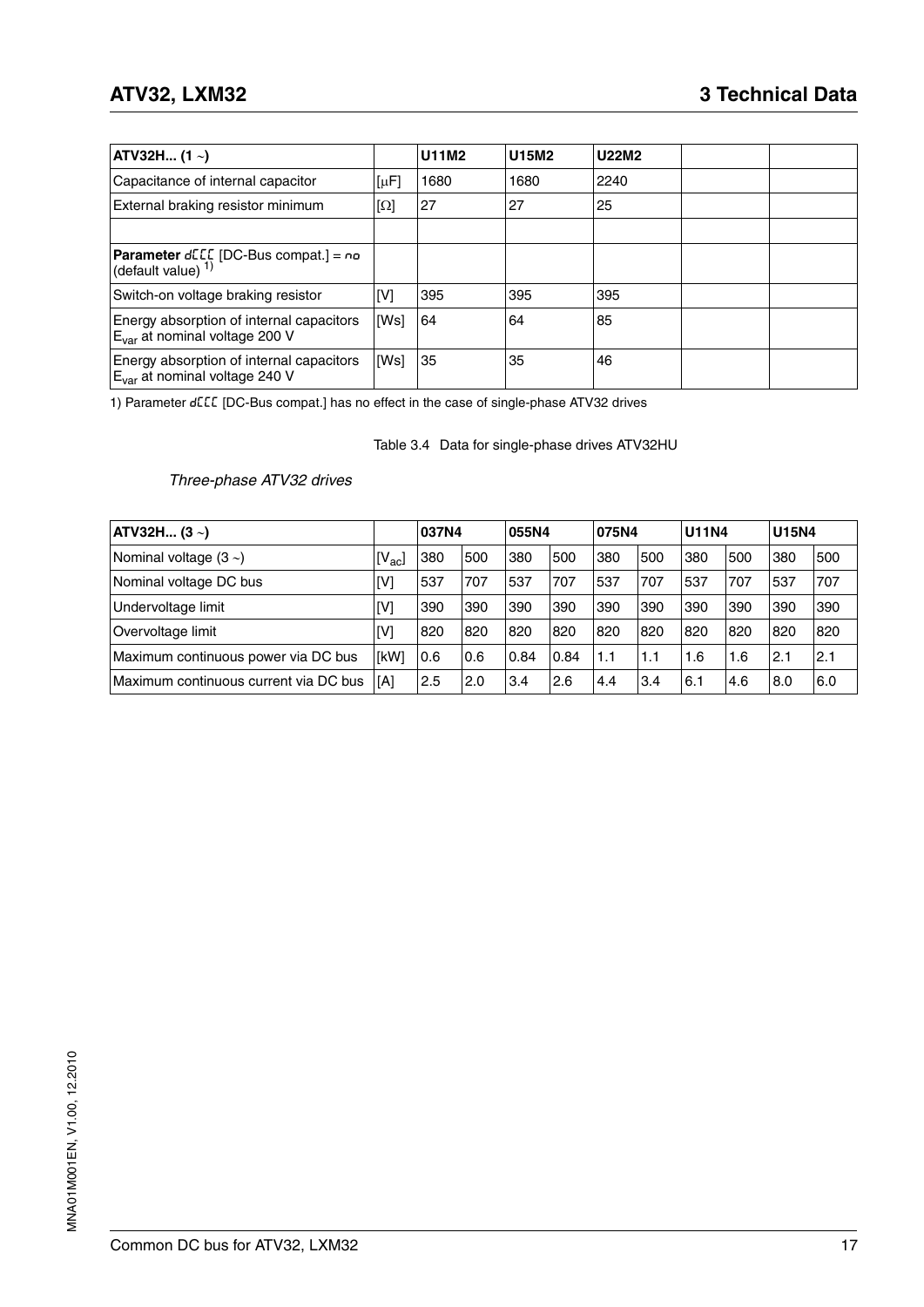#### **3 Technical Data ATV32, LXM32**

| ATV32H $(3 \sim)$                                                                                                                                    |            | 037N4          | 055N4 | 075N4 | <b>U11N4</b> | <b>U15N4</b> |
|------------------------------------------------------------------------------------------------------------------------------------------------------|------------|----------------|-------|-------|--------------|--------------|
| Capacitance of internal capacitor                                                                                                                    | $[\mu$ F]  | 110            | 220   | 220   | 220          | 220          |
| External braking resistor minimum                                                                                                                    | $[\Omega]$ | 80             | 80    | 80    | 54           | 54           |
|                                                                                                                                                      |            |                |       |       |              |              |
| <b>Parameter dELL</b> [DC-Bus compat.] = $na$<br>(default value)                                                                                     |            |                |       |       |              |              |
| Switch-on voltage braking resistor                                                                                                                   | [V]        | 820            | 820   | 820   | 820          | 820          |
| Energy absorption of internal capacitors<br>$E_{var}$ at nominal voltage 380[V]                                                                      | [Ws]       | 21             | 42    | 42    | 42           | 42           |
| Energy absorption of internal capacitors<br>E <sub>var</sub> at nominal voltage 500 V                                                                | [Ws]       | $\overline{9}$ | 19    | 19    | 19           | 19           |
|                                                                                                                                                      |            |                |       |       |              |              |
| <b>Parameter</b><br>$dELE$ [DC-Bus compat.] = $\overline{n}R_1 \cap \overline{or}$<br>$dELE$ [DC-Bus compat.] = $bu5$<br>(reduced switch-on voltage) |            |                |       |       |              |              |
| Switch-on voltage braking resistor                                                                                                                   | [V]        | 780            | 780   | 780   | 780          | 780          |
| Energy absorption of internal capacitors<br>E <sub>var</sub> at nominal voltage 380 V                                                                | [Ws]       | 18             | 35    | 35    | 35           | 35           |
| Energy absorption of internal capacitors<br>$E_{var}$ at nominal voltage 500 V                                                                       | [Ws]       | 6              | 12    | 12    | 12           | 12           |

Table 3.5 Data for three-phase drives ATV32H0/ATV32HU

| ATV32H $(3 \sim)$                     |            | <b>U22N4</b> |     | <b>U30N4</b> |      | <b>U40N4</b> |      | <b>U55N4</b> |      | <b>U75N4</b> |      |
|---------------------------------------|------------|--------------|-----|--------------|------|--------------|------|--------------|------|--------------|------|
| Nominal voltage $(3 \sim)$            | $[V_{ac}]$ | 380          | 500 | 380          | 500  | 380          | 500  | 380          | 500  | 380          | 500  |
| Nominal voltage DC bus                | [V]        | 537          | 707 | 537          | 707  | 537          | 707  | 537          | 707  | 537          | 707  |
| Undervoltage limit                    | [V]        | 390          | 390 | 390          | 390  | 390          | 390  | 390          | 390  | 390          | 390  |
| Overvoltage limit                     | [V]        | 820          | 820 | 820          | 820  | 820          | 820  | 820          | 820  | 820          | 820  |
| Maximum continuous power via DC bus   | [kW]       | 2.9          | 2.9 | 3.9          | 3.9  | 5.07         | 5.07 | 16.8         | 6.8  | 9.1          | 9.1  |
| Maximum continuous current via DC bus | [A]        | 10.6         | 8.1 | 13.6         | 10.3 | 16.8         | 12.9 | 25.2         | 19.4 | 32.2         | 24.8 |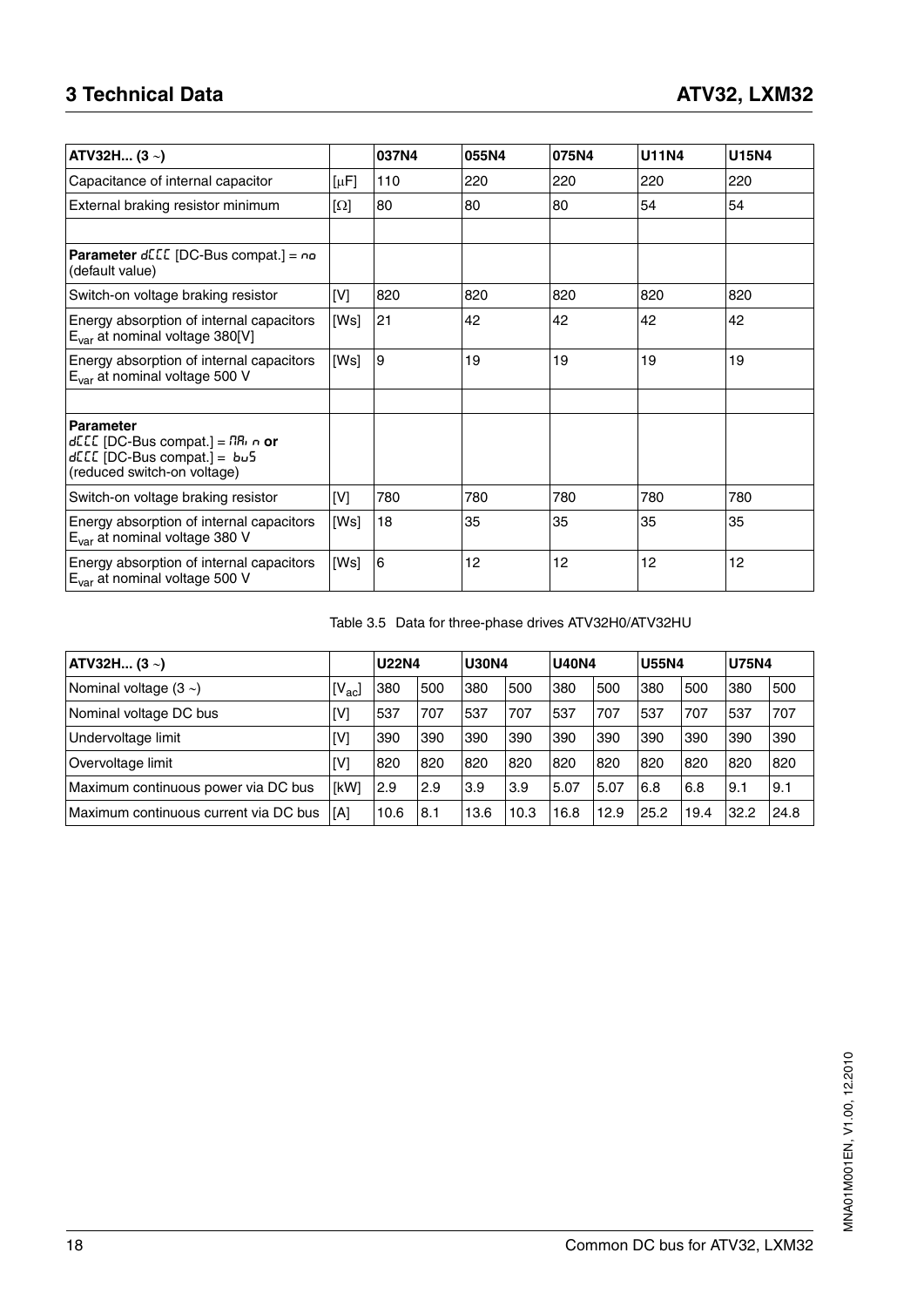| ATV32H (3)                                                                                                                          |            | <b>U22N4</b> | <b>U30N4</b> | <b>U40N4</b> | <b>U55N4</b> | <b>U75N4</b> |
|-------------------------------------------------------------------------------------------------------------------------------------|------------|--------------|--------------|--------------|--------------|--------------|
| Capacitance of internal capacitor                                                                                                   | $[\mu$ F]  | 280          | 390          | 550          | 780          | 1110         |
| External braking resistor minimum                                                                                                   | $[\Omega]$ | 54           | 54           | 36           | 27           | 27           |
| <b>Parameter</b> de [DC-Bus compat.] = $no$<br>(default value)                                                                      |            |              |              |              |              |              |
| Switch-on voltage braking resistor                                                                                                  | [V]        | 820          | 820          | 820          | 820          | 820          |
| Energy absorption of internal capacitors<br>E <sub>var</sub> at nominal voltage 380 V                                               | [Ws]       | 54           | 75           | 106          | 150          | 213          |
| Energy absorption of internal capacitors<br>E <sub>var</sub> at nominal voltage 500 V                                               | [Ws]       | 24           | 34           | 47           | 67           | 96           |
| <b>Parameter</b><br>$dELE$ [DC-Bus compat.] = $\overline{R}$ n or<br>$dELE$ [DC-Bus compat.] = $bu5$<br>(reduced switch-on voltage) |            |              |              |              |              |              |
| Switch-on voltage braking resistor                                                                                                  | [V]        | 780          | 780          | 780          | 780          | 780          |
| Energy absorption of internal capacitors<br>$E_{var}$ at nominal voltage 380 V                                                      | [Ws]       | 45           | 62           | 88           | 125          | 178          |
| Energy absorption of internal capacitors<br>E <sub>var</sub> at nominal voltage 500 V                                               | [Ws]       | 15           | 21           | 30           | 42           | 60           |

Table 3.6 Data for three-phase drives ATV32HU

| $ $ ATV32H (3 $\scriptstyle\sim$ )    |                     | <b>D11N4</b> |      | <b>D15N4</b> |      |  |  |  |
|---------------------------------------|---------------------|--------------|------|--------------|------|--|--|--|
| Nominal voltage $(3 \sim)$            | $\mathsf{[V_{ac}]}$ | 380          | 500  | 380          | 500  |  |  |  |
| Nominal voltage DC bus                | [V]                 | 537          | 707  | 537          | 707  |  |  |  |
| Undervoltage limit                    | [V]                 | 390          | 390  | 390          | 390  |  |  |  |
| Overvoltage limit                     | [V]                 | 820          | 820  | 1820         | 820  |  |  |  |
| Maximum continuous power via DC bus   | [kW]                | 12.9         | 12.9 | 17.2         | 17.2 |  |  |  |
| Maximum continuous current via DC bus | [A]                 | 43.8         | 33.6 | 56.7         | 43.5 |  |  |  |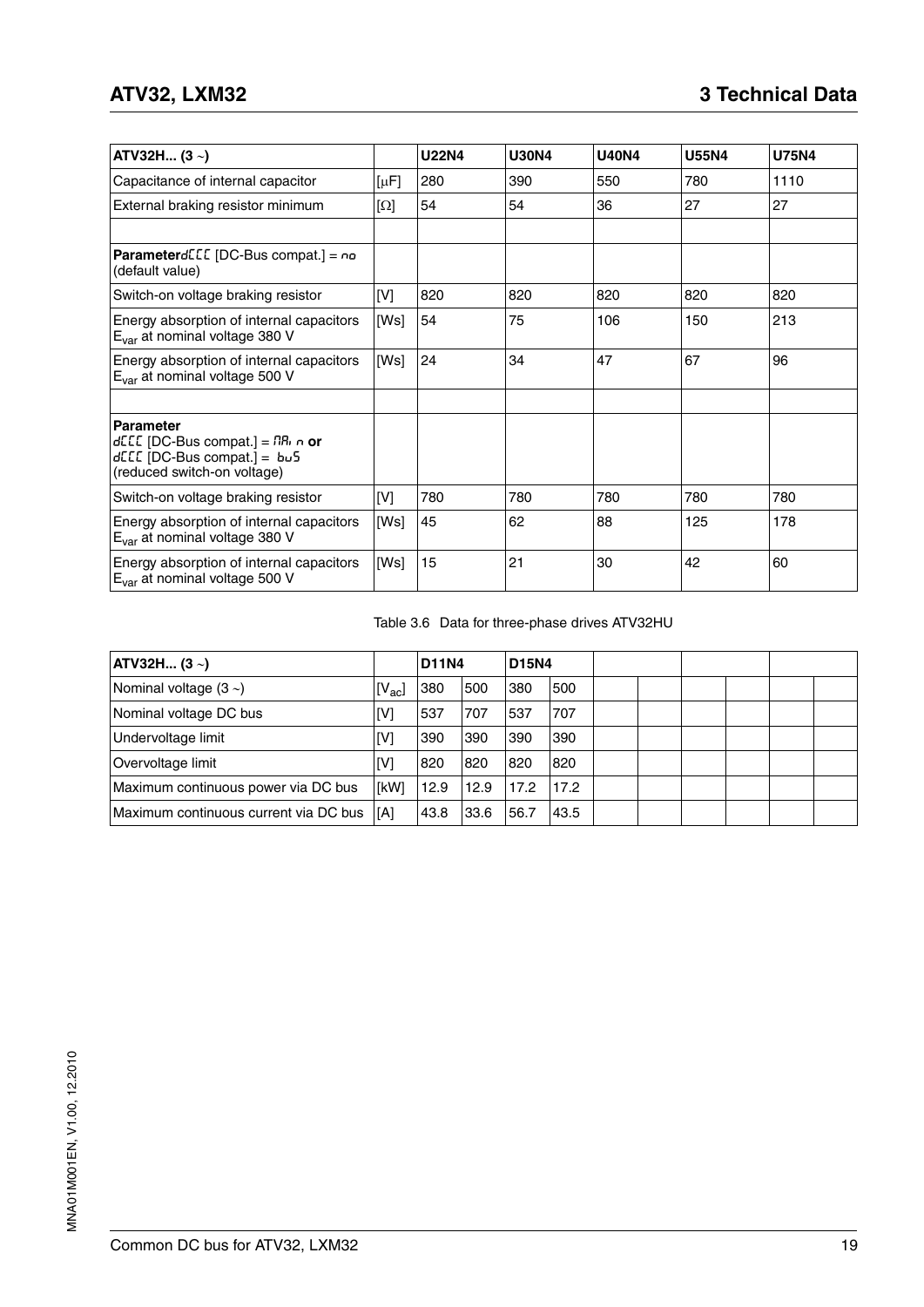#### **3 Technical Data ATV32, LXM32**

| ATV32H $(3 \sim)$                                                                                                                                    |            | <b>D11N4</b> | <b>D15N4</b> |  |  |
|------------------------------------------------------------------------------------------------------------------------------------------------------|------------|--------------|--------------|--|--|
| Capacitance of internal capacitor                                                                                                                    | $[\mu$ F]  | 1410         | 1660         |  |  |
| External braking resistor minimum                                                                                                                    | $[\Omega]$ | 16           | 16           |  |  |
|                                                                                                                                                      |            |              |              |  |  |
| <b>ParameterdELL</b> [DC-Bus compat.] = $no$<br>(default value)                                                                                      |            |              |              |  |  |
| Switch-on voltage braking resistor                                                                                                                   | [V]        | 820          | 820          |  |  |
| Energy absorption of internal capacitors<br>$E_{var}$ at nominal voltage 380 V                                                                       | [Ws]       | 271          | 319          |  |  |
| Energy absorption of internal capacitors<br>E <sub>var</sub> at nominal voltage 500 V                                                                | [Ws]       | 122          | 143          |  |  |
|                                                                                                                                                      |            |              |              |  |  |
| <b>Parameter</b><br>$dELE$ [DC-Bus compat.] = $\overline{n}R_1 \cap \overline{or}$<br>$dELE$ [DC-Bus compat.] = $bu5$<br>(reduced switch-on voltage) |            |              |              |  |  |
| Switch-on voltage braking resistor                                                                                                                   | [V]        | 780          | 780          |  |  |
| Energy absorption of internal capacitors<br>$E_{var}$ at nominal voltage 380 V                                                                       | [Ws]       | 226          | 266          |  |  |
| Energy absorption of internal capacitors<br>E <sub>var</sub> at nominal voltage 500 V                                                                | [Ws]       | 77           | 90           |  |  |

Table 3.7 Data for three-phase drives ATV32HD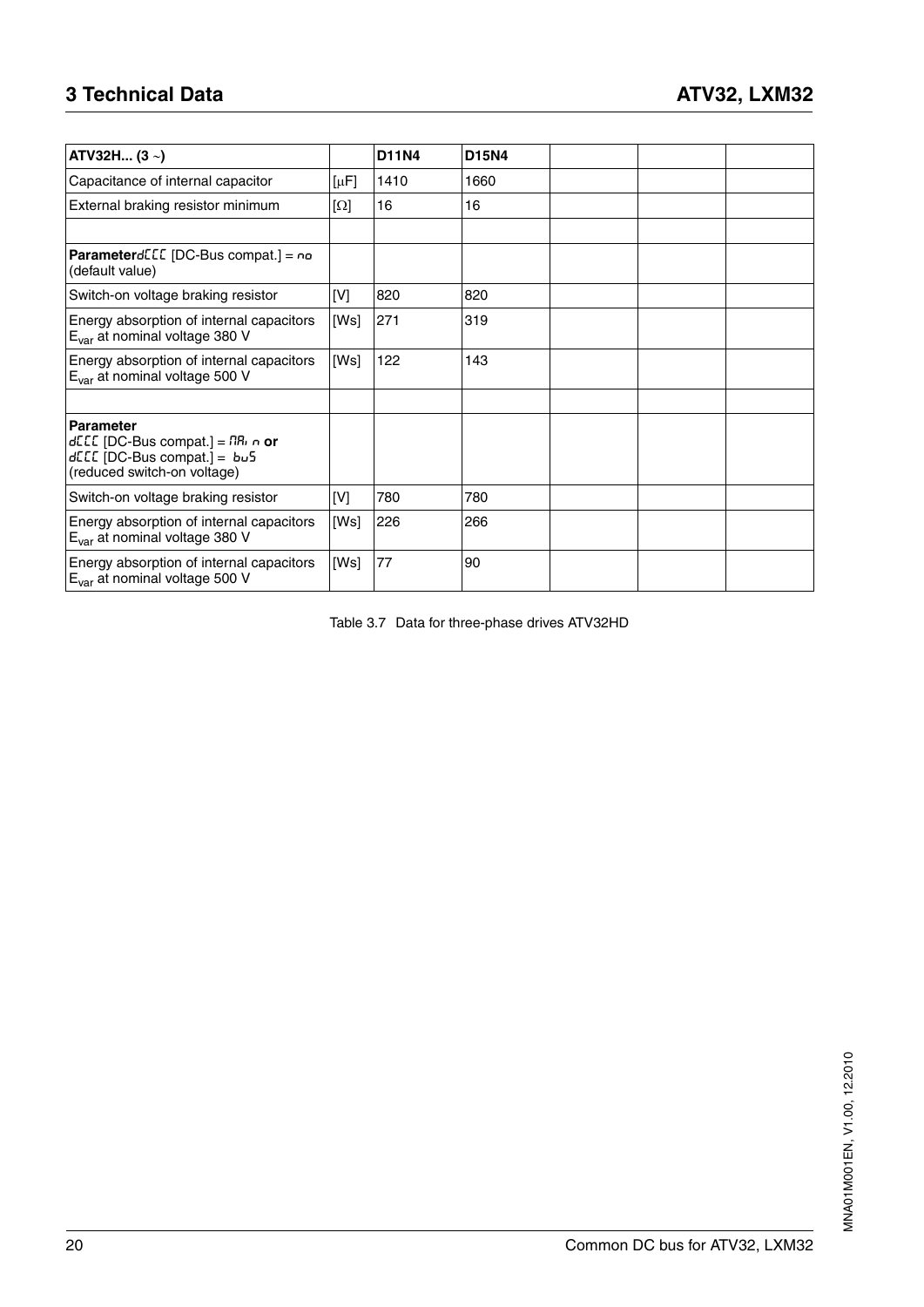#### <span id="page-20-0"></span>**3.2.3 LXM32: DC bus data**

*Single-phase LXM32 drives*

| <b>LXM32•</b> (1 $\sim$ )             |                     | <b>U45M2</b> |     | <b>U90M2</b> |     | D18M2 |      | <b>D30M2</b> |      |  |
|---------------------------------------|---------------------|--------------|-----|--------------|-----|-------|------|--------------|------|--|
| Nominal voltage $(1 -)$               | $[V_{\mathrm{ac}}]$ | 115          | 230 | 115          | 230 | 115   | 230  | 115          | 230  |  |
| Nominal voltage DC bus                | [V]                 | 163          | 325 | 163          | 325 | 163   | 325  | 163          | 325  |  |
| Undervoltage limit                    | [V]                 | 55           | 130 | 55           | 130 | 55    | 130  | 55           | 130  |  |
| Voltage limit: Start of Quick Stop    | [V]                 | 60           | 140 | I60          | 140 | I60   | 140  | 60           | 140  |  |
| Overvoltage limit                     | [V]                 | 450          | 450 | 450          | 450 | 450   | 450  | 450          | 450  |  |
| Maximum continuous power via DC bus   | [kW]                | 0.2          | 0.5 | 0.4          | 0.9 | 0.8   | 11.6 | 0.8          | 2.2  |  |
| Maximum continuous current via DC bus | [A]                 | 1.5          | 1.5 | 3.2          | 3.2 | 6.0   | 6.0  | 10.0         | 10.0 |  |

| LXM32• $(1 -)$                                                                      |            | U45M2 | <b>U90M2</b> | D18M2 | D30M2 |  |
|-------------------------------------------------------------------------------------|------------|-------|--------------|-------|-------|--|
| Capacitance of internal capacitor                                                   | $[\mu$ F]  | 390   | 780          | 1170  | 1560  |  |
| Resistance value of internal braking resis-<br>tor                                  | $[\Omega]$ | 94    | 47           | 20    | 10    |  |
| Continuous power internal braking resis-<br>tor $P_{PR}$                            | [W]        | 10    | 20           | 40    | 60    |  |
| Peak energy E <sub>CR</sub>                                                         | [Ws]       | 82    | 166          | 330   | 550   |  |
| External braking resistor minimum                                                   | $[\Omega]$ | 68    | 36           | 20    | 12    |  |
| External braking resistor maximum <sup>1)</sup>                                     | $[\Omega]$ | 110   | 55           | 27    | 16    |  |
| Maximum continuous power external<br>braking resistor                               | [W]        | 200   | 400          | 600   | 800   |  |
|                                                                                     |            |       |              |       |       |  |
| ParameterDCbus_compat = 0 (default<br>value)                                        |            |       |              |       |       |  |
| Switch-on voltage braking resistor                                                  | [V]        | 430   | 430          | 430   | 430   |  |
| Energy absorption of internal capacitors<br>$E_{var}$ at nominal voltage 115 V +10% | [Ws]       | 30    | 60           | 89    | 119   |  |
| Energy absorption of internal capacitors<br>$E_{var}$ at nominal voltage 200 V +10% | [Ws]       | 17    | 34           | 52    | 69    |  |
| Energy absorption of internal capacitors<br>$E_{var}$ at nominal voltage 230 V +10% | [Ws]       | 11    | 22           | 33    | 44    |  |
|                                                                                     |            |       |              |       |       |  |
| ParameterDCbus_compat = 1 (reduced<br>switch-on voltage)                            |            |       |              |       |       |  |
| Switch-on voltage braking resistor                                                  | [V]        | 395   | 395          | 395   | 395   |  |
| Energy absorption of internal capacitors<br>$E_{var}$ at nominal voltage 115 V +10% | [Ws]       | 24    | 48           | 73    | 97    |  |
| Energy absorption of internal capacitors<br>$E_{var}$ at nominal voltage 200 V +10% | [Ws]       | 12    | 23           | 35    | 46    |  |
| Energy absorption of internal capacitors<br>$E_{var}$ at nominal voltage 230 V +10% | [Ws]       | 5     | 11           | 16    | 22    |  |

1) The maximum specified braking resistor can derate the peak power of the device. Depending on the application, it is possible to use a higher ohm resistor.

Table 3.8 Data for single-phase drives LXM32•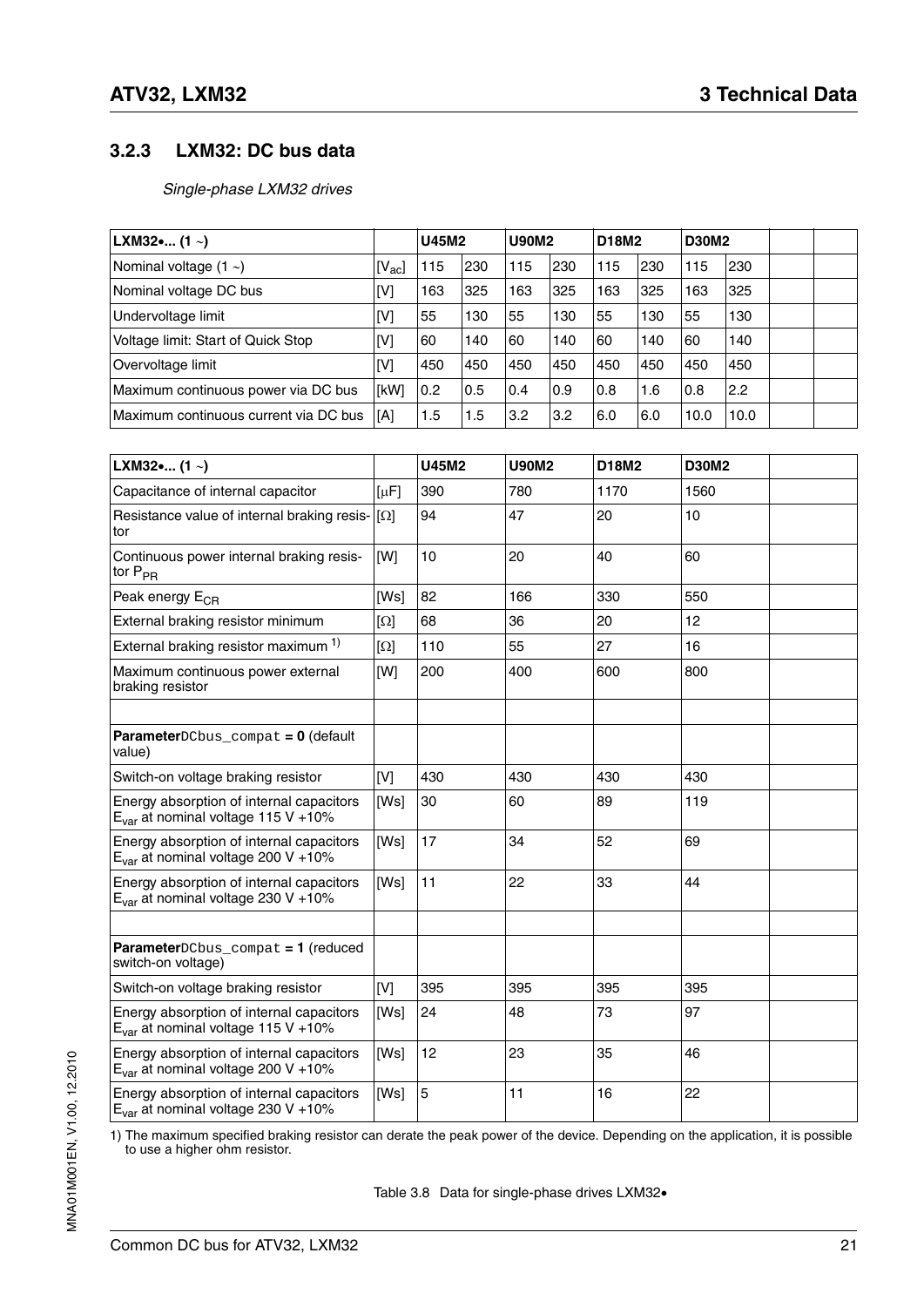#### *Three-phase LXM32 drives*

| <b>LXM32•</b> (3 $\sim$ )             |                     | <b>U60N4</b> | <b>D12N4</b> | <b>D18N4</b> | <b>D30N4</b> | <b>D72N4</b> |
|---------------------------------------|---------------------|--------------|--------------|--------------|--------------|--------------|
| Nominal voltage $(3 \sim)^{1}$        | $[V_{\mathrm{ac}}]$ | 208          | 208          | 208          | 208          | 208          |
| Nominal voltage DC bus                | [V]                 | 294          | 294          | 294          | 294          | 294          |
| Undervoltage limit                    | [V]                 | 150          | 150          | 150          | 150          | 150          |
| Voltage limit: Start of Quick Stop    | [V]                 | 160          | 160          | 160          | 160          | 160          |
| Overvoltage limit                     | [V]                 | 820          | 820          | 820          | 820          | 820          |
| Maximum continuous power via DC bus   | [kW]                | 10.4         | 0.8          | 1.7          | 2.8          | 6.5          |
| Maximum continuous current via DC bus | [A]                 | 1.5          | 3.2          | 6.0          | 10.0         | 22.0         |

1) LXM32A, LXM32C: 208V<sub>ac</sub> (3\*200V<sub>ac</sub> ... 3\*240V<sub>ac</sub>) DOM >10.05.2010, firmware version ≥V01.04.00

LXM32M: 208V<sub>ac</sub> (3\*200V<sub>ac</sub> ... 3\*240V<sub>ac</sub>) DOM >10.05.2010, firmware version ≥V01.02.00

| <b>LXM32•</b> (3 $\sim$ )             |            | <b>U60N4</b> |     | <b>D12N4</b> |     | <b>D18N4</b> |     | <b>D30N4</b> |      | <b>D72N4</b> |      |
|---------------------------------------|------------|--------------|-----|--------------|-----|--------------|-----|--------------|------|--------------|------|
| Nominal voltage $(3 \sim)$            | $[V_{ac}]$ | 400          | 480 | 400          | 480 | 400          | 480 | 400          | 480  | 400          | 480  |
| Nominal voltage DC bus                | [V]        | 566          | 679 | 566          | 679 | 566          | 679 | 566          | 679  | 566          | 679  |
| Undervoltage limit                    | [V]        | 350          | 350 | 350          | 350 | 350          | 350 | 350          | 350  | 350          | 350  |
| Voltage limit: Start of Quick Stop    | [V]        | 360          | 360 | 360          | 360 | 360          | 360 | 360          | 360  | 360          | 360  |
| Overvoltage limit                     | [V]        | 820          | 820 | 820          | 820 | 820          | 820 | 820          | 820  | 820          | 820  |
| Maximum continuous power via DC bus   | [kW]       | 10.8         | 0.8 | 1.6          | 1.6 | 3.3          | 3.3 | 5.6          | 5.6  | 13.0         | 13.0 |
| Maximum continuous current via DC bus | <b>IA</b>  | 1.5          | 1.5 | 3.2          | 3.2 | 6.0          | 6.0 | 10.0         | 10.0 | 22.0         | 22.0 |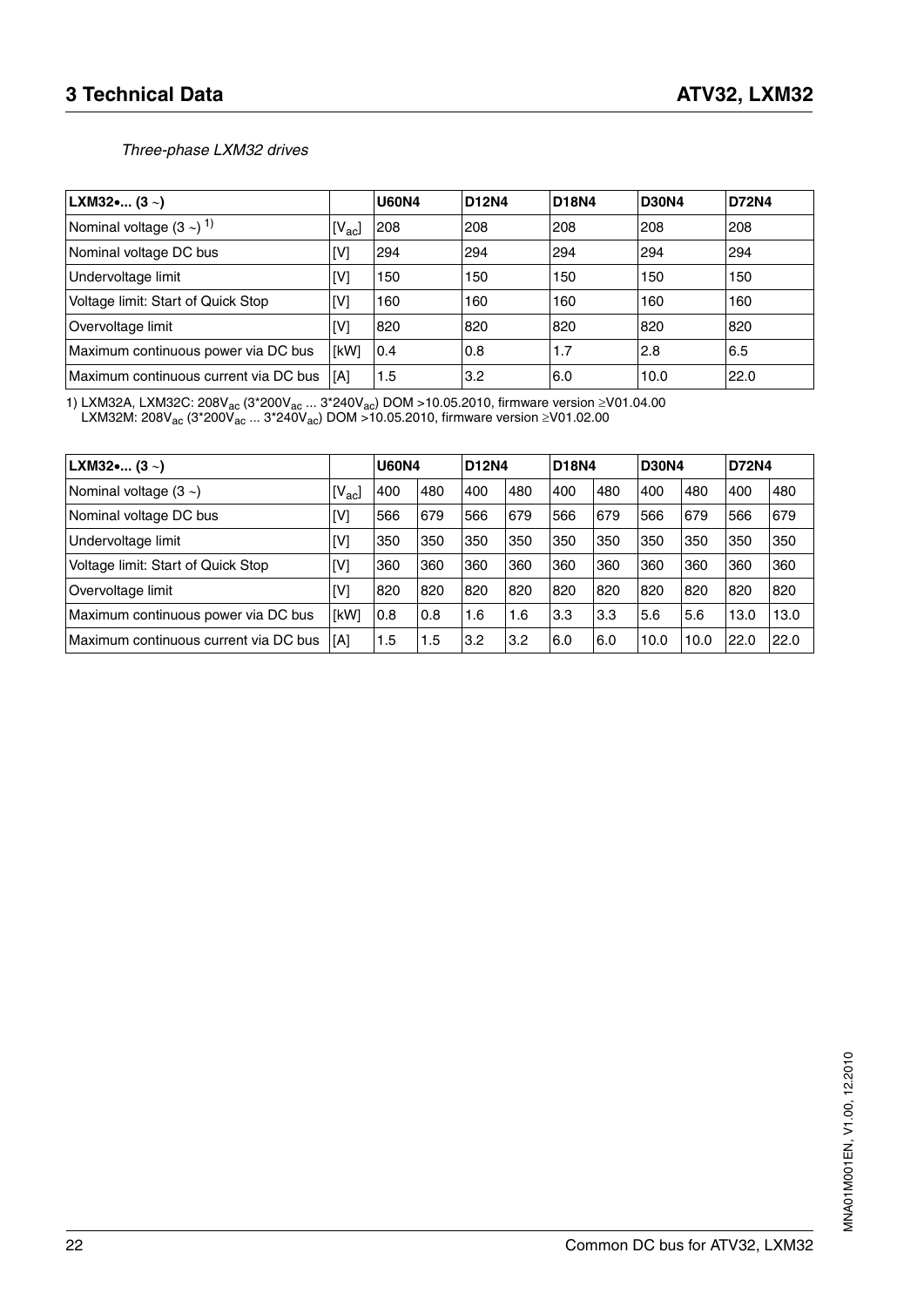| <b>LXM32•</b> (3 $\sim$ )                                                                      |             | <b>U60N4</b> | D12N4 | D18N4 | <b>D30N4</b> | <b>D72N4</b> |
|------------------------------------------------------------------------------------------------|-------------|--------------|-------|-------|--------------|--------------|
| Capacitance of internal capacitor                                                              | $[\mu$ F]   | 110          | 195   | 390   | 560          | 1120         |
| Resistance value of internal braking resis-<br>tor                                             | $[\Omega]$  | 132          | 60    | 30    | 30           | 10           |
| Continuous power internal braking resis-<br>tor $P_{PR}$                                       | [W]         | 20           | 40    | 60    | 100          | 150          |
| Peak energy E <sub>CR</sub>                                                                    | [Ws]        | 200          | 400   | 600   | 1000         | 2400         |
| External braking resistor minimum                                                              | $[\Omega]$  | 100          | 47    | 33    | 15           | 8            |
| External braking resistor maximum <sup>1)</sup>                                                | $[\Omega]$  | 145          | 73    | 50    | 30           | 12           |
| Maximum continuous power external<br>braking resistor                                          | [W]         | 200          | 500   | 800   | 1500         | 3000         |
|                                                                                                |             |              |       |       |              |              |
| <b>Parameter</b> DCbus_compat <sup>2)</sup>                                                    |             |              |       |       |              |              |
| Switch-on voltage braking resistor                                                             | [V]         | 780          | 780   | 780   | 780          | 780          |
| Energy absorption internal capacitors E <sub>var</sub><br>at nominal voltage 208 V + $10\%$ 3) | <b>IWsl</b> | 28           | 49    | 98    | 141          | 282          |
| Energy absorption of internal capacitors<br>$E_{var}$ at nominal voltage 380 V +10%            | [Ws]        | 14           | 25    | 50    | 73           | 145          |
| Energy absorption of internal capacitors<br>$E_{var}$ at nominal voltage 400 V +10%            | [Ws]        | 12           | 22    | 43    | 62           | 124          |
| Energy absorption of internal capacitors<br>$E_{var}$ at nominal voltage 480 V +10%            | [Ws]        | 3            | 5     | 10    | 14           | 28           |

1) The maximum specified braking resistor can derate the peak power of the device. Depending on the application, it is possible to use a higher ohm resistor.

2) Parameter DCbus\_compat has no effect in the case of three-phase LXM32 drives.

3) LXM32A, LXM32C: 208V<sub>ac</sub> (3\*200V<sub>ac</sub> ... 3\*240V<sub>ac</sub>) DOM >10.05.2010, firmware version≥V01.04.00

LXM32M: 208V<sub>ac</sub> (3\*200V<sub>ac</sub> ... 3\*240V<sub>ac</sub>) DOM >10.05.2010, firmware version≥V01.02.00

Table 3.9 Data for three-phase drives LXM32.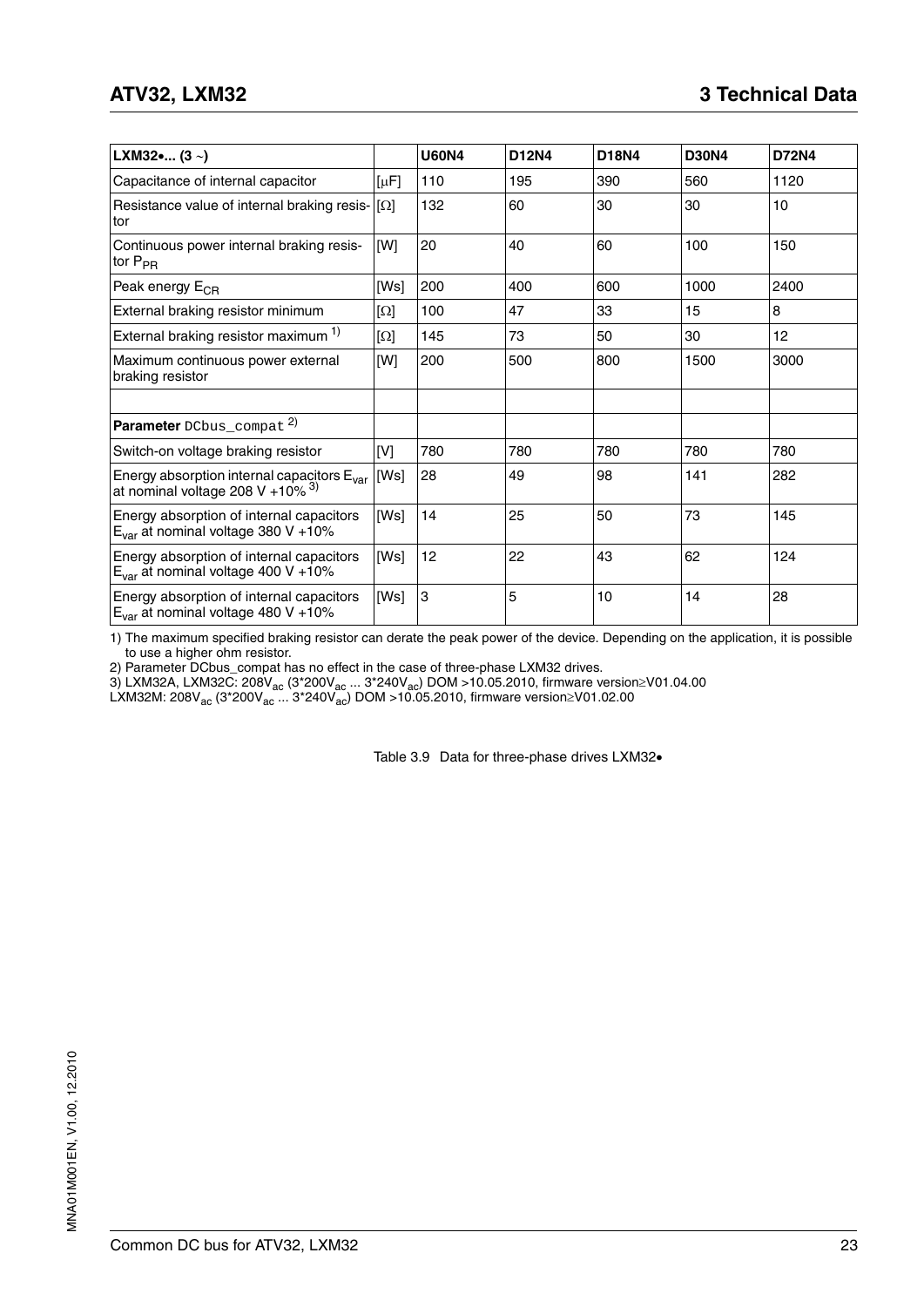#### <span id="page-23-0"></span>**3.3 Fuses**

A common DC bus for several drives can be implemented in different ways, see chapter [4 "Engineering"](#page-28-2).

Depending on the application you need mains fuses and DC bus fuses.

#### <span id="page-23-3"></span><span id="page-23-1"></span>**3.3.1 Mains fuse**

The fuse ratings depend on the power of the drives and the conductor cross section. See manual of the respective product for more information.

The maximum permissible fuse ratings must not be exceeded.

#### **3.3.1.1 Maximum permissible fuse ratings for mains fuses**

*Fuses for single-phase drives* Maximum fuse ratings for single-phase drives:

| Single-phase drives $1$ ) |     | Maximum fuse rating |
|---------------------------|-----|---------------------|
| IATV32••••M2              | ſΑ  | 25                  |
| LXM32 •••• M2             | [A] | 25                  |

1) Only use the drives listed in chapter [3.2 "Drive data"](#page-14-2).

*Fuses for three-phase drives* Maximum fuse rating for three-phase drives:

| Three-phase drives <sup>1)</sup> |     | <b>Maximum fuse rating</b> |
|----------------------------------|-----|----------------------------|
| ATV32H0N4                        | [A] | 32                         |
| <b>ATV32HU.</b> N4               | [A] | 32                         |
| <b>ATV32HD</b> .N4               | [A] | 32                         |
| LXM32N4                          | [A] | 32                         |

1) Values only for the types listed in chapter [3.2 "Drive data"](#page-14-2)

#### <span id="page-23-4"></span><span id="page-23-2"></span>**3.3.2 Fuse for DC bus**

Use suitable fuses for the common DC bus. See chapter [3.2 "Drive data"](#page-14-2) for information on the DC bus voltage and the maximum continuous current via the DC bus.

See chapter [7.2 "DC fuses"](#page-64-3), page [65](#page-64-3) for fuses for the DC bus.

Choose fuse ratings as low as possible according to the power of the drive as well as the conductor cross section.

The maximum permissible fuse ratings must not be exceeded.

*Example* A drive has a maximum continuous current of 6A via the DC bus. 10A fuses are used as DC bus fuses for this drive..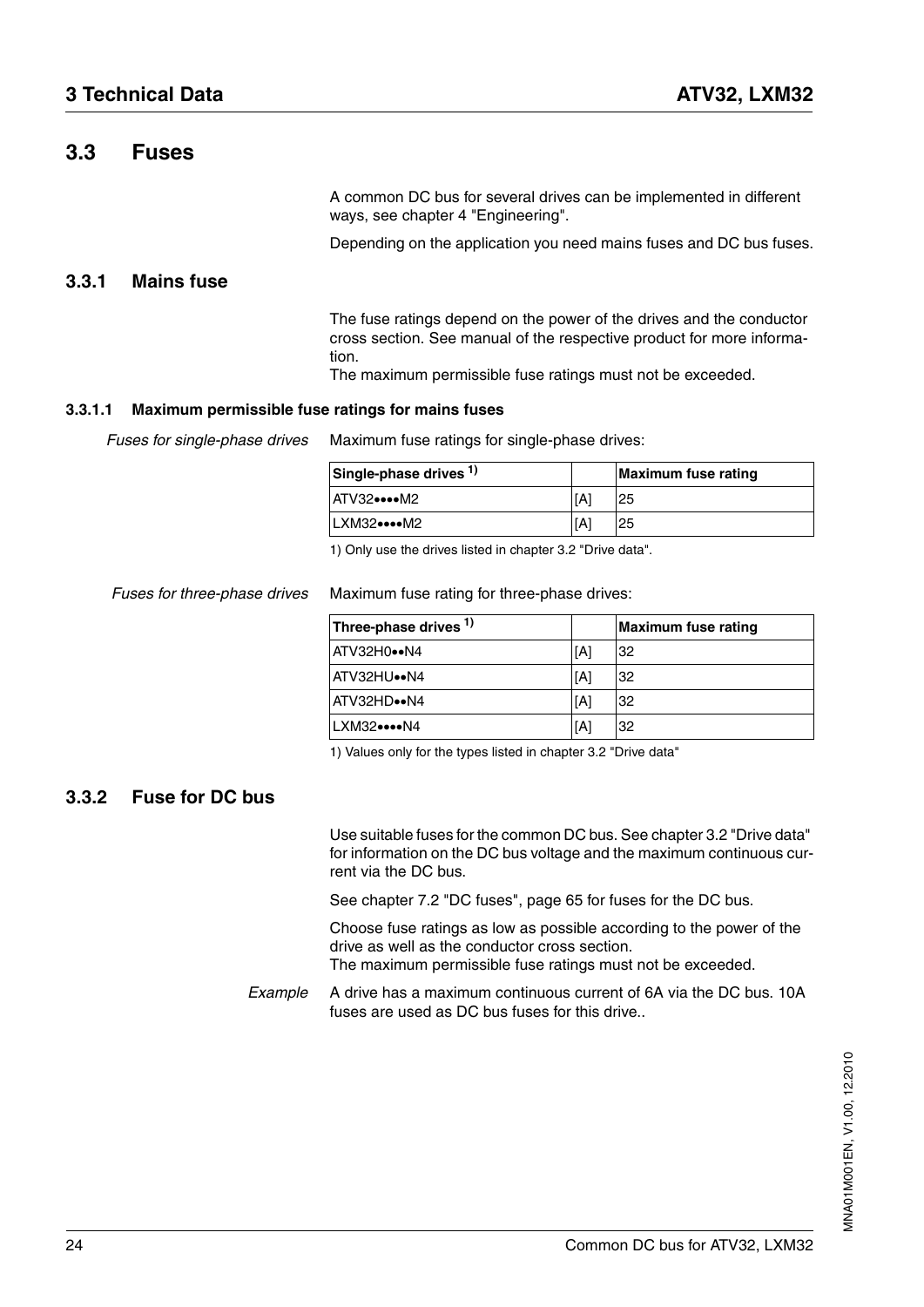#### **3.3.2.1 Maximum permissible fuse ratings for DC bus fuses**

*DC bus: Fuse for single-phase drives* Maximum fuse rating of the fuses for the DC bus for single-phase drives:

| Single-phase drives <sup>1)</sup> |     | <b>Maximum fuse rating</b> |
|-----------------------------------|-----|----------------------------|
| IATV32∙∙∙∙M2                      | [A] | 25                         |
| ILXM32∙∙∙∙M2                      | [A] | 25                         |

1) Values only for the types listed in chapter [3.2 "Drive data"](#page-14-2)

*DC bus: Fuse for three-phase drives*

Maximum fuse rating of the fuses for the DC bus for three-phase drives:

| Three-phase drives <sup>1)</sup> |     | <b>Maximum fuse rating</b> |
|----------------------------------|-----|----------------------------|
| IATV32H0⊷N4                      | [A] | 32                         |
| ATV32HU.N4                       | [A] | 32                         |
| ATV32HD••N4                      | [A] | 32                         |
| LXM32 •••• N4                    | [A] | 32                         |

1) Values only for the types listed in chapter [3.2 "Drive data"](#page-14-2)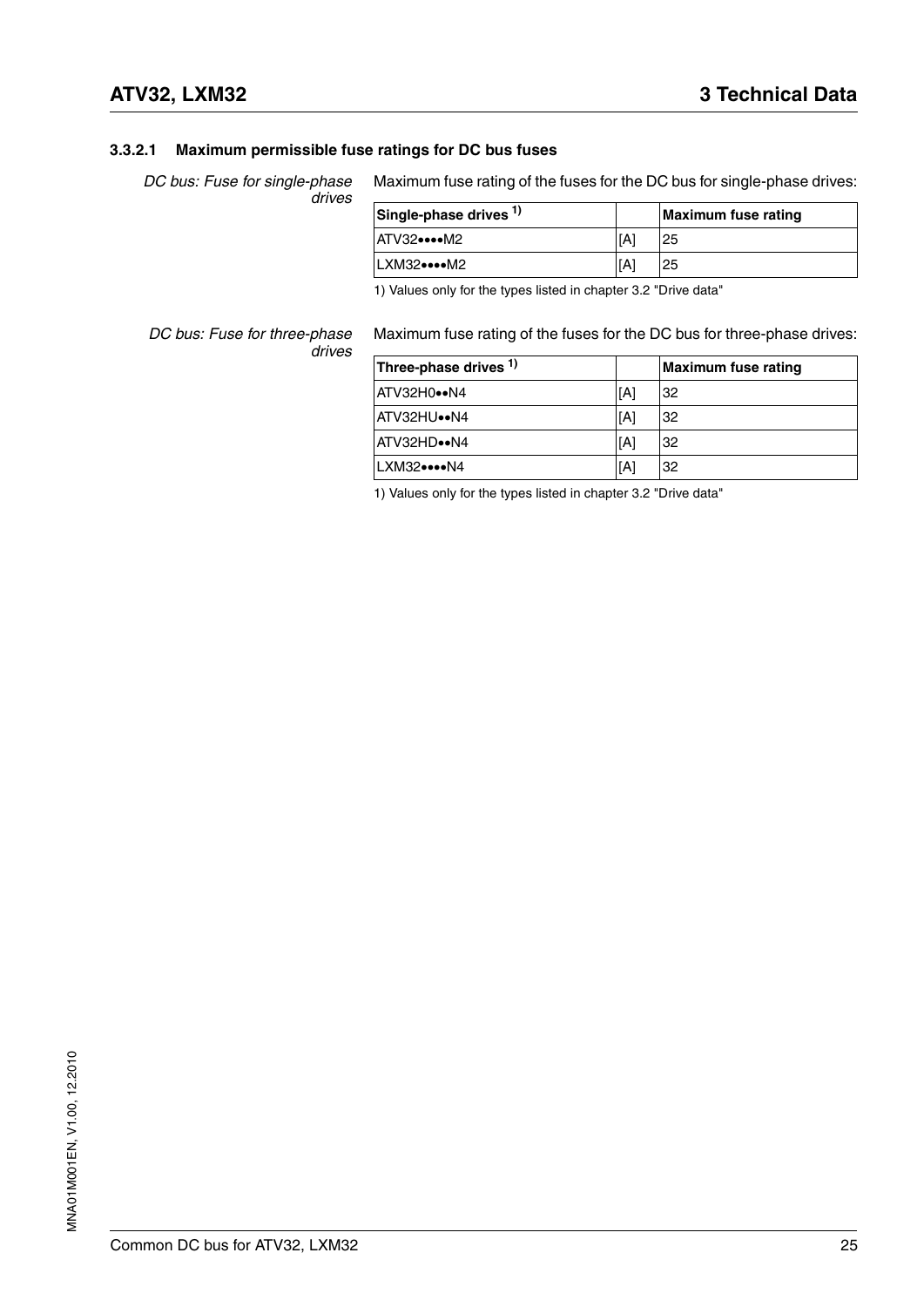#### <span id="page-25-0"></span>**3.4 Cables for DC bus**

<span id="page-25-1"></span>*Minimum requirements for a common DC bus cable*

A cable for the common DC bus must meet the following requirements.

| Shield:                                              | Shielded at cable lengths of $> 0.2$ m                                                                               |
|------------------------------------------------------|----------------------------------------------------------------------------------------------------------------------|
| Twisted Pair:                                        | Twisted pair at cable lengths of ><br>0.2 <sub>m</sub>                                                               |
| Cable:                                               | Two wires, shielded                                                                                                  |
| Maximum cable length of a DC bus<br>connection cable | 3 <sub>m</sub>                                                                                                       |
| Special features:                                    | Insulation must be rated for the DC<br>bus voltage                                                                   |
|                                                      | Conductor cross section according<br>to the calculated current, but at least $2^*$ 6 mm <sup>2</sup> ( $2^*$ AWG 10) |

Table 3.10Required properties of the DC bus cables

NOTE: The connection of the fuses for the DC bus must be rated for the total DC bus current of all drives. Analyze the most critical case (for example EMERGENCY STOP) and select an appropriate conductor cross section.

#### *Properties of the DC bus cable VW3M7102R150*

| Shield:       | <b>Shielded</b>                      |
|---------------|--------------------------------------|
| Twisted Pair: | Twisted pair                         |
| Cable:        | $2*6$ mm <sup>2</sup> ( $2*$ AWG 10) |

Table 3.11Properties of the cableVW3M7102R150

*Crimp contact VW3M2207*

| <b>Crimp contact</b>     |                          |                |
|--------------------------|--------------------------|----------------|
| Connection cross section | $\text{[mm}^2 \mid 3  6$ | (AWG12  AWG10) |

Table 3.12 Properties of the crimp contact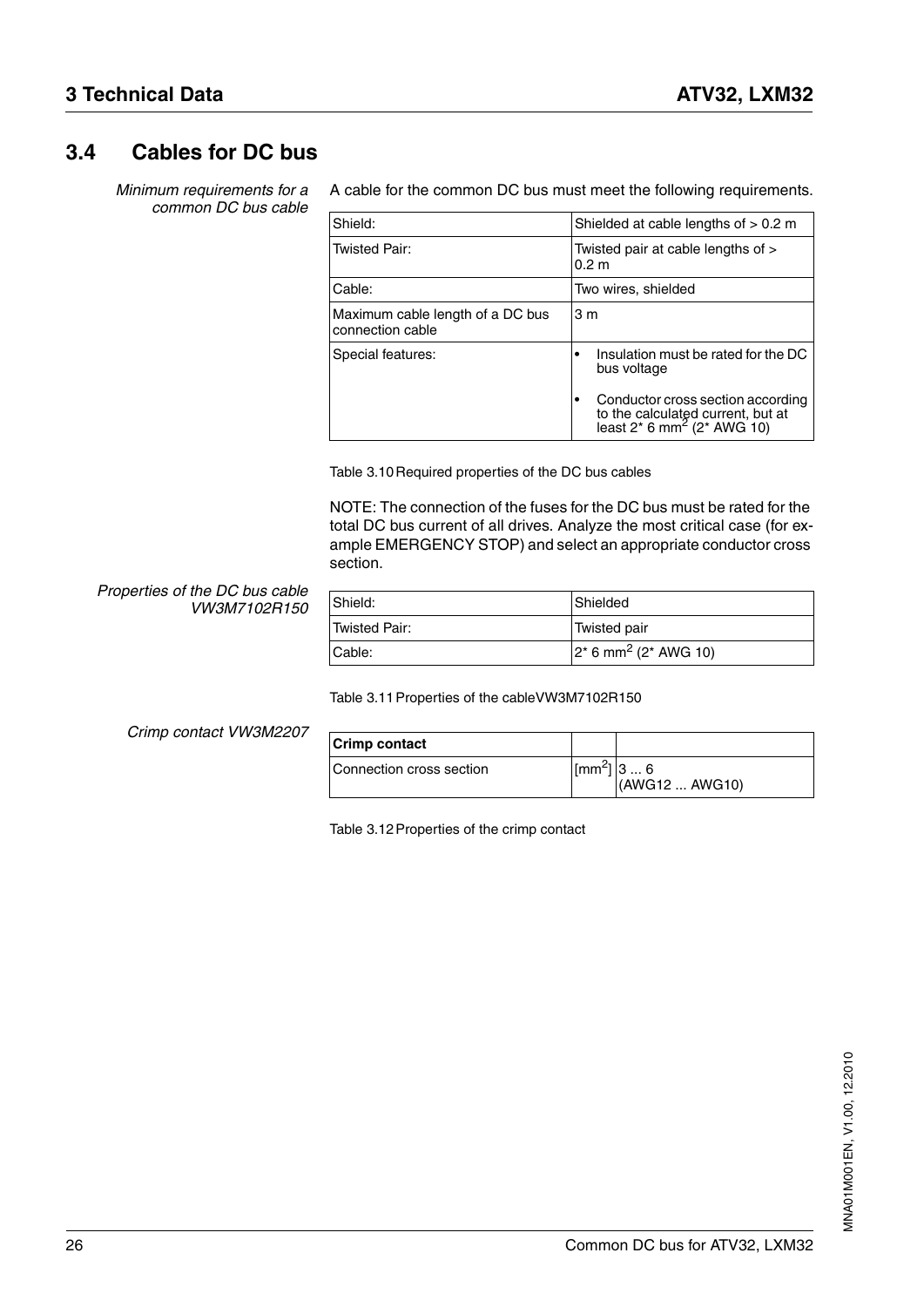#### <span id="page-26-0"></span>**3.5 Braking resistor**

The resistance values for external braking resistors must not be below the minimum resistance specified for the drives.

- *ATV32* ATV32 drives have an internal braking resistor. One or more external braking resistors must be connected, depending on the dynamics of the application.
- <span id="page-26-2"></span>*LXM32* LXM32 drives have an internal braking resistor. If the internal braking resistor is insufficient for the dynamics of the application, one or more external braking resistors must be connected.

#### <span id="page-26-1"></span>**3.5.1 External braking resistors (accessories)**

| VW3A760                                     |            | $1Rxx$ <sup>1)</sup> | 2Rxx        | 3Rxx        | $4Rxx$ <sup>1)</sup> | 5Rxx        | 6 <sub>Rxx</sub> | $7Rxx$ <sup>1)</sup> |
|---------------------------------------------|------------|----------------------|-------------|-------------|----------------------|-------------|------------------|----------------------|
| Resistance                                  | $[\Omega]$ | 10                   | 27          | 27          | 27                   | 72          | 72               | 72                   |
| Continuous power                            | [W]        | 400                  | 100         | 200         | 400                  | 100         | 200              | 400                  |
| Maximum time in braking at 115 V /<br>230 V | [s]        | 0.72                 | 0.552       | 1.08        | 2.64                 | 1.44        | 3.72             | 9.6                  |
| Peak power at 115 V / 230 V                 | [kW]       | 18.5                 | 6.8         | 6.8         | 6.8                  | 2.6         | 2.6              | 2.6                  |
| Maximum peak energy at 115 V / 230 V        | [Ws]       | 13300                | 3800        | 7400        | 18100                | 3700        | 9600             | 24700                |
| Maximum time in braking at 400 V            | [s]        | 0.12                 | 0.084       | 0.216       | 0.504                | 0.3         | 0.78             | 1.92                 |
| Peak power at 400 V                         | [kW]       | 60.8                 | 22.5        | 22.5        | 22.5                 | 8.5         | 8.5              | 8.5                  |
| Maximum peak energy at 400 V                | [Ws]       | 7300                 | 1900        | 4900        | 11400                | 2500        | 6600             | 16200                |
| Degree of protection                        |            | <b>IP65</b>          | <b>IP65</b> | <b>IP65</b> | <b>IP65</b>          | <b>IP65</b> | <b>IP65</b>      | <b>IP65</b>          |
| UL approval (file no.)                      |            |                      | E233422     | E233422     |                      | E233422     | E233422          |                      |

1) Resistors with a continuous power of 400 W are NOT UL/CSA-approved.

| <b>VW3A77</b>                               |            | 01          | 02          | 03          | 04               | 05          |  |
|---------------------------------------------|------------|-------------|-------------|-------------|------------------|-------------|--|
| Resistance                                  | $[\Omega]$ | 100         | 60          | 28          | 15               | 10          |  |
| Continuous power                            | [W]        | 200         | 400         | 750         | 2500             | 2500        |  |
| Maximum time in braking at 115 V /<br>230 V | [s]        |             |             |             | 3.5              | 1.98        |  |
| Peak power at 115 V / 230 V                 | [kW]       |             |             |             | 18.5             | 12.3        |  |
| Maximum peak energy at 115 V / 230 V        | [Ws]       |             |             |             | 43100            | 36500       |  |
| Maximum time in braking at 400 V            | [s]        |             |             |             | 0.65             | 0.37        |  |
| Peak power at 400 V                         | [kW]       |             |             |             | 60.8             | 40.6        |  |
| Maximum peak energy at 400 V                | [Ws]       |             |             |             | 26500            | 22500       |  |
| Degree of protection                        |            | <b>IP20</b> | <b>IP20</b> | <b>IP20</b> | IP <sub>20</sub> | <b>IP20</b> |  |
| UL approval (file no.)                      |            | E221095     | E221095     | E221095     | E221095          | E221095     |  |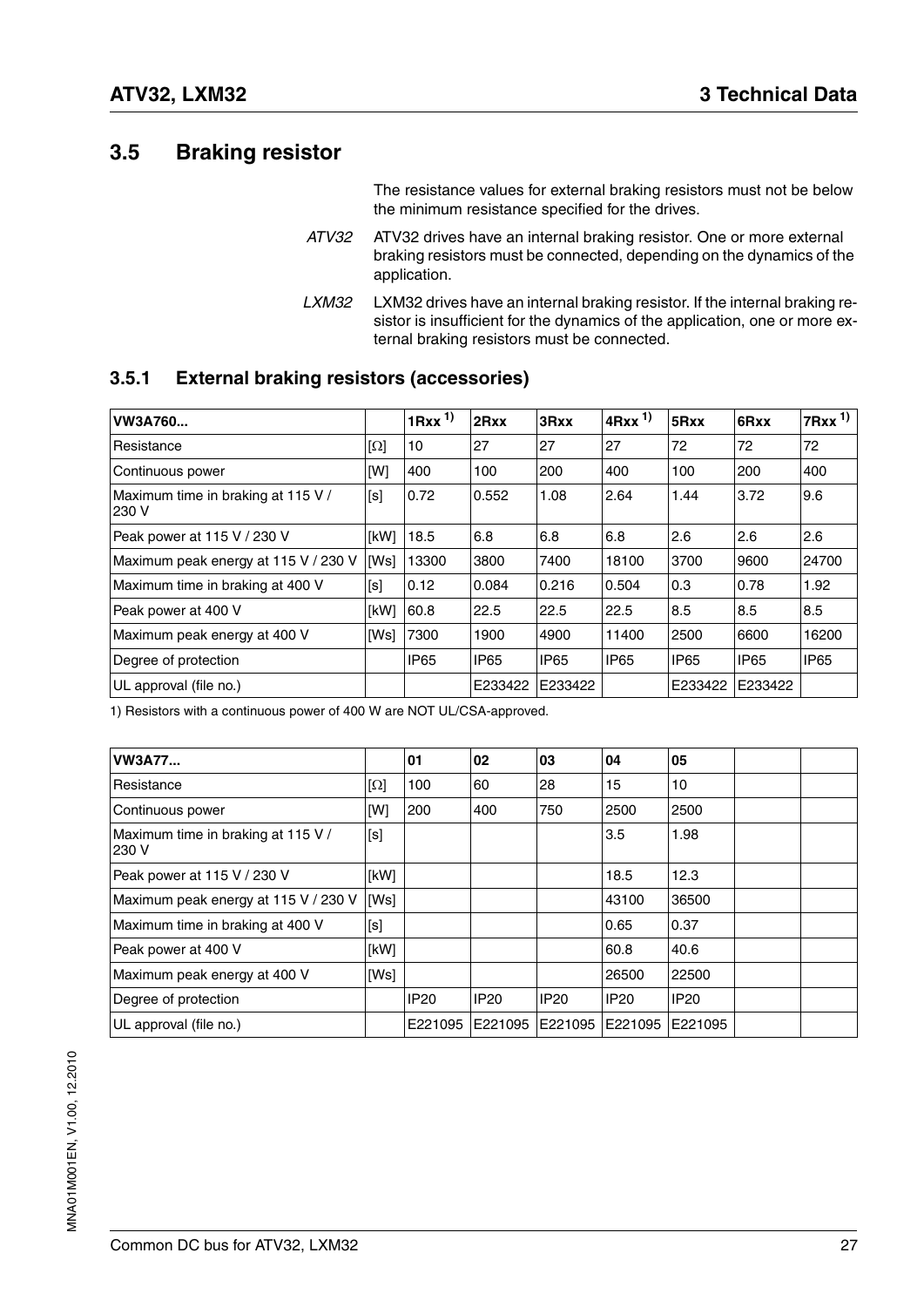#### <span id="page-27-0"></span>**3.6 Mains filter**

The fuse rating upstream of the common external mains filter must not be greater than the nominal current of the external mains filter.

NOTE: Three-phase mains filters do not have a neutral conductor connection; they are only approved for three-phase devices.

See the manual of the respective product for information on external mains filters.

#### <span id="page-27-1"></span>**3.7 Mains reactors**

If one drive requires a mains reactor, then all drives connected via the DC bus must be equipped with mains reactors.

The fuse rating upstream of the common mains reactor must not be greater than the nominal current of the mains reactor.

See the manual of the respective product for information on mains reactors.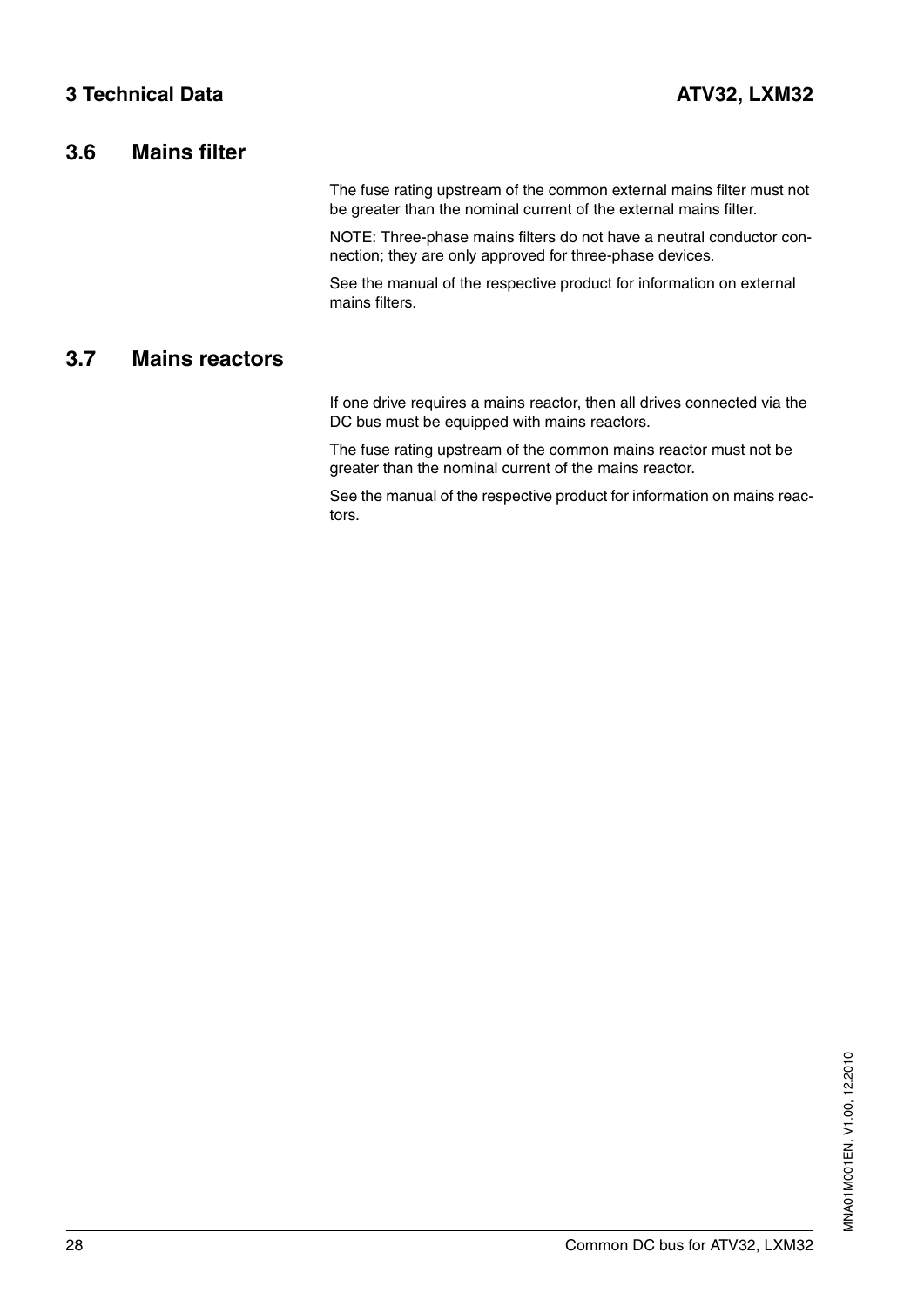# <span id="page-28-2"></span><span id="page-28-0"></span>**4 4 Engineering**



This chapter provides engineering information for a common DC bus for several drives.

ATV32: See the "Altivar 32 - Installation manual" for vital engineering information concerning the ATV32 drive.

LXM32: See the Engineering chapter in the LXM32 product manual for vital engineering information concerning the LXM32 drive.

#### **@ WARNING**

#### **DESTRUCTION OF SYSTEM COMPONENTS AND LOSS OF CONTROL**

Incorrect use of a parallel connection of the DC bus may destroy the drives immediately or after a delay.

• Note the requirements concerning the use of a parallel DC bus connection.

**Failure to follow these instructions can result in death, serious injury or equipment damage.**

|                                            | Page |
|--------------------------------------------|------|
| 4.1 "EMC specifics"                        | 29   |
| 4.2 "Mounting distances"                   | 30   |
| 4.3 "Energy balance"                       | 30   |
| 4.4 "Prerequisites for a common DC bus"    | 33   |
| 4.5 "Structure of a common DC bus"         | 34   |
| 4.5.1 "Common mains fuses"                 |      |
| 4.5.2 "Separate mains fuses"               |      |
| 4.5.3 "DC supply via a drive"              |      |
| 4.5.4 "DC supply via DC power supply unit" |      |
| 4.6 "Accessories for the common DC bus"    | 43   |

#### <span id="page-28-1"></span>**4.1 EMC specifics**

If drives are to be operated via a common DC bus, the following aspects must be considered in terms of EMC:

- Keep DC bus cables as short as possible.
- Shielded DC bus cables must be used at a cable length of > 0.2 m. In the case of shielded DC bus cables, connect the cable shield to the shield connection (large surface area contact).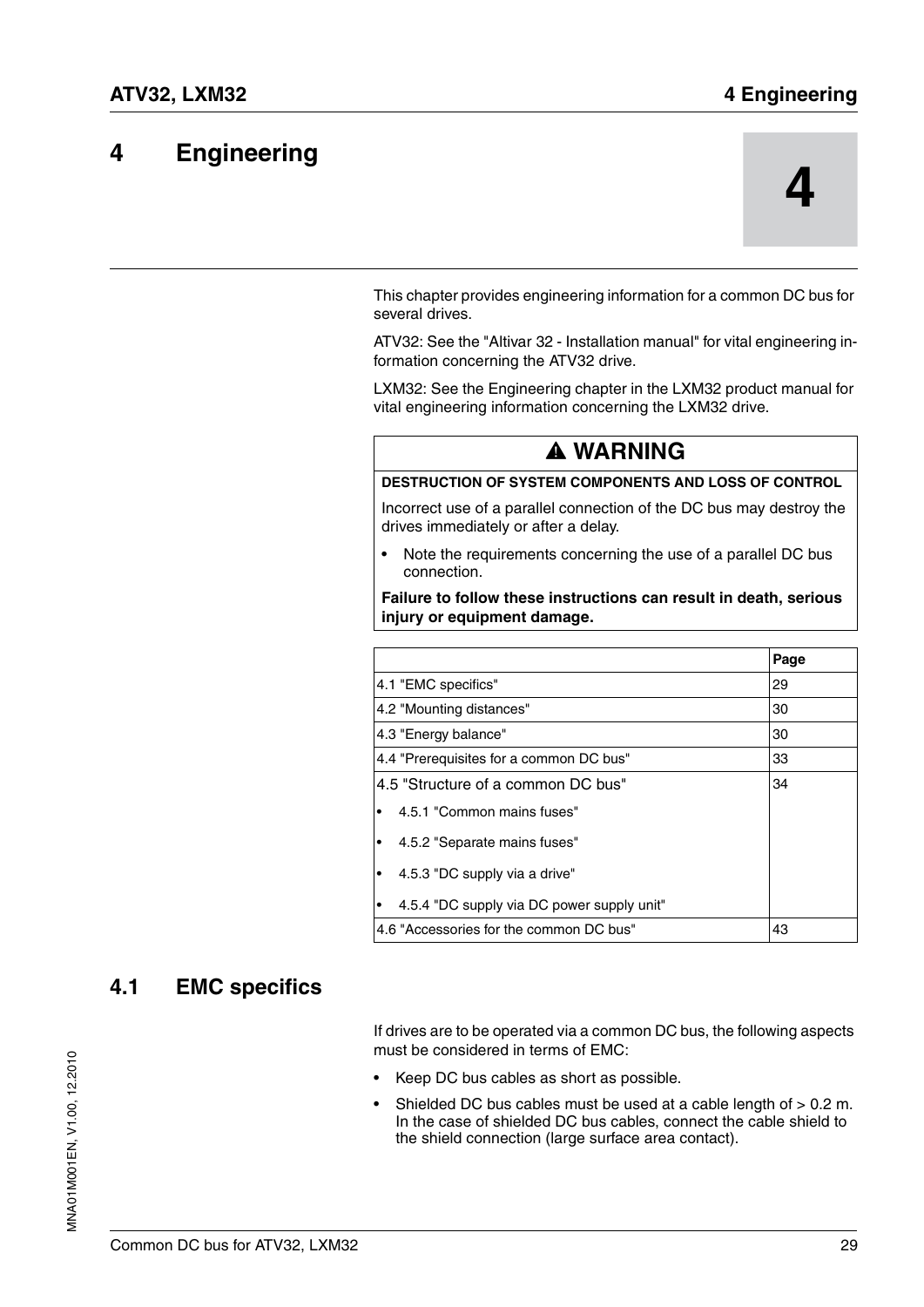#### <span id="page-29-0"></span>**4.2 Mounting distances**

When planning mounting distances, consider the space required for the DC bus cables.

#### <span id="page-29-1"></span>**4.3 Energy balance**

To be able to estimate the effect of a planned interconnection of drives, you should create an energy balance of the individual drives over a movement cycle.

A movement cycle consists of the following phases: acceleration, continuous movement and deceleration.

The energy generated during deceleration can be used by other drives connected via a common DC bus. Excess energy must be absorbed by the braking resistors.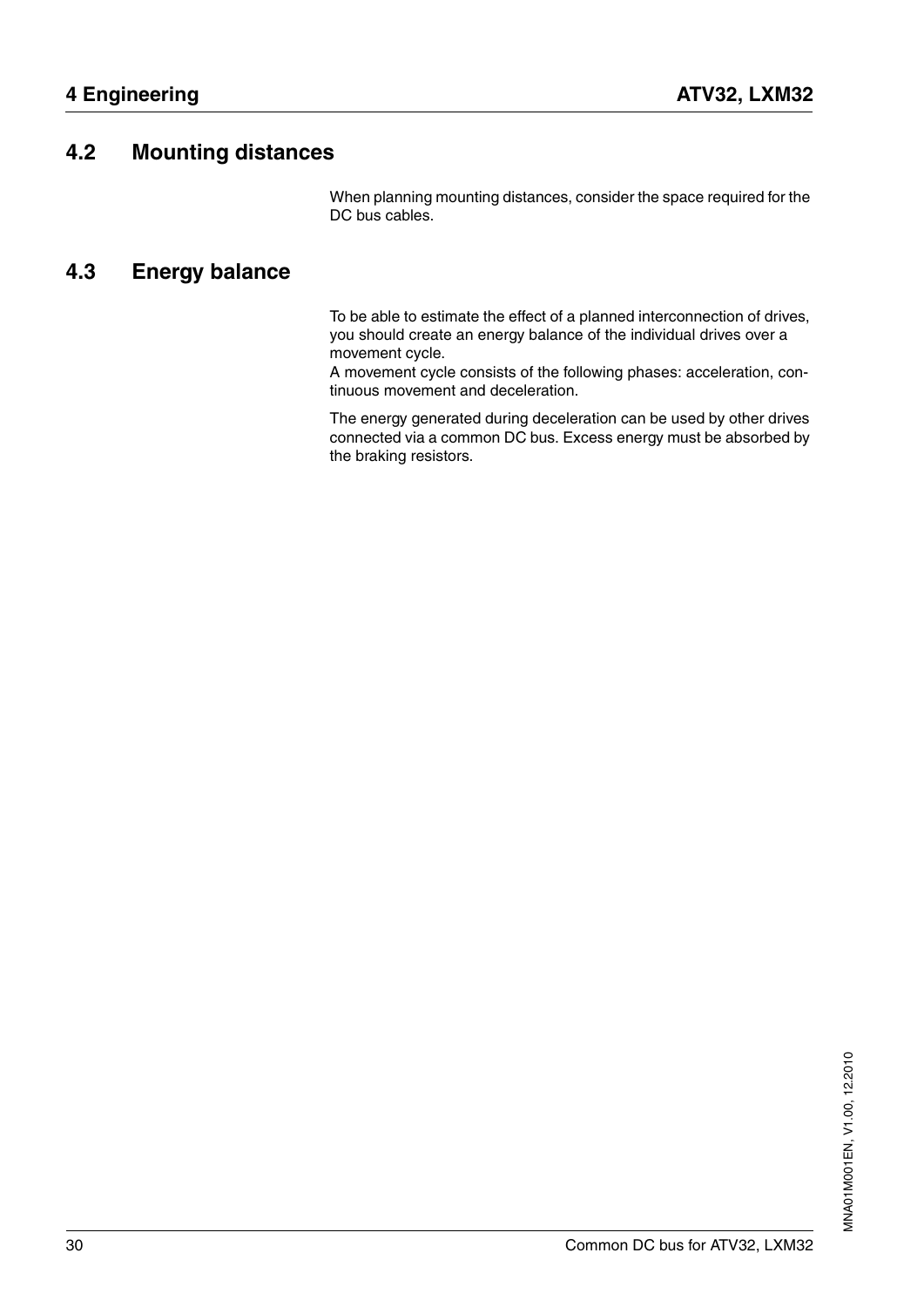#### <span id="page-30-0"></span>**4.3.1 Energy absorption**

Energy absorption is influenced by the following factors:

- DC bus capacitors  $E_{var}$  in the drive
- Electrical losses of the drive system  $E_{el}$
- Mechanical losses of the facility and the drive system  $E_{mech}$
- Braking resistor E<sub>B</sub>

The energy  $E_{var}$  is the square difference between the voltage prior to deceleration and the response threshold.

The energy absorption through the DC bus capacitors is lowest when the voltage is highest. In the calculation, use the values of the highest mains voltage.

- *Electrical losses*  $E_{el}$  The electrical losses  $E_{el}$  of the drive system can be estimated on the basis of the peak power of the drive. The maximum power dissipation is approximately 10% of the peak power at a typical efficiency of 90%. If the current during deceleration is lower, the power dissipation is reduced accordingly.
- *Mechanical losses E<sub>mech</sub>* The mechanical losses result from friction during operation of the system. Mechanical losses are negligible if the time required by the system to coast to a stop without a driving force is considerably longer than the time required to decelerate the system. The mechanical losses can be calculated from the load torque and the velocity from which the motor is to stop.
	- *Braking resistor* Two characteristic values determine the energy absorption of a braking resistor.
		- The continuous power  $P_{PR}$  is the amount of energy that can be continuously absorbed without overloading the braking resistor.
		- The maximum energy  $E_{CR}$  limits the maximum short-term power that can be absorbed.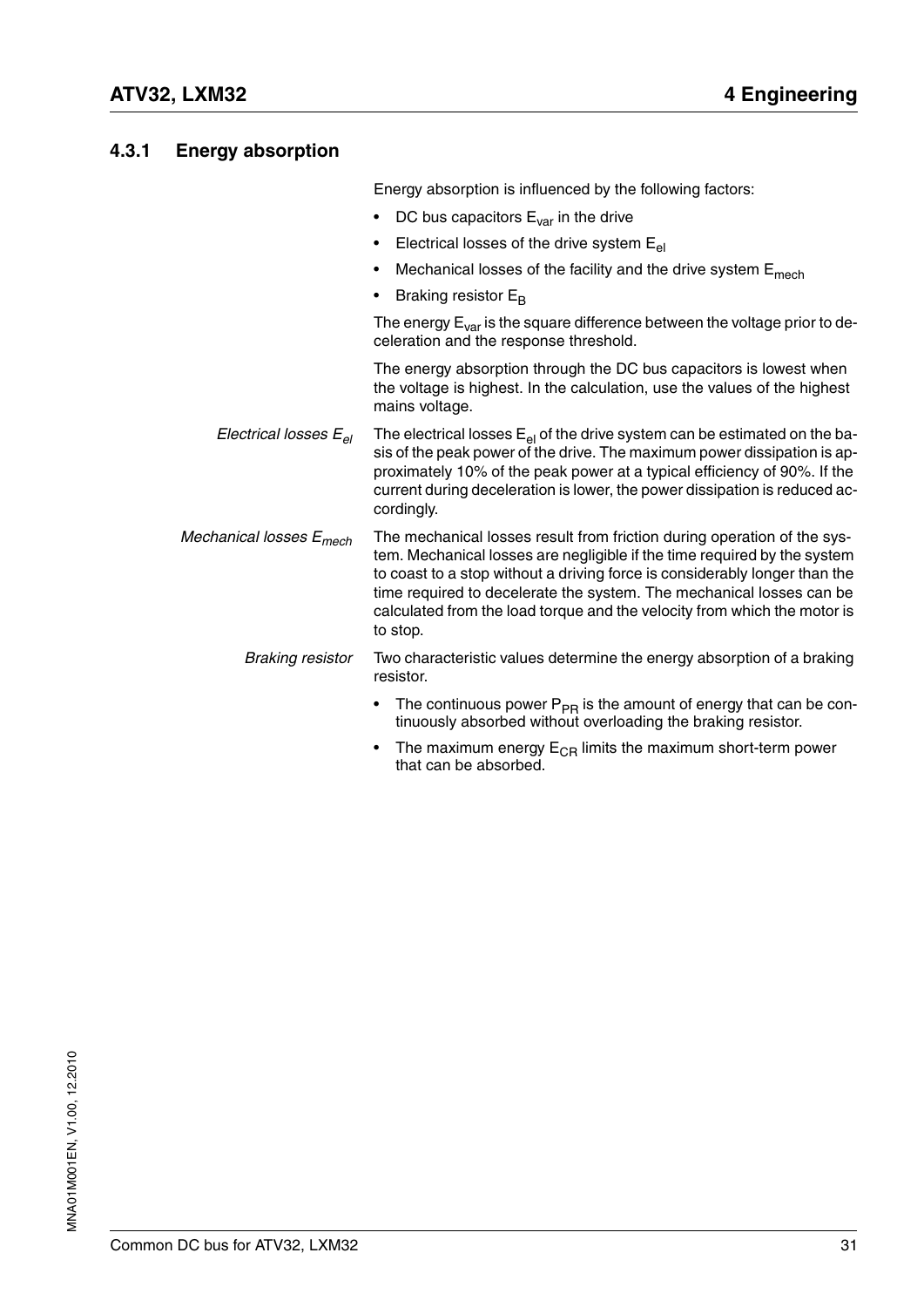

Figure 4.1 Movement cycle: Profile for energy assessment

This profile with velocity (v) and motor phase current (I) is also used for rating the motor and the braking resistor. The deceleration segment to be considered is labeled  $\mathsf{D}_{\mathsf{i}}.$ 

Calculation of the energy at constant deceleration:

The total inertia  $(J_t)$  must be known.

 $\mathsf{J}_\mathsf{t}$  with:

 $J_t = J_m + J_c$ 

 $J_m$ : Motor inertia with or without holding brake

J<sub>c</sub>: Load inertia

The energy for each deceleration segment is calculated as follows:

$$
E_{i} = \frac{1}{2} J_{t} \cdot \omega_{i}^{2} = \frac{1}{2} J_{t} \cdot \left[\frac{2\pi n_{i}}{60}\right]^{2}
$$

Units: E<sub>i</sub> in Ws (wattseconds), J<sub>t</sub> in kgm<sup>2</sup>,  $\omega$  in rad and n<sub>i</sub> in min<sup>-1</sup>.

See the technical data for the energy absorption  $E_{var}$  of the devices (without consideration of an internal or external braking resistor).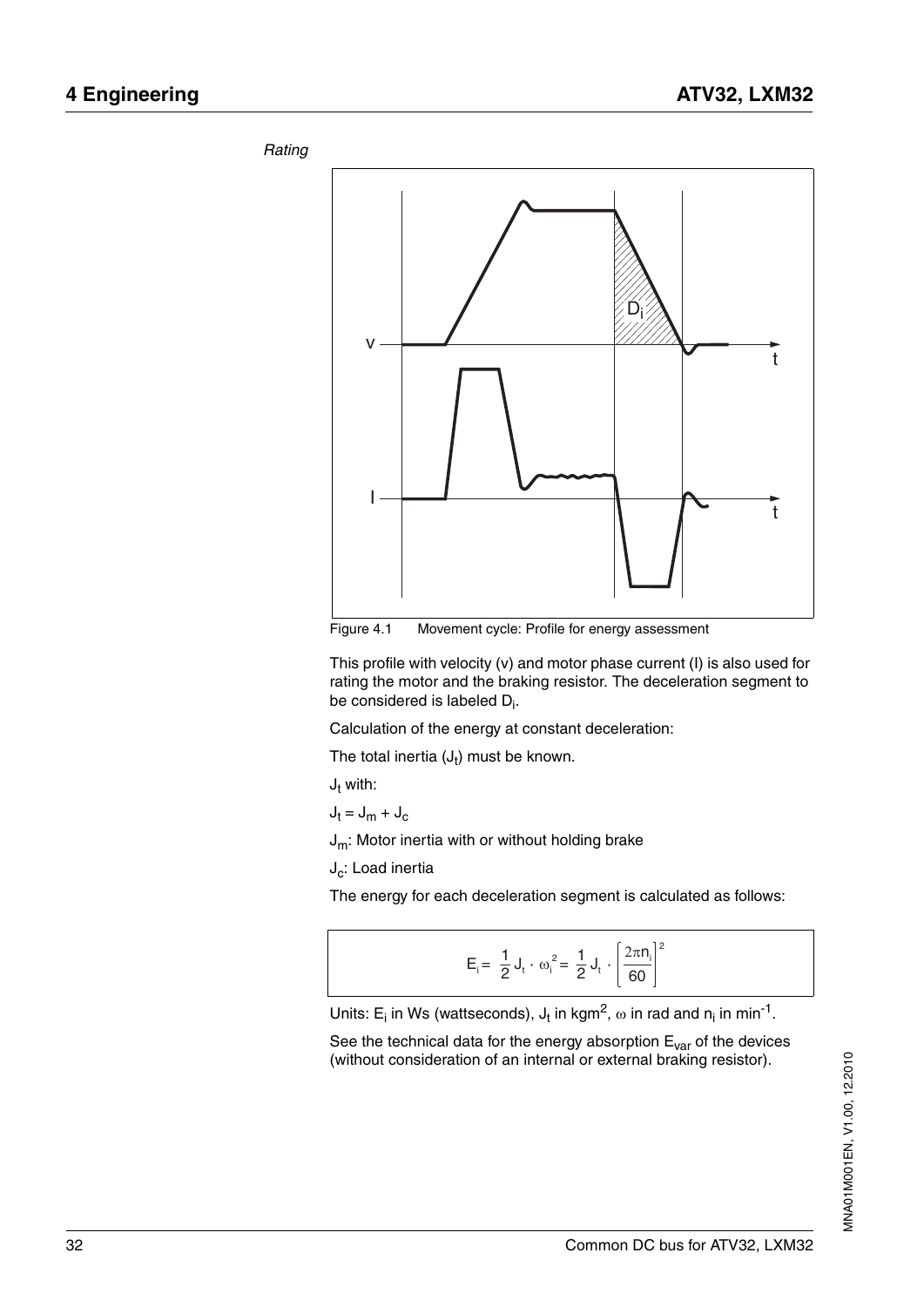In the next calculation steps, only consider those segments  $D_i$ , whose energy E<sub>i</sub> exceeds the energy absorption of the device (see chapter 3.2 ["Drive data"](#page-14-4)). These excess energies  $E_{Di}$  must be diverted by means of the braking resistor (internal or external).

 $E_{\text{Di}}$  is calculated using the following formula:

 $E_{Di}$  =  $E_i$  -  $E_{var}$  (in Ws)

The continuous power  $P_c$  is calculated for each machine cycle:

$$
P_c = \frac{\sum E_{Di}}{Cyclictime}
$$

Units:  $P_c$  in [W],  $E_{Di}$  in [Ws] and cycle time T in [s]

These calculations allow you to select the required braking resistor.

#### <span id="page-32-0"></span>**4.4 Prerequisites for a common DC bus**

You may only connect Schneider Electric drives types ATV32 and LXM32; see chapter [3.2.1 "Permissible device types for common DC](#page-14-5)  [bus"](#page-14-5), page [15](#page-14-5).

The following conditions must be satisfied:

- Only drives with identical nominal voltages may be connected via a common DC bus.
- Only drives with the same number of phases may be connected via a common DC bus. Only connect three-phase drives and threephase drives or single-phase drives and single-phase drives via a common DC bus.
- Single-phase drives must be connected to the same mains phase.
- Use only DC bus cables that comply with the specification listed in chapter [3.4 "Cables for DC bus",](#page-25-1) page [26.](#page-25-1)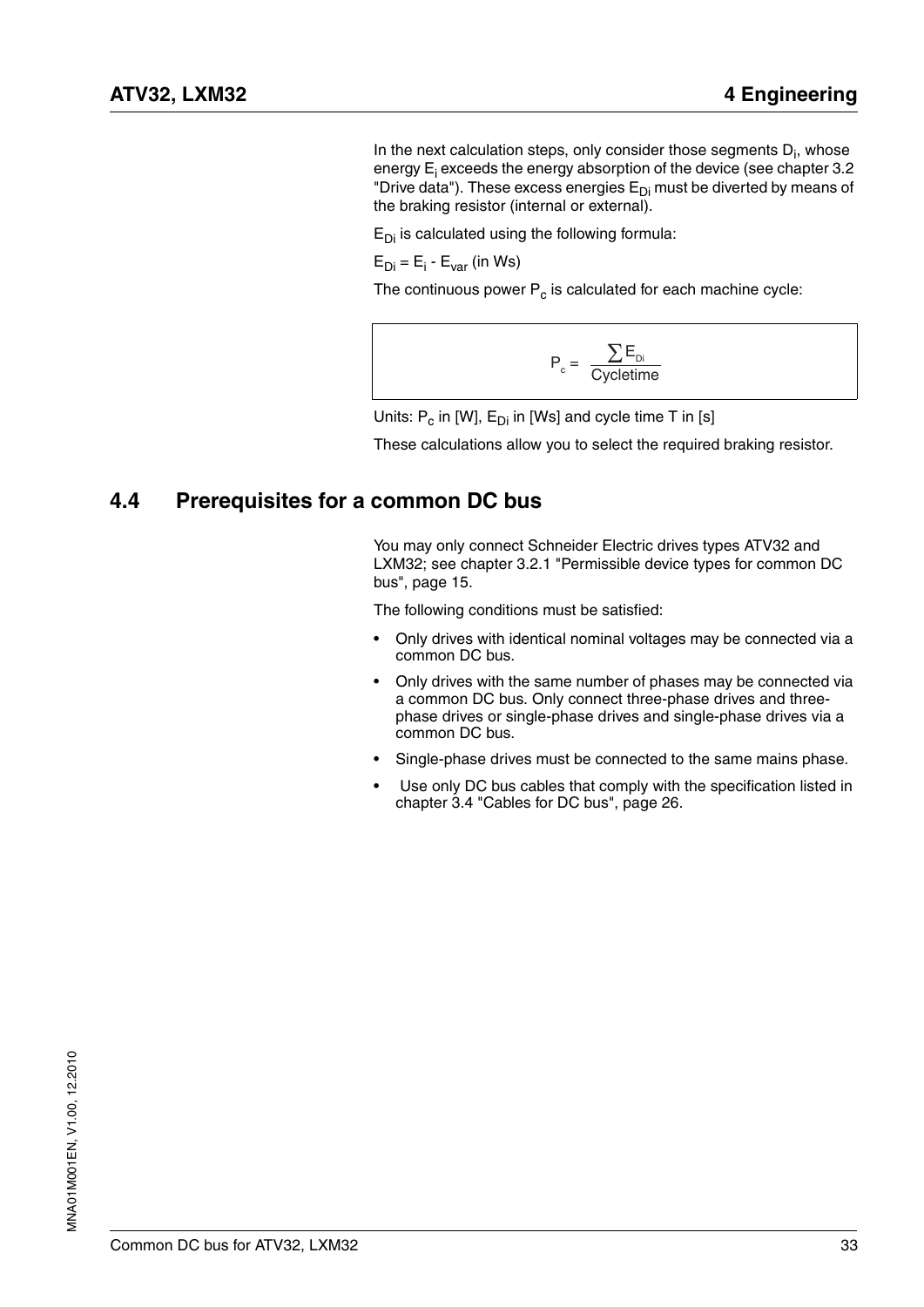#### <span id="page-33-0"></span>**4.5 Structure of a common DC bus**

The structure of a common DC bus can differ according the requirements. See the concepts below:

- Common mains fuse
- Separate mains fuses
- DC supply via a drive
- DC supply via DC power supply unit

#### <span id="page-33-1"></span>**4.5.1 Common mains fuses**

All drives are connected to the mains supply via common mains fuses.

*Conditions* For DC bus connections for drives with common mains fuses the following conditions must be met:

• All drives have common mains fuses.

| Single-phase drives •• M2         | Three-phase drives •• N4          |  |  |  |
|-----------------------------------|-----------------------------------|--|--|--|
| Maximum input current of all con- | Maximum input current of all con- |  |  |  |
| Inected drives: 25 A.             | nected drives: 32 A.              |  |  |  |

The current of all drives supplied via the DC bus must not exceed the maximum values listed in the following table, even when regeneration conditions are present. If the following maximum values are exceeded DC fuses must be used.

| Single-phase drives •• M2     | Three-phase drives •• N4      |
|-------------------------------|-------------------------------|
| Maximum DC bus current: 25 A. | Maximum DC bus current: 32 A. |

- Only drives with an identical number of phases may be connected via a common DC bus. Only connect three-phase drives and threephase drives or single-phase drives and single-phase drives via a common DC bus.
- Only drives with identical nominal voltages may be connected via a common DC bus.
- ••M2 drives: Connect single-phase drives only to the same phase.
- Activate mains phase monitoring for all drives.
- If you want to operate ATV32•••• and LXM32•••• drives via a common DC bus, you must activate the following parameters for each device:

| Drive        | <b>I</b> Parameter                     |
|--------------|----------------------------------------|
| <b>ATV32</b> | dellargeright compater of the compater |
| ILXM32••••   | DCbus_compat                           |

- ATV32••••: The power of the ATV32•••• drives sharing a common DC bus may differ by a maximum of one level in continuous power. See chapter [3.2 "Drive data"](#page-14-4) for the maximum power of the drives.
- ATV32••••: Set the type of DC bus connection via parameter dEEM [DC-Bus chaining]. Additional conditions may apply for setting this parameter, see Altivar 32 Programming manual.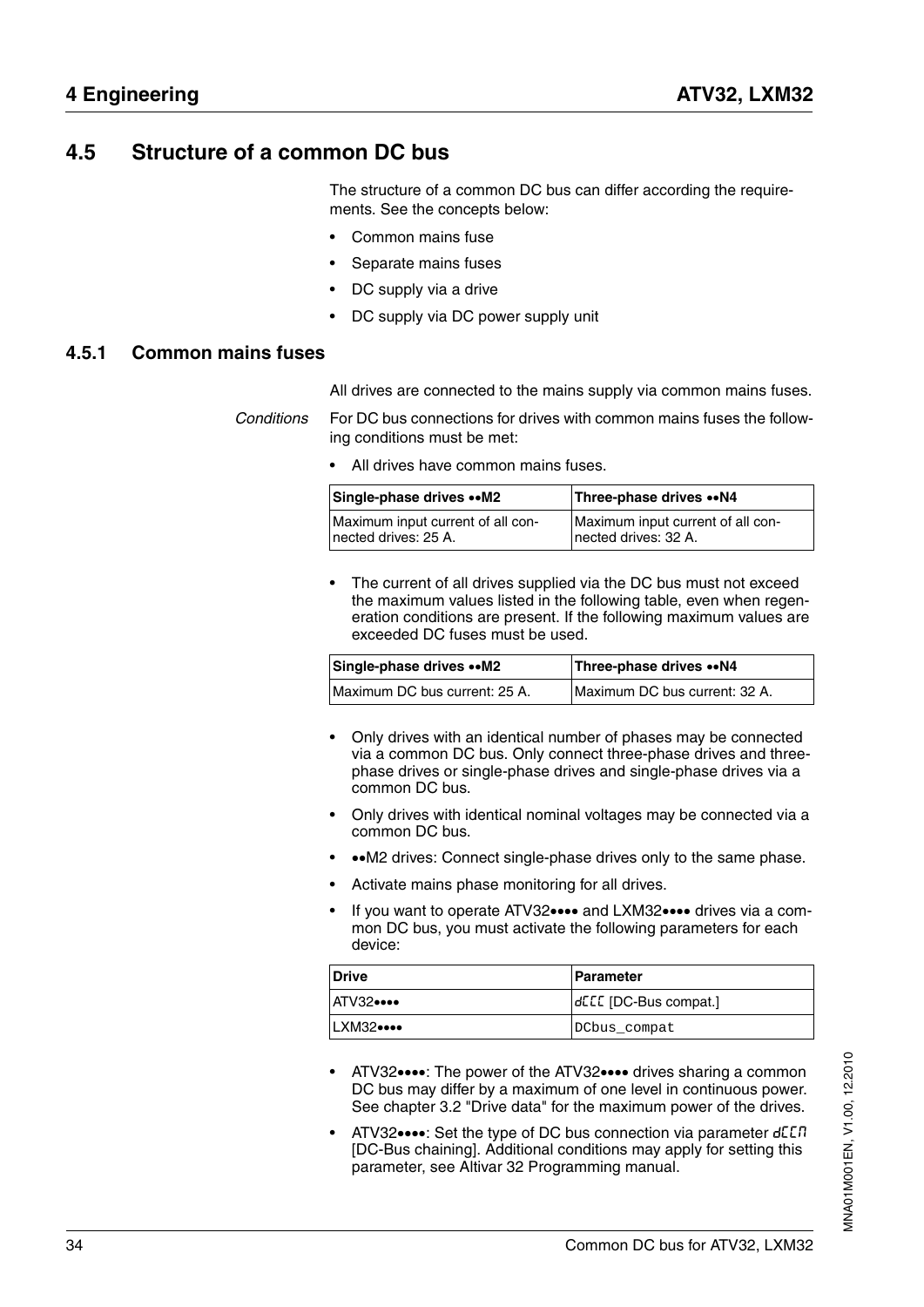

*Single-phase drives* Common mains fuse: ATV32••••M2, LXM32••••M2

*Three-phase drives* Common mains fuse: ATV32••••N4, LXM32••••N4



Figure 4.3 Common mains fuse: DC bus of three-phase drives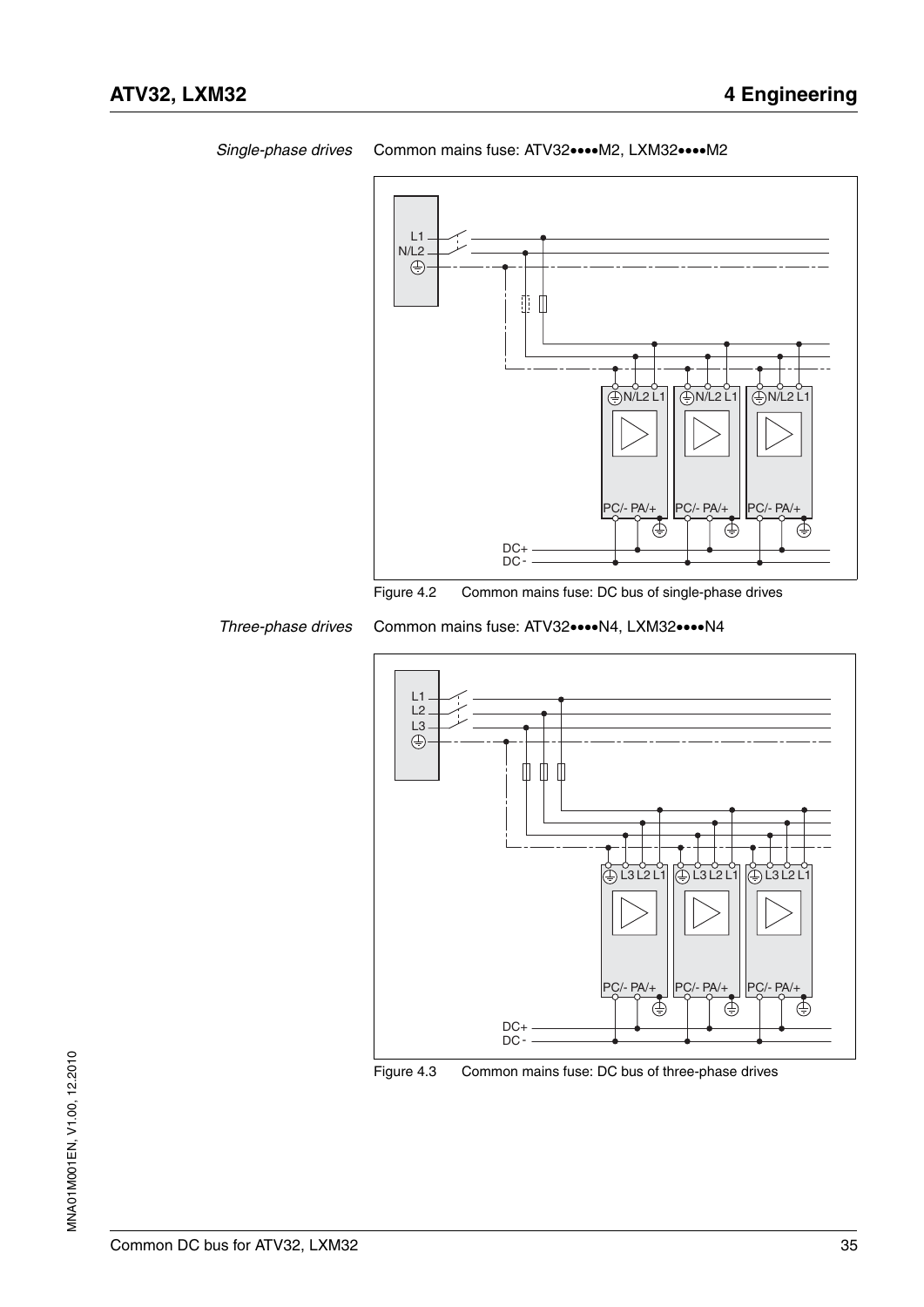#### <span id="page-35-0"></span>**4.5.2 Separate mains fuses**

Each drive is connected to the mains supply via its own mains fuses.

*Conditions* The following conditions must be met for the DC bus connection of drives with separate mains fuses:

- Each individual drive requires its own mains fuses; see chapter [3.3.1 "Mains fuse"](#page-23-3), page [24.](#page-23-3)
- Separate fuses for the DC bus must be used for each individual drive. See chapter [3.3.2 "Fuse for DC bus"](#page-23-4), page [24](#page-23-4) for permissible fuse ratings.
- Only drives with an identical number of phases may be connected via a common DC bus. Only connect three-phase drives and threephase drives or single-phase drives and single-phase drives via a common DC bus.
- Only drives with identical nominal voltages may be connected via a common DC bus.
- ••M2 drives: Connect single-phase drives only to the same phase.
- Activate mains phase monitoring for all drives.
- If you want to operate ATV32•••• and LXM32•••• drives via a common DC bus, you must activate the following parameters for each device:

| <b>IDrive</b> | <b>I Parameter</b>     |
|---------------|------------------------|
| IATV32        | delle (DC-Bus compat.) |
| LXM32         | DCbus_compat           |

- ATV32••••: The power of the ATV32•••• drives sharing a common DC bus may differ by a maximum of one level in continuous power. See chapter [3.2 "Drive data"](#page-14-4) for the maximum power of the drives.
- ATV32••••: Set the type of DC bus connection via parameter dELn [DC-Bus chaining]. Additional conditions may apply for setting this parameter, see Altivar 32 Programming manual.

NOTE: The connection of the fuses for the DC bus must be rated for the total DC bus current of all drives. Analyze the most critical case in your application (for example EMERGENCY STOP) and select an appropriate conductor cross section.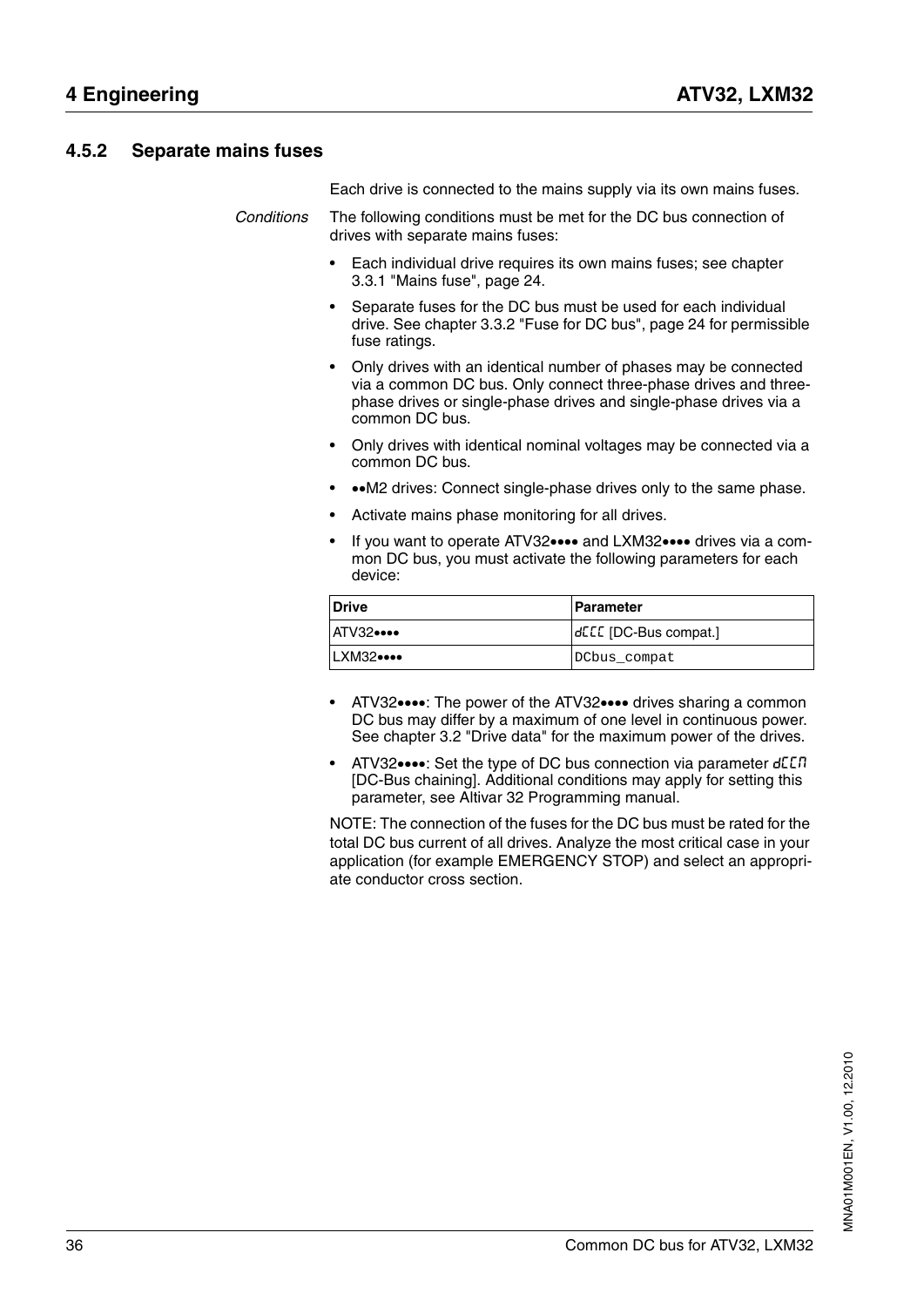

<span id="page-36-0"></span>*Single-phase drives* Separate mains fuses: ATV32••••M2, LXM32••••M2



Ă  $\Phi$ 

 $\mathsf{I}$ 

Ť ⊕

Ш

<span id="page-36-1"></span>*Three-phase drives* Separate mains fuses: ATV32••••N4, LXM32••••N4

DC+ DC -



Figure 4.5 Separate mains fuses: DC bus of three-phase drives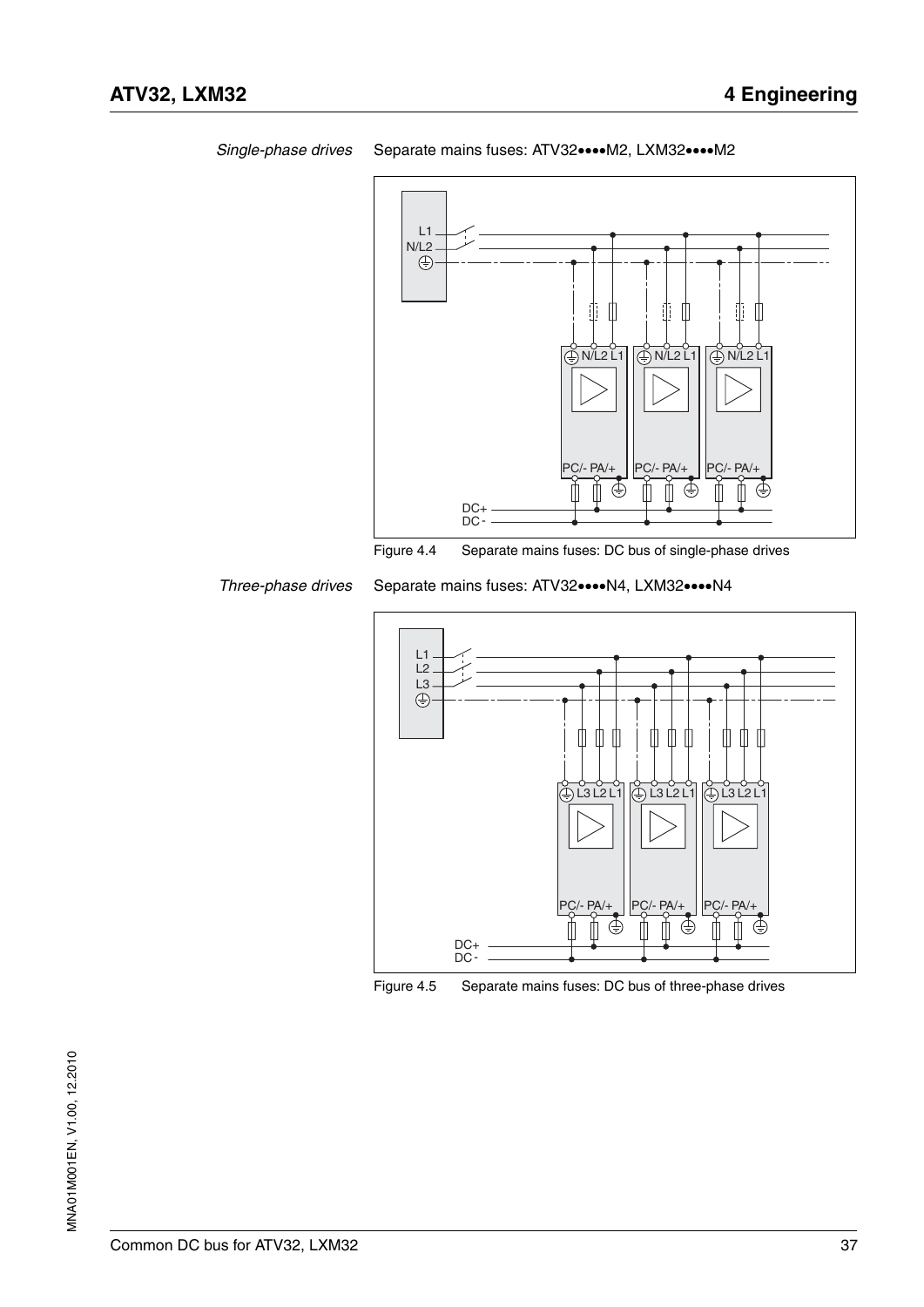#### **4.5.3 DC supply via a drive**

The drives are supplied via an appropriately rated drive via the DC bus.

*Conditions* The following conditions must be met for the DC bus connection of drives with one supplying drive:

- Fuses must be used for the DC bus. See chapter [3.3.2 "Fuse for DC](#page-23-0)  [bus"](#page-23-0), page [24](#page-23-0) for permissible fuse ratings.
- Only drives with an identical number of phases may be connected via a common DC bus. Only connect three-phase drives and threephase drives or single-phase drives and single-phase drives via a common DC bus.
- Only drives with identical nominal voltages may be connected via a common DC bus. In the case of LXM32•••• drives, set the same voltage for all drives with the parameter MON MainsVolt.
- If you want to operate ATV32•••• and LXM32•••• drives via a common DC bus, you must activate the following parameters for each device:

| <b>IDrive</b>     | <b>IParameter</b>      |
|-------------------|------------------------|
| IATV32            | della (DC-Bus compat.) |
| <b>LXM32 ••••</b> | DCbus_compat           |

• ATV32••••: Set the type of DC bus connection via parameter dELM [DC-Bus chaining]. Additional conditions may apply for setting this parameter, see Altivar 32 Programming manual.

NOTE: The connection of the fuses for the DC bus must be rated for the total DC bus current of all drives. Analyze the most critical case in your application (for example EMERGENCY STOP) and select an appropriate conductor cross section.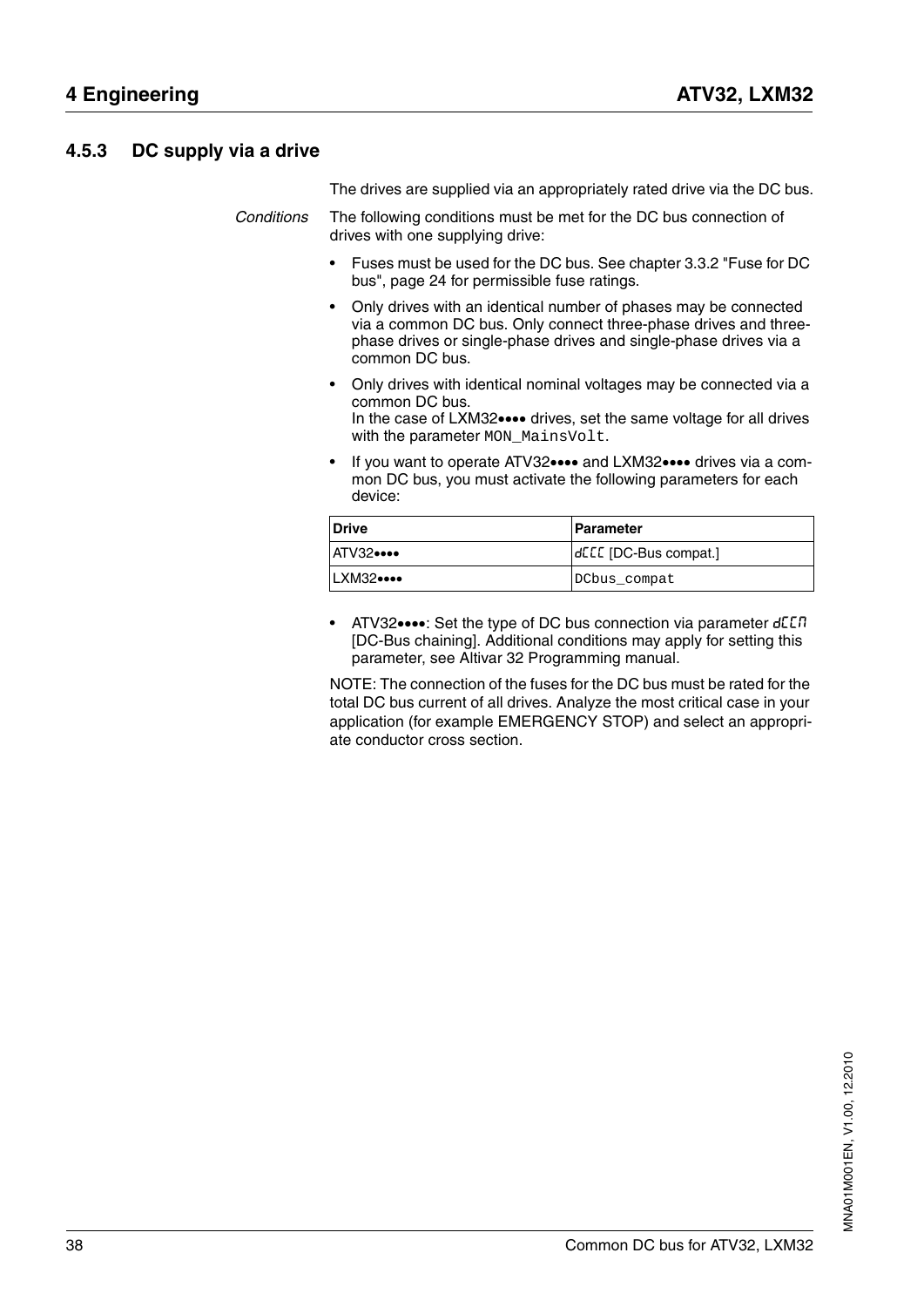*DC supply via a drive* Separate fuses for the DC bus must be used for each individual drive. See chapter [3.3.2 "Fuse for DC bus",](#page-23-0) page [24](#page-23-0) for permissible fuse ratings.



Figure 4.6 A drive supplies additional drives via the DC bus. Separate fuses for the DC bus must be used for each individual drive.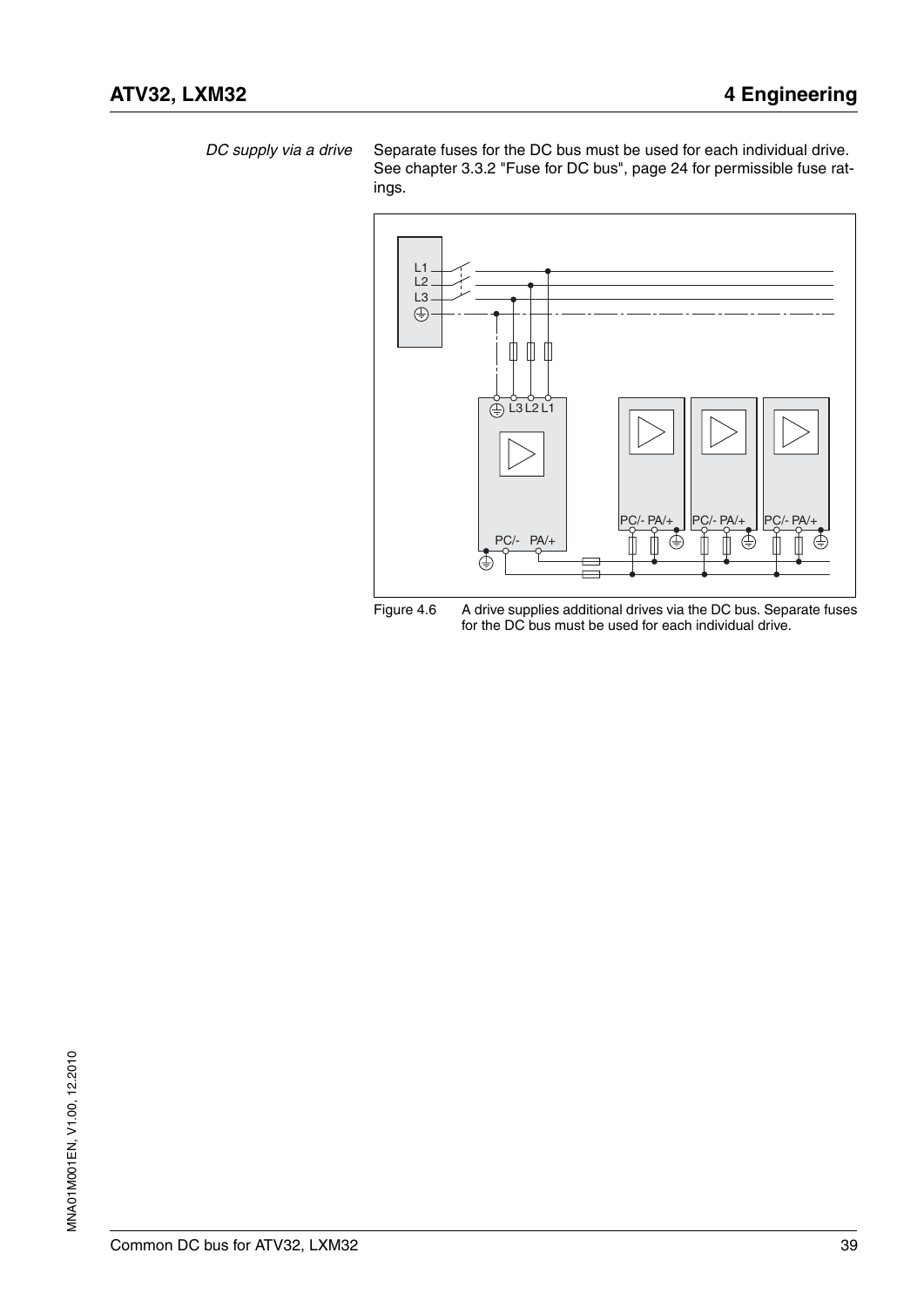*Special case* If the following additional condition is met, the fuses between the supplying drive and the supplied DC bus are sufficient:

> • The current of all drives supplied via the DC bus does not exceed the values listed in the following table.

| Single-phase drives •• M2         | <b>Three-phase drives ••N4</b>    |
|-----------------------------------|-----------------------------------|
| Maximum input current of all con- | Maximum input current of all con- |
| nected drives: 25 A.              | nected drives: 32 A.              |
| Maximum fuse rating for DC bus    | Maximum fuse rating for DC bus    |
| fuses: 25 A.                      | fuses: 32 A.                      |
| Maximum DC bus current: 25 A.     | IMaximum DC bus current: 32 A.    |



Figure 4.7 A drive supplies additional drives via the DC bus. With appropriate DC bus current, fuses must only be used between the supplying drive and the supplied DC bus.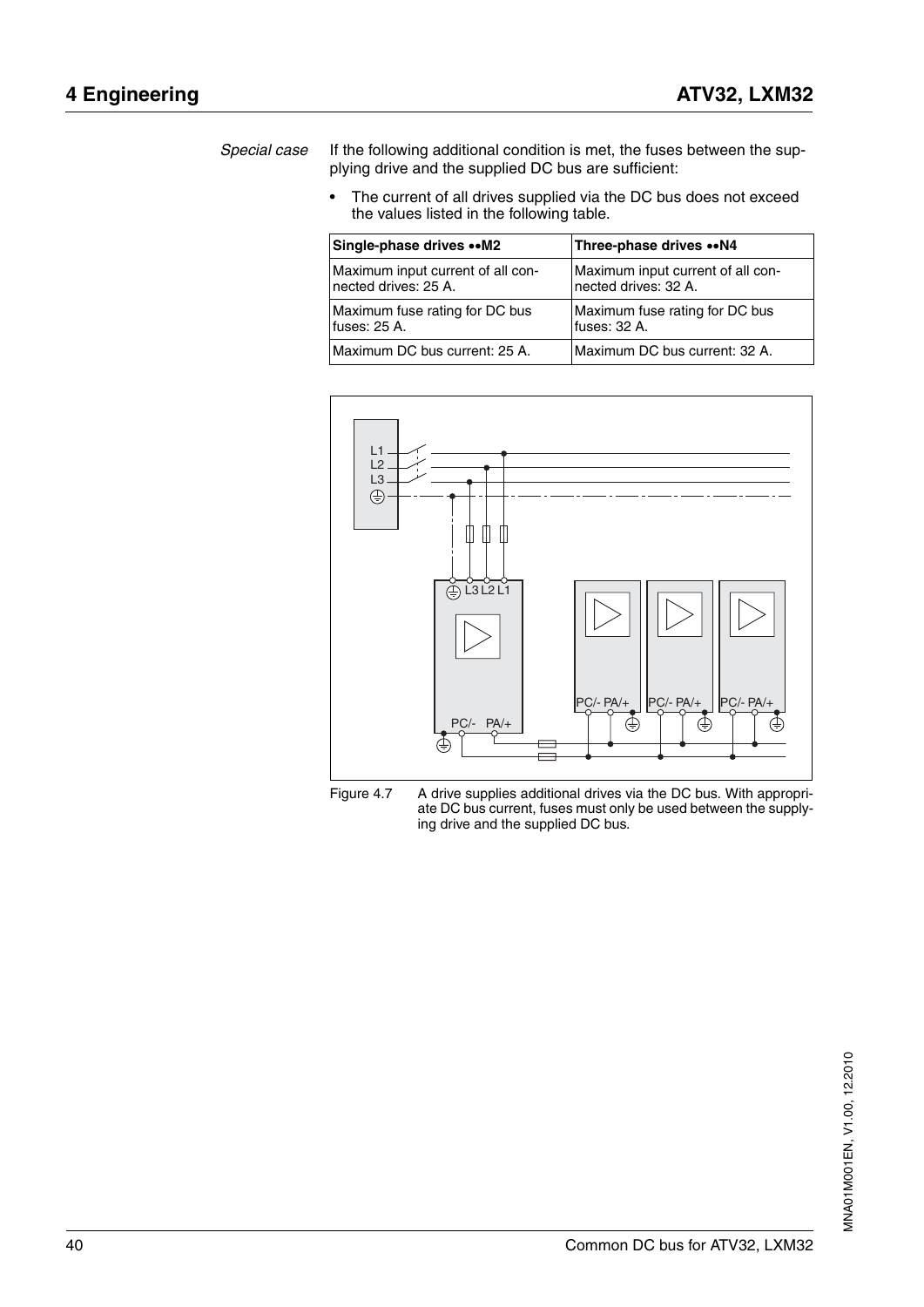#### **4.5.4 DC supply via DC power supply unit**

Drives are powered via the DC bus by means of a DC bus power supply unit.

- *Conditions* The following conditions must be met for the DC bus connection of drives with a supplying DC power supply unit:
	- Fuses must be used for the DC bus. See chapter [3.3.2 "Fuse for DC](#page-23-0)  [bus",](#page-23-0) page [24](#page-23-0) for permissible fuse ratings.
	- Only drives with an identical number of phases may be connected via a common DC bus. Only connect three-phase drives and threephase drives or single-phase drives and single-phase drives via a common DC bus.
	- Only drives with identical nominal voltages may be connected via a common DC bus. In the case of LXM32•••• drives, set the same voltage for all drives with the parameter MON\_MainsVolt.
	- The power supply unit must be selected according to drives to be supplied.
	- If you want to operate ATV32•••• and LXM32•••• drives via a common DC bus, you must activate the following parameters for each device:

| <b>IDrive</b> | <b>I Parameter</b>     |
|---------------|------------------------|
| <b>ATV32</b>  | della [DC-Bus compat.] |
| <b>LXM32</b>  | DCbus compat           |

• ATV32••••: Set the type of DC bus connection via parameter dELM [DC-Bus chaining]. Additional conditions may apply for setting this parameter, see Altivar 32 Programming manual.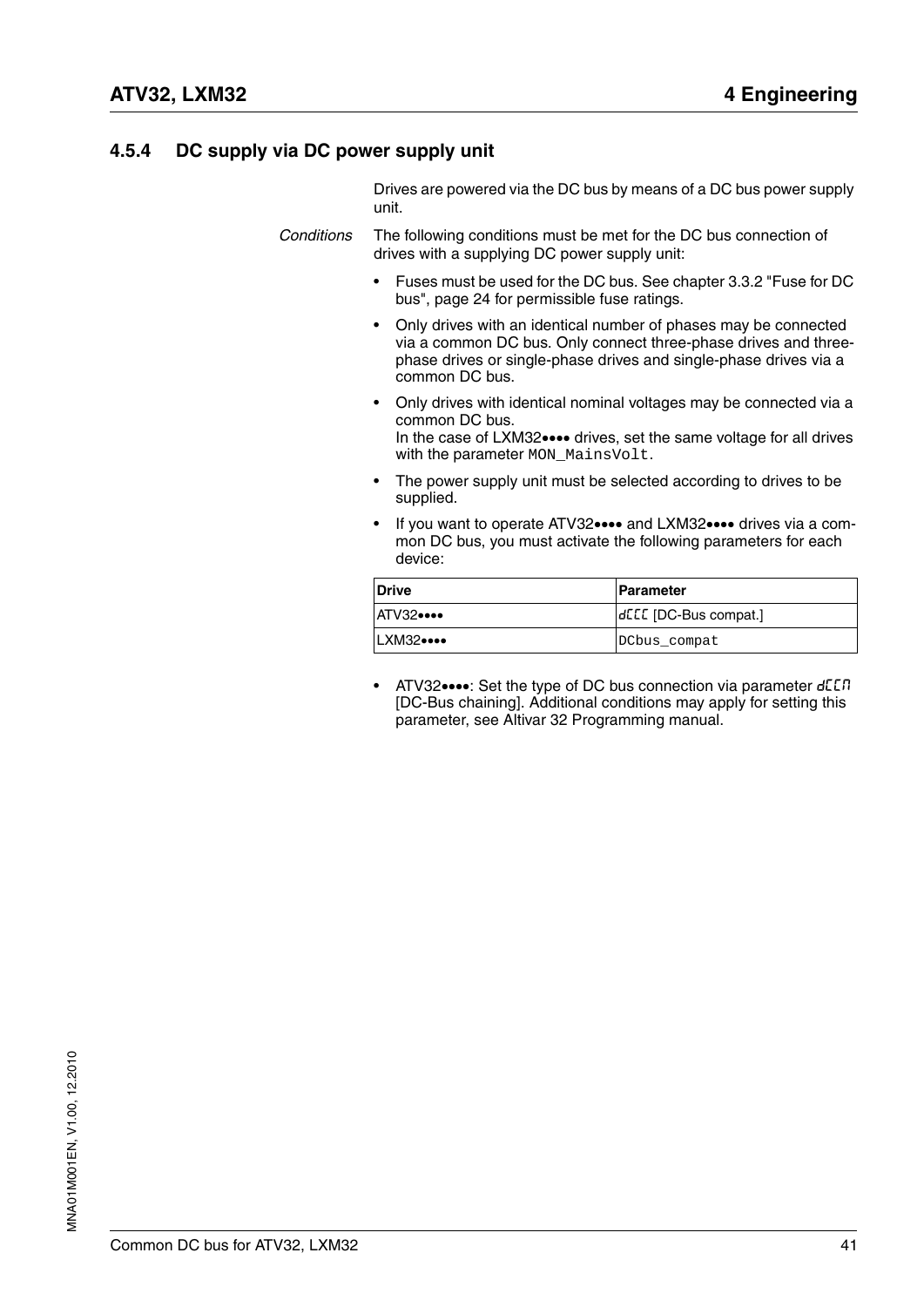NOTE: The connection of the fuses for the DC bus must be rated for the total DC bus current of all drives. Analyze the most critical case in your application (for example EMERGENCY STOP) and select an appropriate conductor cross section.

Separate fuses for the DC bus must be used for each individual drive. See chapter [3.3.2 "Fuse for DC bus",](#page-23-0) page [24](#page-23-0) for permissible fuse ratings.



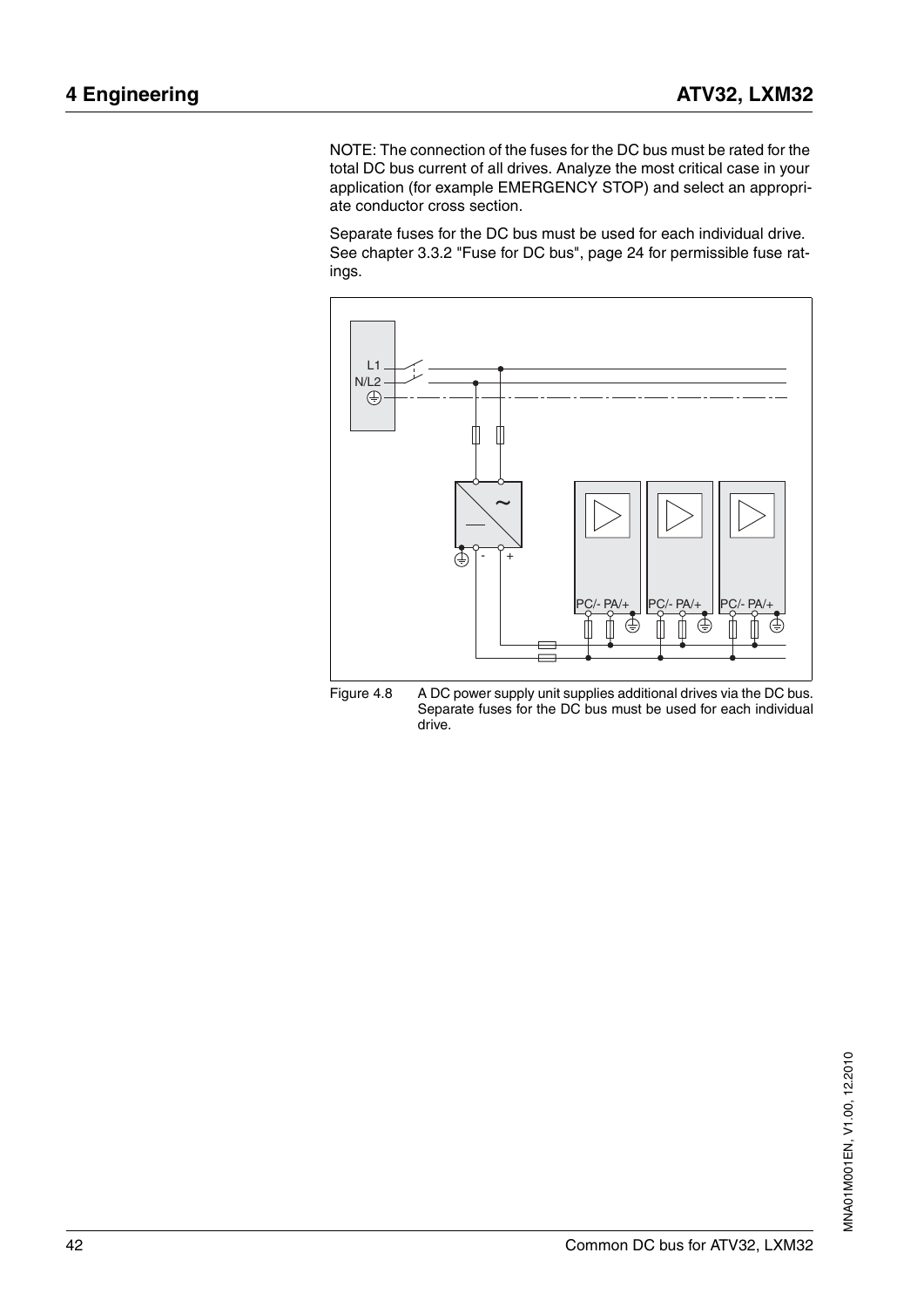#### **4.6 Accessories for the common DC bus**

#### <span id="page-42-1"></span>**4.6.1 Braking resistors**

Excess energy in the common DC bus must be absorbed by the braking resistors. Depending on the application, one or more braking resistors can be connected. Consider the internal braking resistors of LXM32 drives in your calculations.

NOTE: If ATV32 drives and LXM32 drives are connected via the DC bus, the external braking resistors must be connected to the LXM32 drive with the greatest nominal power.

NOTE: If drives with a different nominal power are connected via the DC bus, you must connect braking resistors to the drive with the greatest nominal power. See the manual of the respective product for more information.

#### <span id="page-42-0"></span>**4.6.1.1 Rating the braking resistor**

## **@ WARNING**

#### **MOTOR WITHOUT BRAKING EFFECT**

An insufficient braking resistor causes overvoltage on the DC bus and switches off the power stage. The motor is no longer actively decelerated.

- Verify that the braking resistor has a sufficient rating.
- Check the parameter settings for the braking resistor.
- Check the  $I<sup>2</sup>t$  value under the most critical condition by performing a test run. The device switches off at an  $1<sup>2</sup>$ t value of 100%.
- When performing the calculation and the test run, take into account the fact that the DC bus capacitors can absorb less braking energy at higher mains voltages.

**Failure to follow these instructions can result in death, serious injury or equipment damage.**

## **@ WARNING**

#### **HOT SURFACES**

The braking resistor may heat up to over 250°C (480°F) during operation.

- Avoid contact with the hot braking resistor.
- Do not allow flammable or heat-sensitive parts in the immediate vicinity of the braking resistor.
- Provide for good heat dissipation.
- Check the temperature of the braking resistor under the most critical condition by performing a test run.

**Failure to follow these instructions can result in death, serious injury or equipment damage.**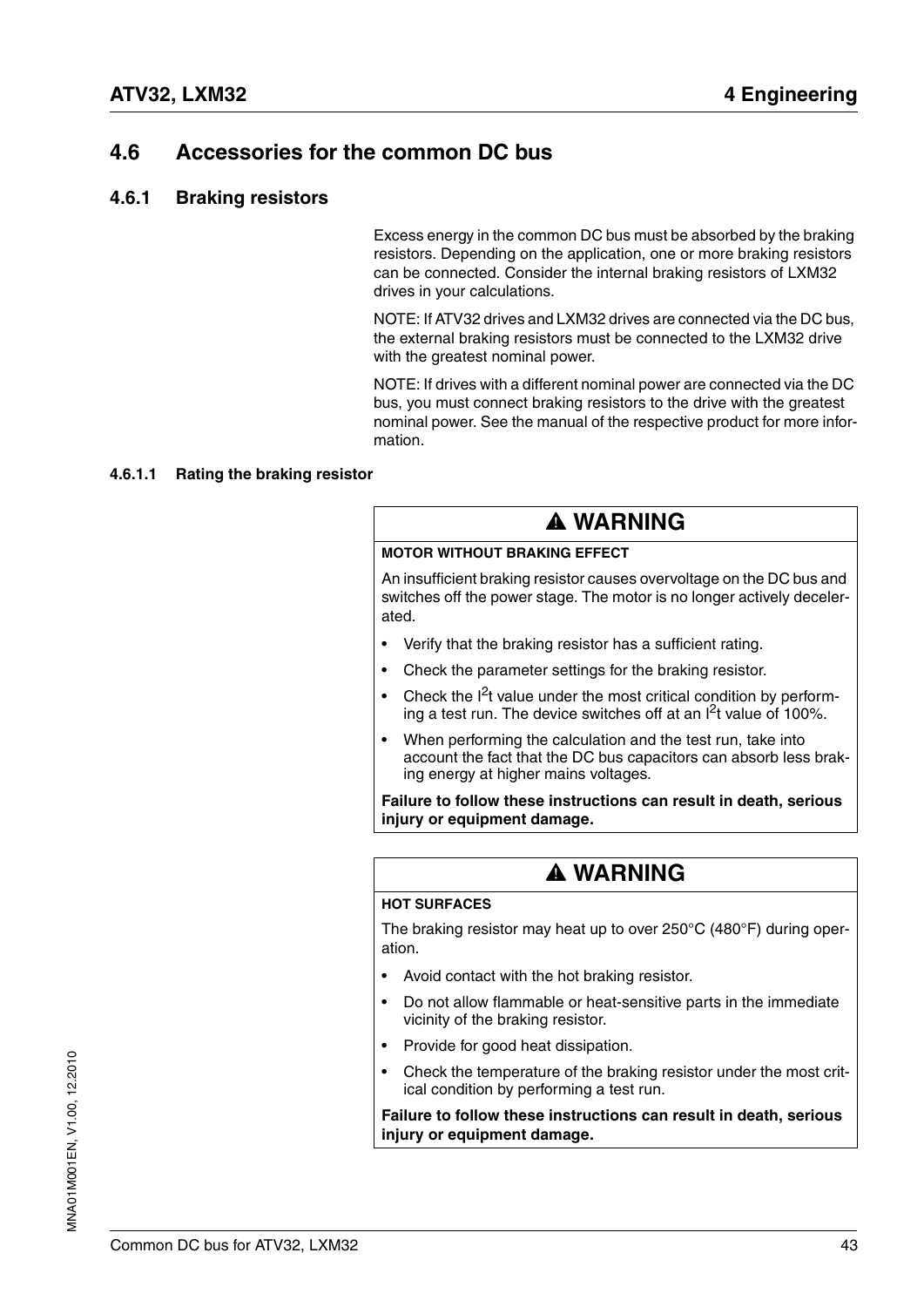Braking resistors are required for dynamic applications. During deceleration, the kinetic energy is transformed into electrical energy in the motor. The electrical energy increases the DC bus voltage. The braking resistor is activated when the defined threshold value is exceeded. The braking resistor transforms electrical energy into heat. If highly dynamic deceleration is required, the braking resistor must be well adapted to the system.

| <b>Further information on the subject</b>                                          | Page |
|------------------------------------------------------------------------------------|------|
| Technical data chapter 3.5 "Braking resistor"                                      | 27   |
| Commissioning chapter 6.2 "LXM32: Setting the braking resis- 63<br>tor parameters" |      |

See also chapter [4.3 "Energy balance"](#page-29-0), page [30](#page-29-0) for rating information.

*LXM32: Internal braking resistor* A braking resistor to absorb braking energy is integrated in LXM32 drives. The device is shipped with the internal braking resistor active.

> If the braking energy of all drives sharing a common DC bus is greater than the energy the internal braking resistors can absorb, you must use an external braking resistor. Consider the most extreme case of your application in calculating the braking energy.

> Example: In the case of an EMERGENCY STOP, all drives decelerate simultaneously; the braking resistors must be able to absorb the entire braking energy.

#### **External braking resistor**

An external braking resistor is required in applications in which the braking energy is greater than the energy that can be absorbed by the drives sharing a common DC bus. Consider the most extreme case of your application in calculating the braking energy.

Example: In the case of an EMERGENCY STOP, all drives decelerate simultaneously; the braking resistors must be able to absorb the entire braking energy.

<span id="page-43-0"></span>*LXM32: Monitoring* LXM32 drives monitor the power of the connected braking resistor. The load on the braking resistor can be read out. The connection of the external braking resistor is short-circuit protected. There is no protection in the case of a ground fault.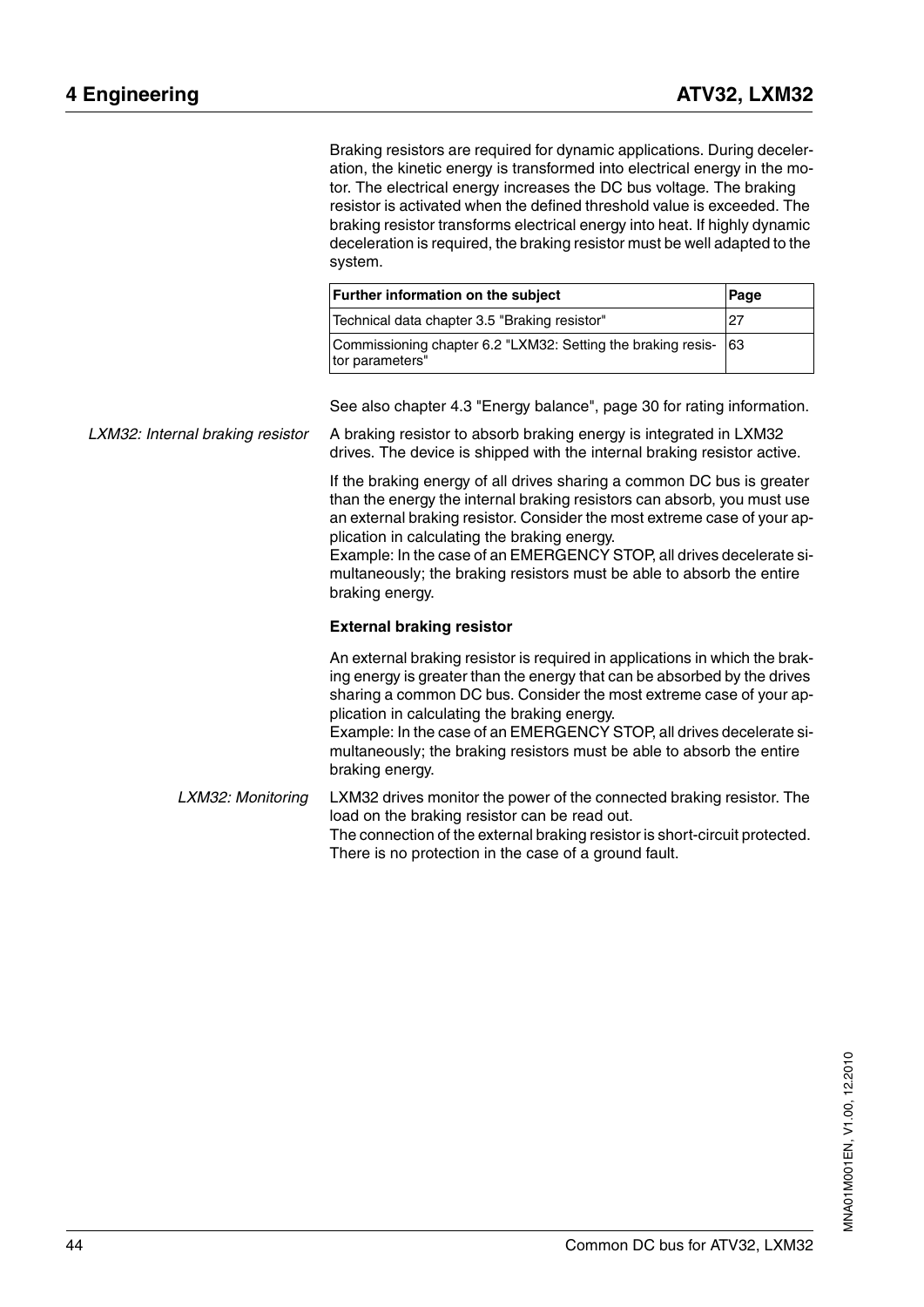<span id="page-44-0"></span>

| Calculation of external braking | The rating of an external braking resistor depends on the required peak<br>resistor power and continuous power with which the braking resistor can be op-<br>erated. |
|---------------------------------|----------------------------------------------------------------------------------------------------------------------------------------------------------------------|
|---------------------------------|----------------------------------------------------------------------------------------------------------------------------------------------------------------------|

The resistance value R is derived from the required peak power and the DC bus voltage.

$$
R = U2 / Pmax
$$
 U : Switching threshold [V]  
\n
$$
Pmax : Peek power [W]
$$
  
\nR: Resistance [Ohm]

If 2 or more braking resistors are connected to one drive, note the following criteria:

- The braking resistors must be connected in parallel or in series so the required resistance is reached. Only connect resistors with identical resistance in parallel in order to evenly distribute the load to all braking resistors.
- The total resistance of all external braking resistors connected to one drive must not fall below a lower limit, see chapter [3.5 "Braking](#page-26-0)  [resistor"](#page-26-0).
- The continuous power of the network of connected braking resistors must be calculated. The result must be greater than or equal to the actually required continuous power.

Use only resistors that are specified as braking resistors. See chapter [3.5 "Braking resistor"](#page-26-0), page [27](#page-26-0) for suitable braking resistors.

*Connection of braking resistor* Braking resistors with degree of protection IP65 may be installed outside the control cabinet in an appropriate environment.

> The external braking resistors listed in the Accessories chapter are shipped with an information sheet that provides details on installation.

Further procedure:

- Connect the braking resistors to the drive.
- LXM32: Check the parameter RESint ext during commissioning. This parameter allows you to switch between internal and external braking resistor.
- LXM32: If you have connected an external braking resistor to an LXM32 drive, you must set the parameters for the external braking resistor during commissioning.
- During commissioning, test the braking resistors under realistic conditions, see page [61](#page-60-0).



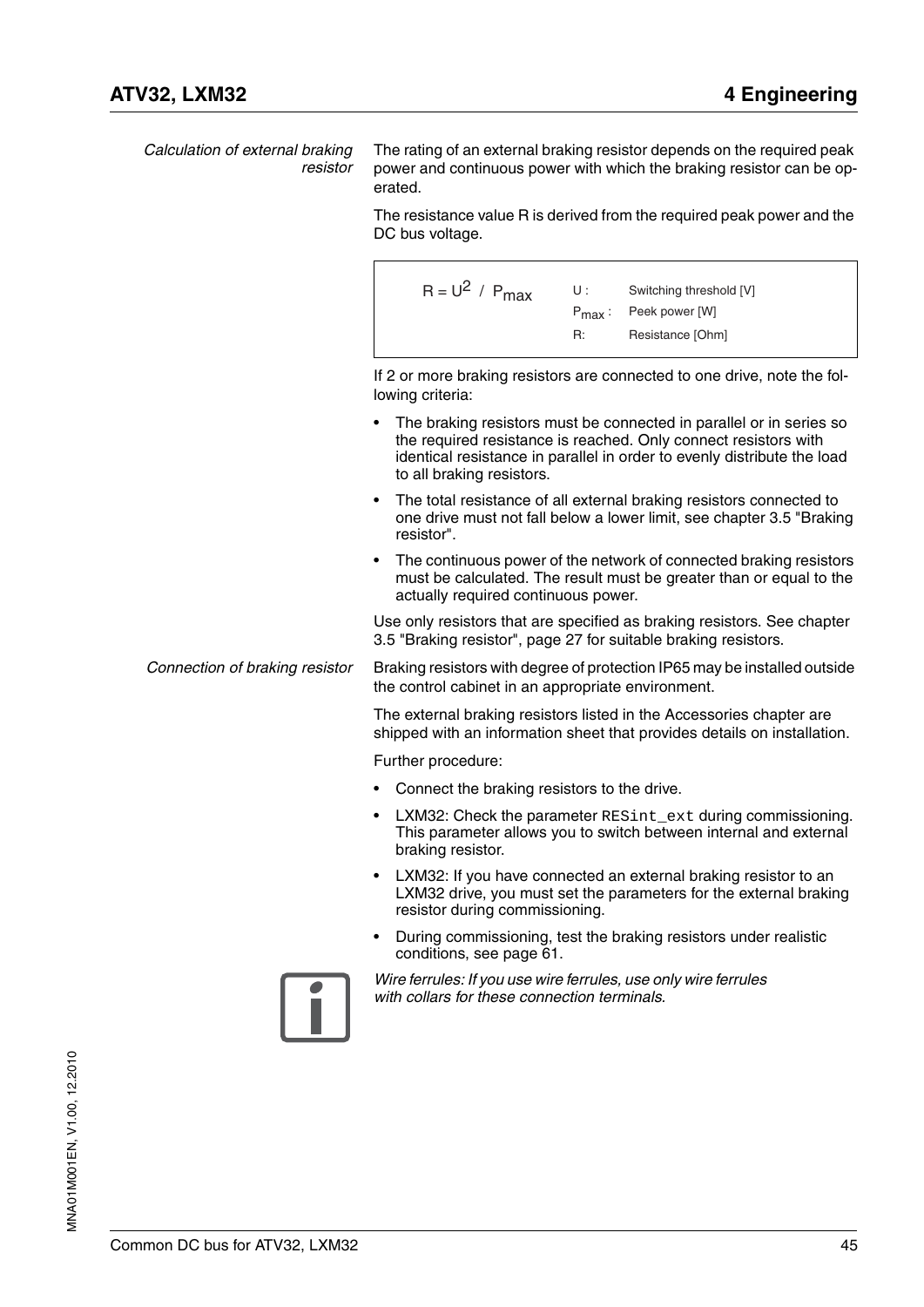| 4.6.1.2 | <b>Rating information</b>          |                                                                                                                                                                                                                                                                                                                                                                          |
|---------|------------------------------------|--------------------------------------------------------------------------------------------------------------------------------------------------------------------------------------------------------------------------------------------------------------------------------------------------------------------------------------------------------------------------|
|         |                                    | To rate the braking resistor, calculate the proportion contributing to ab-<br>sorbing braking energy.                                                                                                                                                                                                                                                                    |
|         |                                    | An external braking resistor is required if the kinetic energy that must be<br>absorbed exceeds the total of the internal proportions, including the in-<br>ternal braking resistor.                                                                                                                                                                                     |
|         |                                    | The energy $E_{var}$ is the square difference between the voltage before the<br>deceleration process and the response threshold.                                                                                                                                                                                                                                         |
|         |                                    | The voltage prior to the deceleration process depends on the mains volt-<br>age. The energy absorption by the DC bus capacitors is lowest when the<br>mains voltage is highest. In the calculation, use the values for the high-<br>est mains voltage.                                                                                                                   |
|         | Energy absorption braking resistor | Two characteristic values determine the energy absorption of the brak-<br>ing resistor.                                                                                                                                                                                                                                                                                  |
|         |                                    | • The continuous power P <sub>PR</sub> is the amount of energy that can be con-<br>tinuously absorbed without overloading the braking resistor.                                                                                                                                                                                                                          |
|         |                                    | • The maximum energy $E_{CR}$ limits the maximum short-term power<br>that can be absorbed.                                                                                                                                                                                                                                                                               |
|         |                                    | If the continuous power was exceeded for a specific time, the braking re-<br>sistor must remain without load for a corresponding period.                                                                                                                                                                                                                                 |
|         |                                    | The characteristic values $P_{PR}$ and $E_{CR}$ of the internal braking resistor<br>can be found in chapter 3 "Technical Data".                                                                                                                                                                                                                                          |
|         |                                    | See page 31 for information on assessing the electrical and mechanical<br>losses.                                                                                                                                                                                                                                                                                        |
|         | Example: LXM32 drive               | Deceleration of a rotary motor with the following data:                                                                                                                                                                                                                                                                                                                  |
|         |                                    | Initial speed of rotation: $n = 4000$ min <sup>-1</sup><br>٠                                                                                                                                                                                                                                                                                                             |
|         |                                    | Rotor inertia: $J_B = 4$ kgcm <sup>2</sup>                                                                                                                                                                                                                                                                                                                               |
|         |                                    | Load inertia: $J_1 = 6$ kgcm <sup>2</sup>                                                                                                                                                                                                                                                                                                                                |
|         |                                    | Calculation of the energy to be absorbed:                                                                                                                                                                                                                                                                                                                                |
|         |                                    | $E_B = 1/2 * J * (2 * \pi * n * 1/60)^2$                                                                                                                                                                                                                                                                                                                                 |
|         |                                    | to 88 Ws                                                                                                                                                                                                                                                                                                                                                                 |
|         |                                    | Electrical and mechanical losses are ignored.                                                                                                                                                                                                                                                                                                                            |
|         |                                    | In this example, the DC bus capacitors absorb 23 Ws (the value de-<br>pends on the device type, see chapter 3 "Technical Data").                                                                                                                                                                                                                                         |
|         |                                    | The internal braking resistor must absorb the remaining 65 Ws. It can<br>absorb a pulse of 80 Ws. If the load is decelerated once, the internal<br>braking resistor is sufficient.                                                                                                                                                                                       |
|         |                                    | If the deceleration process is repeated cyclically, the continuous output<br>must be considered. If the cycle time is longer than the ratio of the en-<br>ergy to be absorbed $E_B$ and the continuous power $P_{PR}$ , the internal brak-<br>ing resistor is sufficient. If the system decelerates more frequently, the<br>internal braking resistor is not sufficient. |
|         |                                    | In the example, the ratio $E_B/P_{PR}$ is 1.3 s. If the cycle time is shorter, an<br>external braking resistor is required.                                                                                                                                                                                                                                              |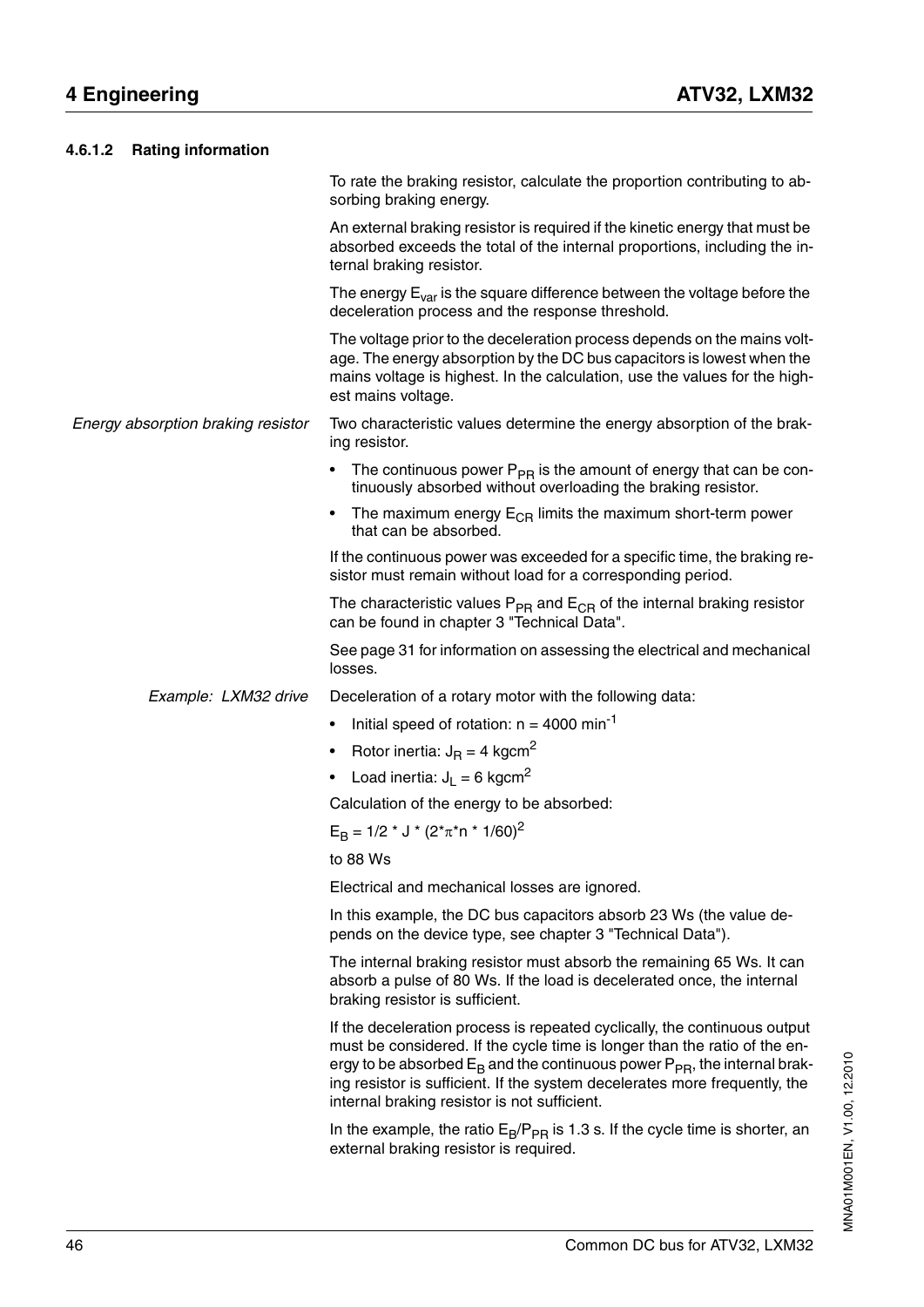*Selecting an external braking resistor*

The selection is made in two steps:

- The maximum energy during deceleration must be less than the peak energy that the internal braking resistor can absorb:  $(E<sub>Di</sub>)$  <  $(E<sub>Cr</sub>)$ . In addition, the continuous power of the internal braking resistor must not be exceeded:  $(P_C) < (P_P)$ . If these conditions are met, then the internal braking resistor is sufficient.
- If one of the conditions is not met, you must use an external braking resistor. The braking resistor must be rated in such a way that the conditions are met. The resistance of the braking resistor must be between the specified minimum and maximum values, since otherwise the load can no longer be decelerated or the product might be destroyed.

See chapter [3.5 "Braking resistor"](#page-26-0), page [28](#page-27-0) for technical data on the external braking resistors.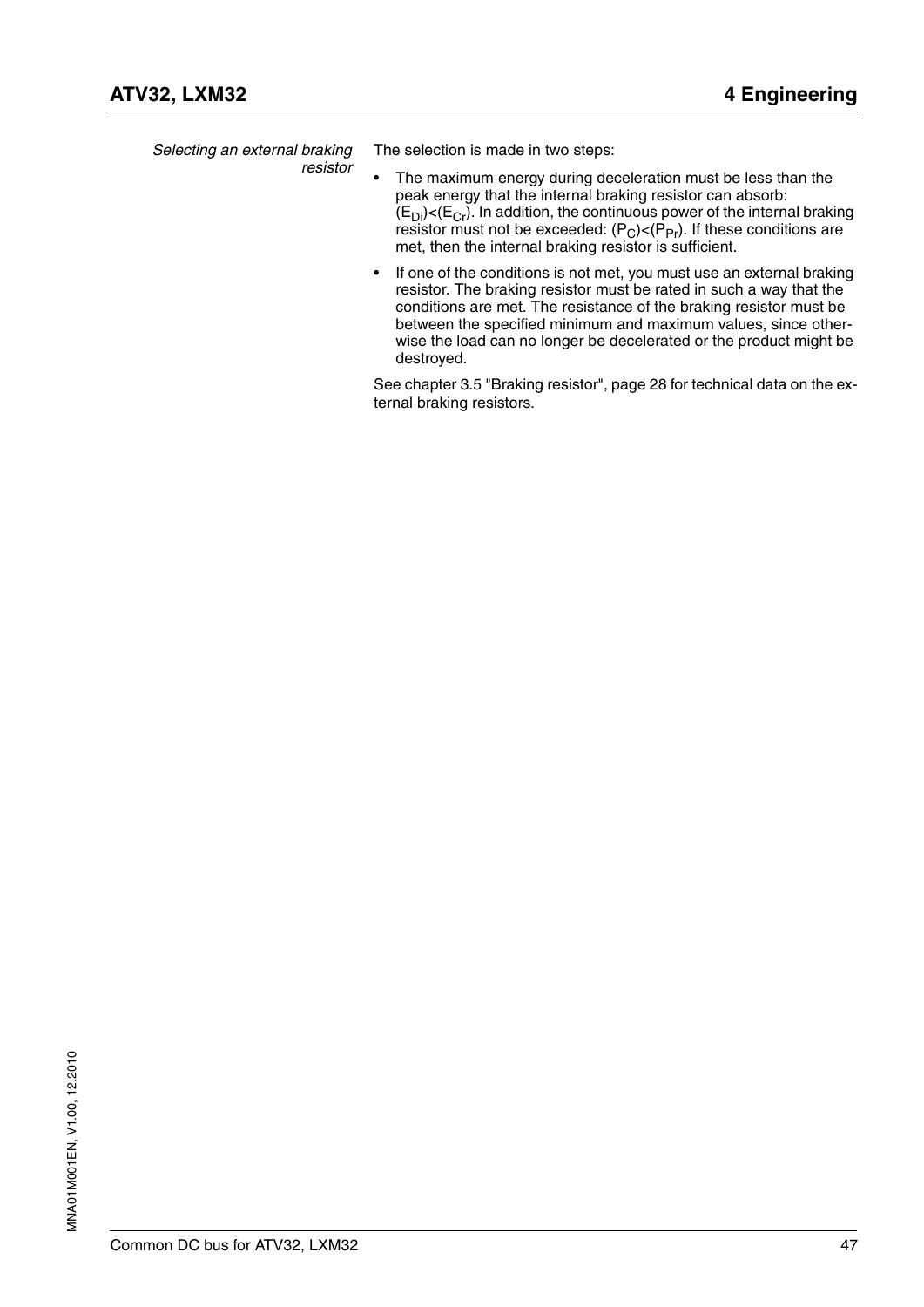#### <span id="page-47-0"></span>**4.6.2 Mains reactor**

A mains reactor is required if at least one of the following criteria is met:

- The output power of the drive is to be increased.
- The short-circuit current rating (SCCR) of the supplying mains is greater than specified for the drives.
- Current harmonics are to be reduced.

The mains reactor for several drives with a common AC fuse must be rated in such a way that the nominal current of the mains reactor is greater than the total of the input current of the drives. See the manual of the respective product for information on mains reactors.

The fuse rating of the fuse upstream of the mains reactor must not be greater than the nominal current of the mains reactor.



Figure 4.9 Wiring of drives with common AC fuse and a mains reactor, example shows three-phase drives.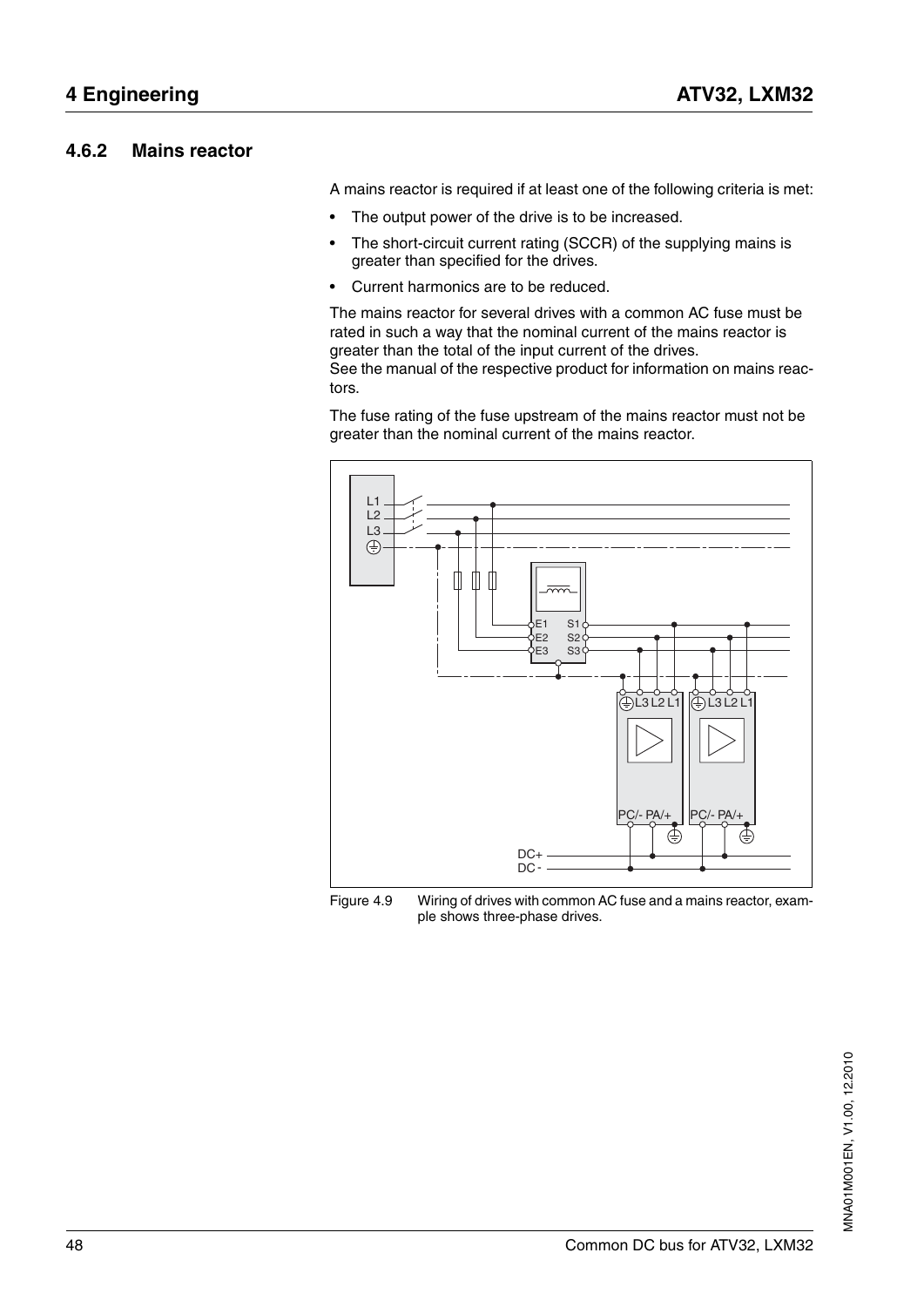

example shows singe-phase drives.

See the manual of the respective product for information on mains reactors.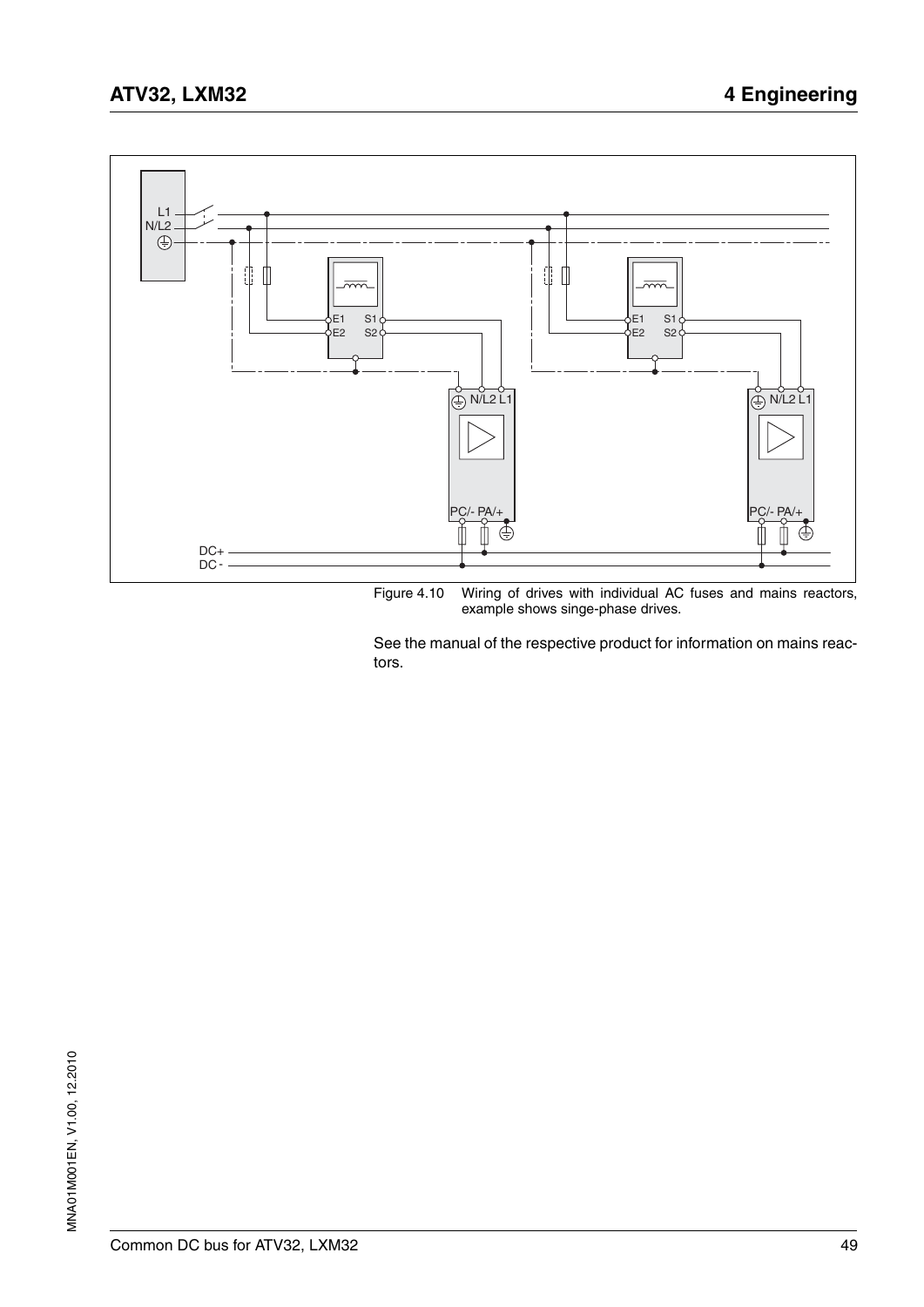#### <span id="page-49-0"></span>**4.6.3 External mains filter**

The emission depends on the length of the motor cables. If the required limit value is not reached with the internal mains filter, you must use an external mains filter. See manual of the respective product for information on mains filters.

The mains filter for several drives with a common AC fuse must be rated in such a way that the nominal current of the external mains filter is greater than the total of the input current of the drives.

The fuse rating of the fuse upstream of the external mains filter must not be greater than the nominal current of the external mains filter.

Mount the external mains filter in such a way that the lines from the mains filter to the drives are as short as possible. For EMC reasons, route the cables from the mains filter to the drives separately from the line to the mains filter.

NOTE: External three-phase mains filters do not have a neutral conductor connection; they are only approved for three-phase devices.



Figure 4.11 Wiring of an external mains filter, example shows three-phase drives.

See the manual of the respective product for information on external mains filters.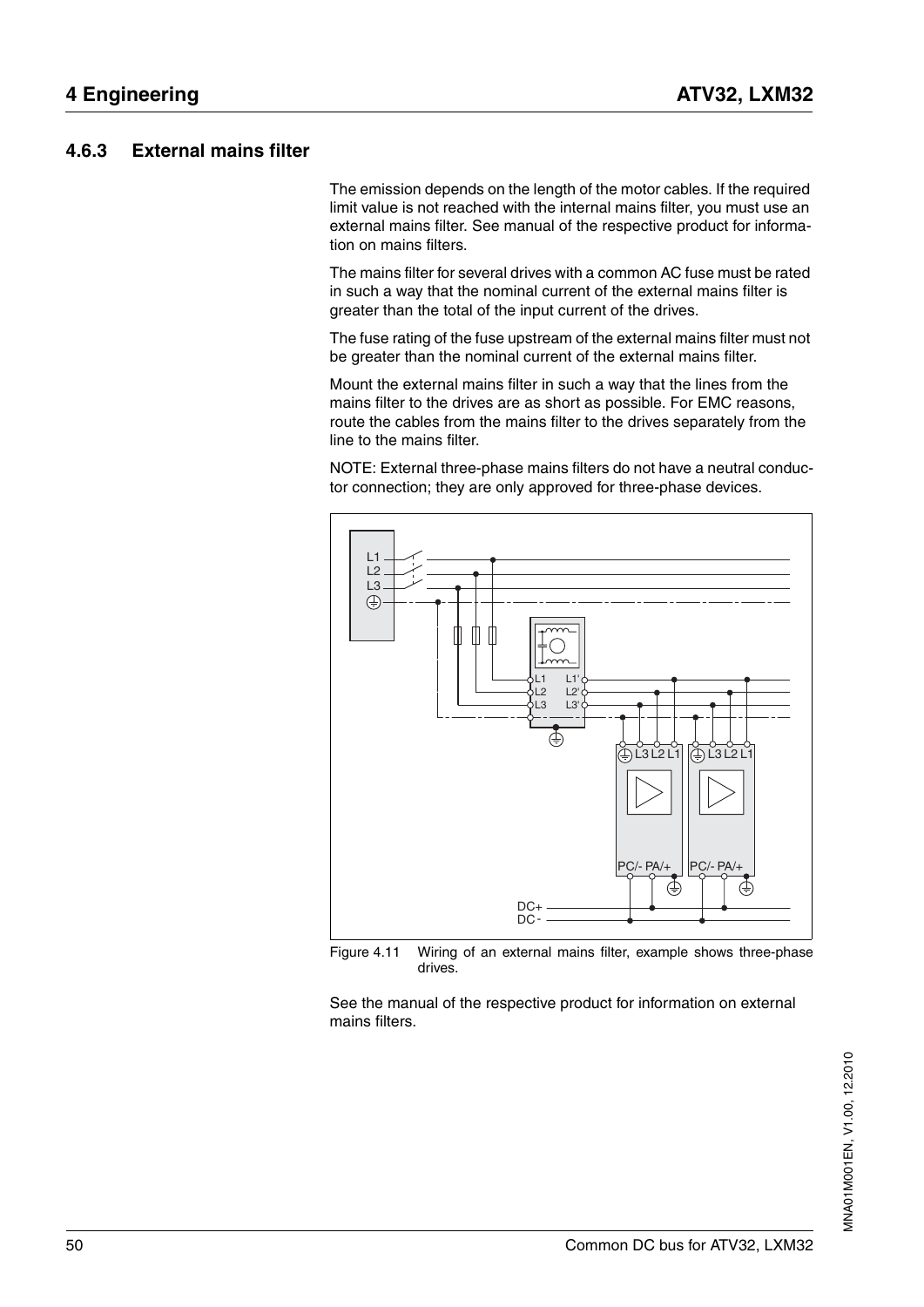#### **4.6.4 Mains reactor and external mains filter**

If a mains reactor and an external mains filter are required, the mains reactor and external mains filter must be arranged according to the following illustrations for EMC reasons.



Figure 4.12 Wiring of drives with common mains fuse, mains reactor and mains filter, example shows three-phase drives.

#### <span id="page-50-0"></span>**4.6.5 Cables for DC bus**

The DC bus is connected by means of a plug and socket connection or screw terminals.

See the manual of the respective product for tightening torque of the screw terminals.

*Cable specifications* See chapter [3.4 "Cables for DC bus"](#page-25-0), page [26](#page-25-0) for the cable specifications. Connector kits and pre-assembled cables can be found in chapter [7 "Accessories and spare parts"](#page-64-0), page [65.](#page-64-0)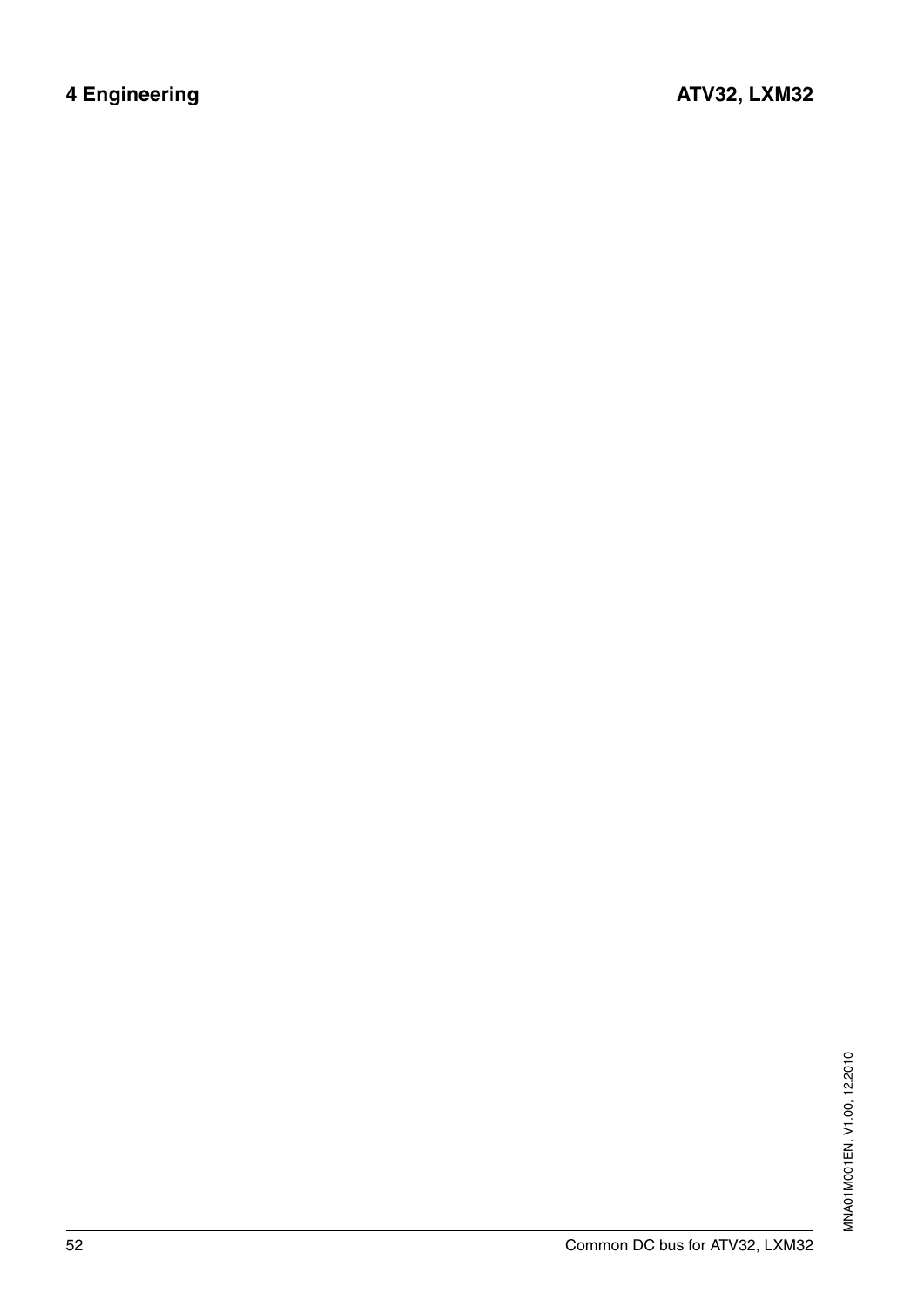## **5 Installation**

An engineering phase is mandatory prior to mechanical and electrical installation. See chapter [4 "Engineering",](#page-28-0) page [29,](#page-28-0) for basic information.

## **@ WARNING**

#### **DESTRUCTION OF SYSTEM COMPONENTS AND LOSS OF CONTROL**

Incorrect use of a parallel connection of the DC bus may destroy the drives immediately or after a delay.

• Note the requirements concerning the use of a parallel DC bus connection.

**Failure to follow these instructions can result in death, serious injury or equipment damage.**

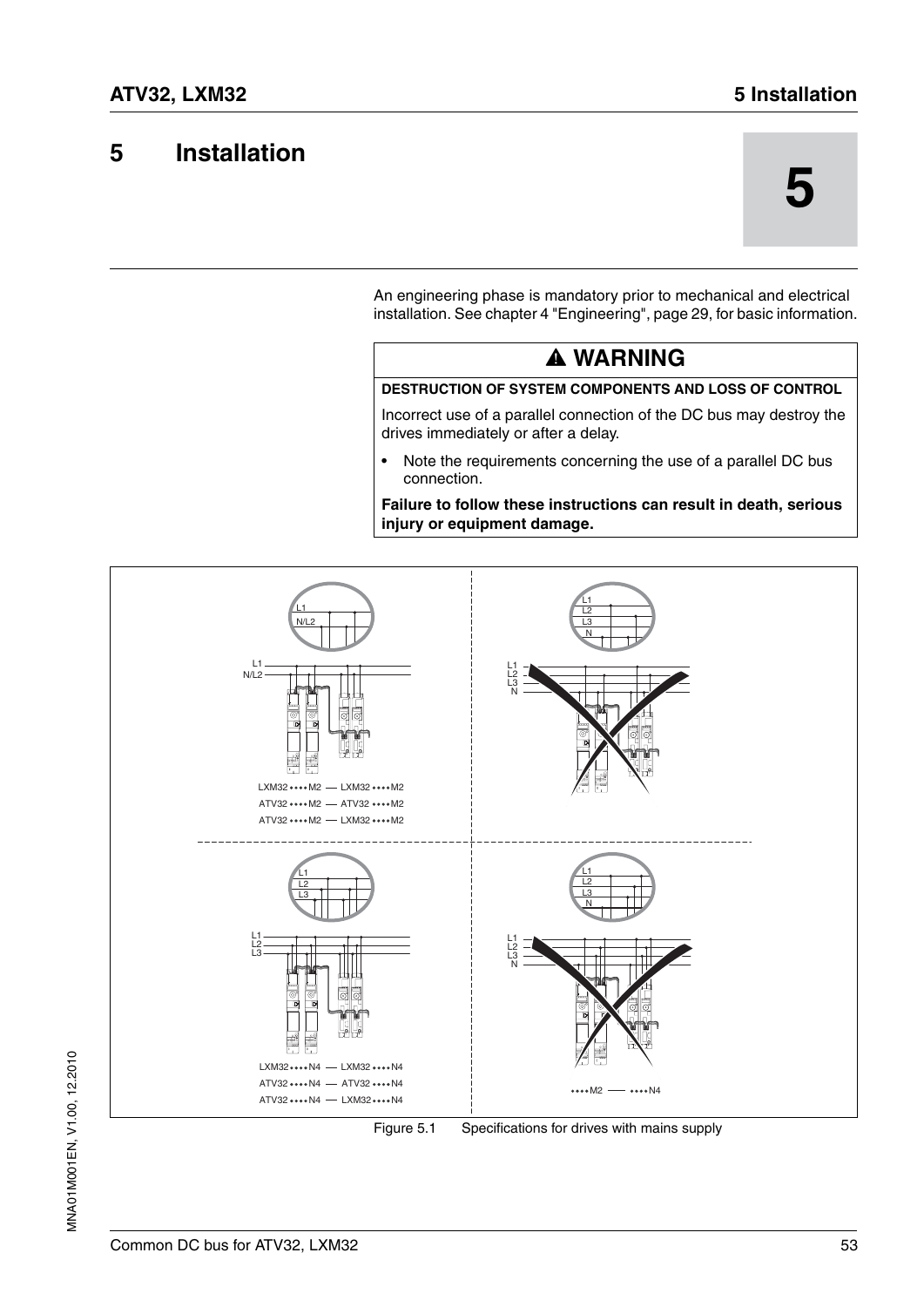## <span id="page-53-0"></span>**5.1 Cables for DC bus**

Pre-assembled cables are available for common DC bus. If the pre-assembled cables do not have the required length, use cables and crimp contacts, see chapter [7.1 "DC bus accessories",](#page-64-1) page [65](#page-64-1).

*Properties of the DC bus cable* Note the DC bus cable properties, see chapter [3.4 "Cables for DC bus"](#page-25-0)  , page [26](#page-25-0).

*Assembling DC bus cables* The following instructions apply to all ATV32 types with plug connections for the DC bus and to LXM32.

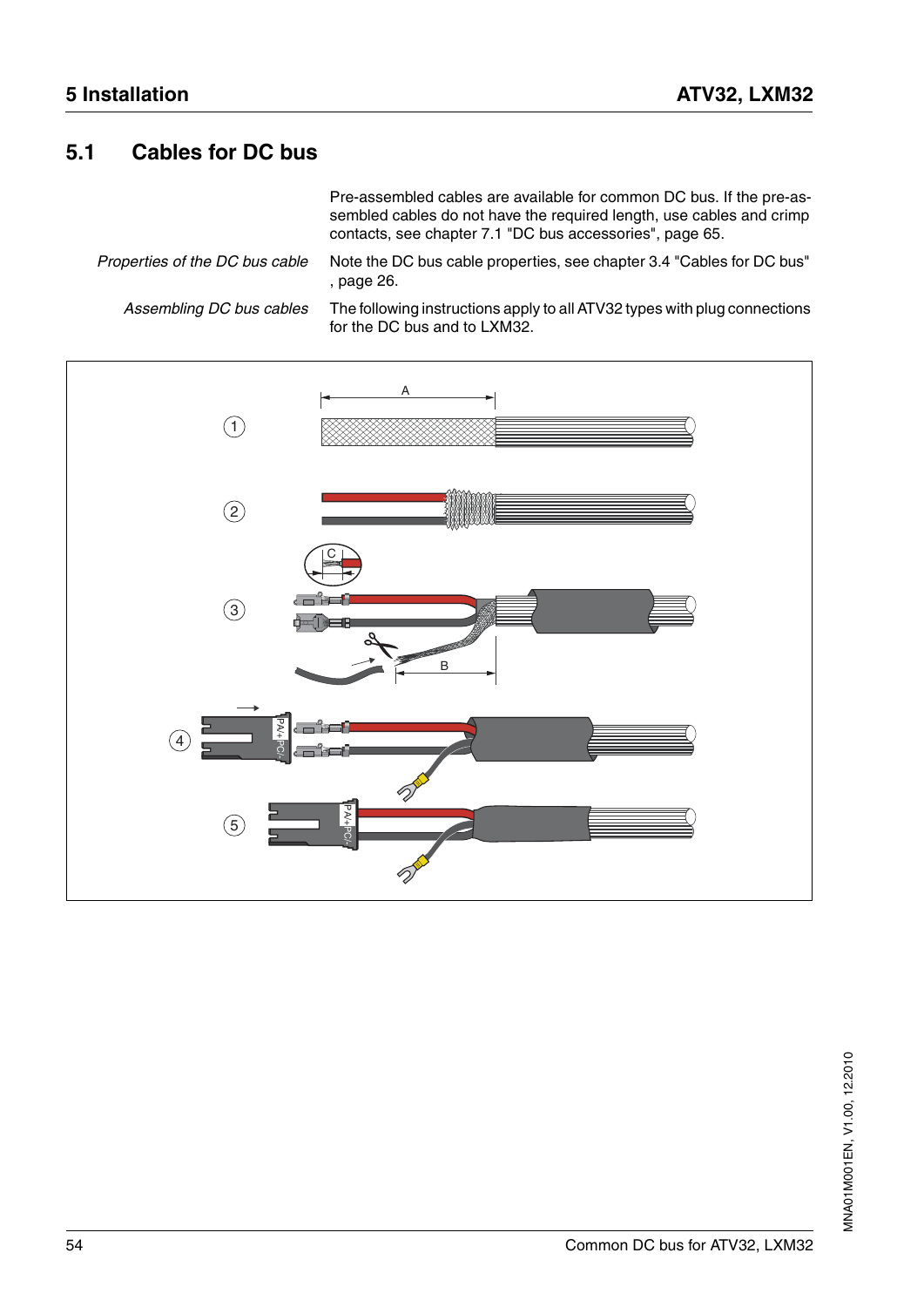|   | Part                                                                | Length in mm (inches) |
|---|---------------------------------------------------------------------|-----------------------|
| А | Cable jacket                                                        | 130(5.2)              |
| в | Length of shield connection                                         | 60(2.5)               |
| С | Stripping length crimp contact                                      | 6(0.25)               |
|   | Diameter ring-type cable lug / fork- For M5 screw<br>type cable lug |                       |

- $\blacktriangleright$  (1) Strip the cable jacket, length A.
- $\triangleright$  (2) Slide back the shield braiding. Open the shield braiding and twist it to a shield connection.
- $\triangleright$  (3) Shorten the twisted shield connection to length B and insulate the shield braiding with heat shrink tube. Crimp the crimp contacts to the two stripped conductors. The stripping length is C. See chapter [7.1 "DC bus accessories"](#page-64-1), page [65](#page-64-1) for information on the crimping tool.
- (4) Crimp a fork-type cable lug to the shield connection wire. Push the crimp contacts into the connector housing. Polarity: the red wire is PA/+, the black wire is PC/-.
- $\blacktriangleright$  (5) Secure the shield with heat shrink tube.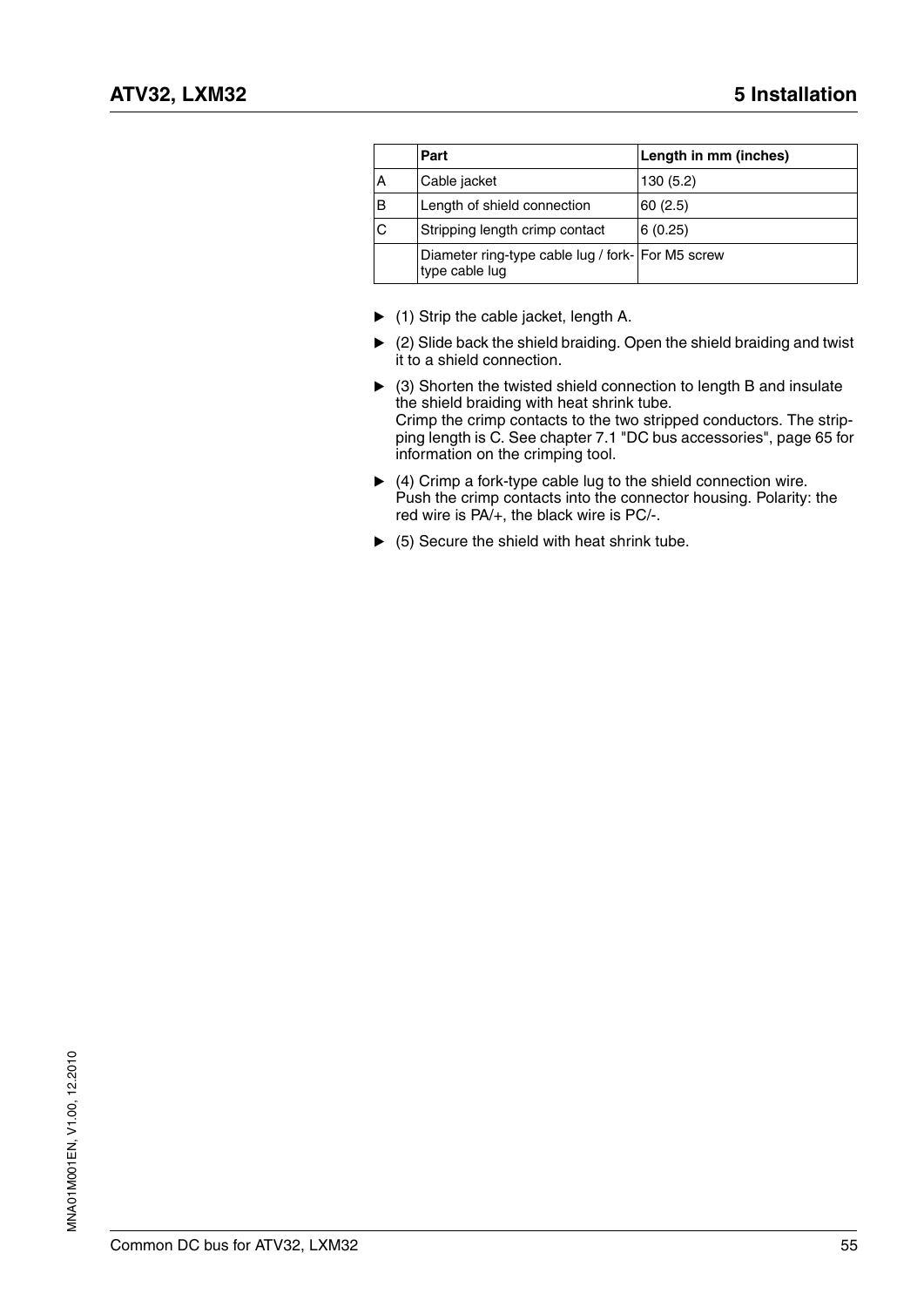## <span id="page-55-0"></span>**5.2 Wiring the DC bus**

|                      | <b>CAUTION</b>                                                                                                                                                                                                                                                  |
|----------------------|-----------------------------------------------------------------------------------------------------------------------------------------------------------------------------------------------------------------------------------------------------------------|
|                      | <b>EQUIPMENT DAMAGE CAUSED BY INCORRECT POLARITY</b>                                                                                                                                                                                                            |
|                      | Verify correct polarity during installation.                                                                                                                                                                                                                    |
|                      | Failure to follow these instructions can result in equipment dam-<br>age.                                                                                                                                                                                       |
|                      | The DC bus is connected by means of a plug and socket connection or<br>screw terminals.                                                                                                                                                                         |
| Cable specifications | See chapter 3.4 "Cables for DC bus", page 26 for the cable specifica-<br>tions. Pre-assembled cables and connector kits can be found in chapter<br>7 "Accessories and spare parts", page 65.                                                                    |
| Connector coding     | The connectors are coded. If you do not use pre-assembled cables, ver-<br>ify that the crimp contacts properly snap into the connector. Verify that<br>PA/+ is connected to PA/+ and PC/- is connected to PC/-. Incorrect wir-<br>ing will destroy the devices. |
|                      |                                                                                                                                                                                                                                                                 |

<span id="page-55-1"></span>

Figure 5.2 Connector coding

<span id="page-55-2"></span>

*Connector lock* The connector has a snap lock mechanism. Pull the connector housing to unlock the connector.

> NOTE: Both wires in the connector housing must be able to move independently for unlocking.



*If you want to remove the DC bus connection cable, you must open the connector lock by pulling at the housing. LXM32: The connection cable is easier to remove if you remove the motor connector first.*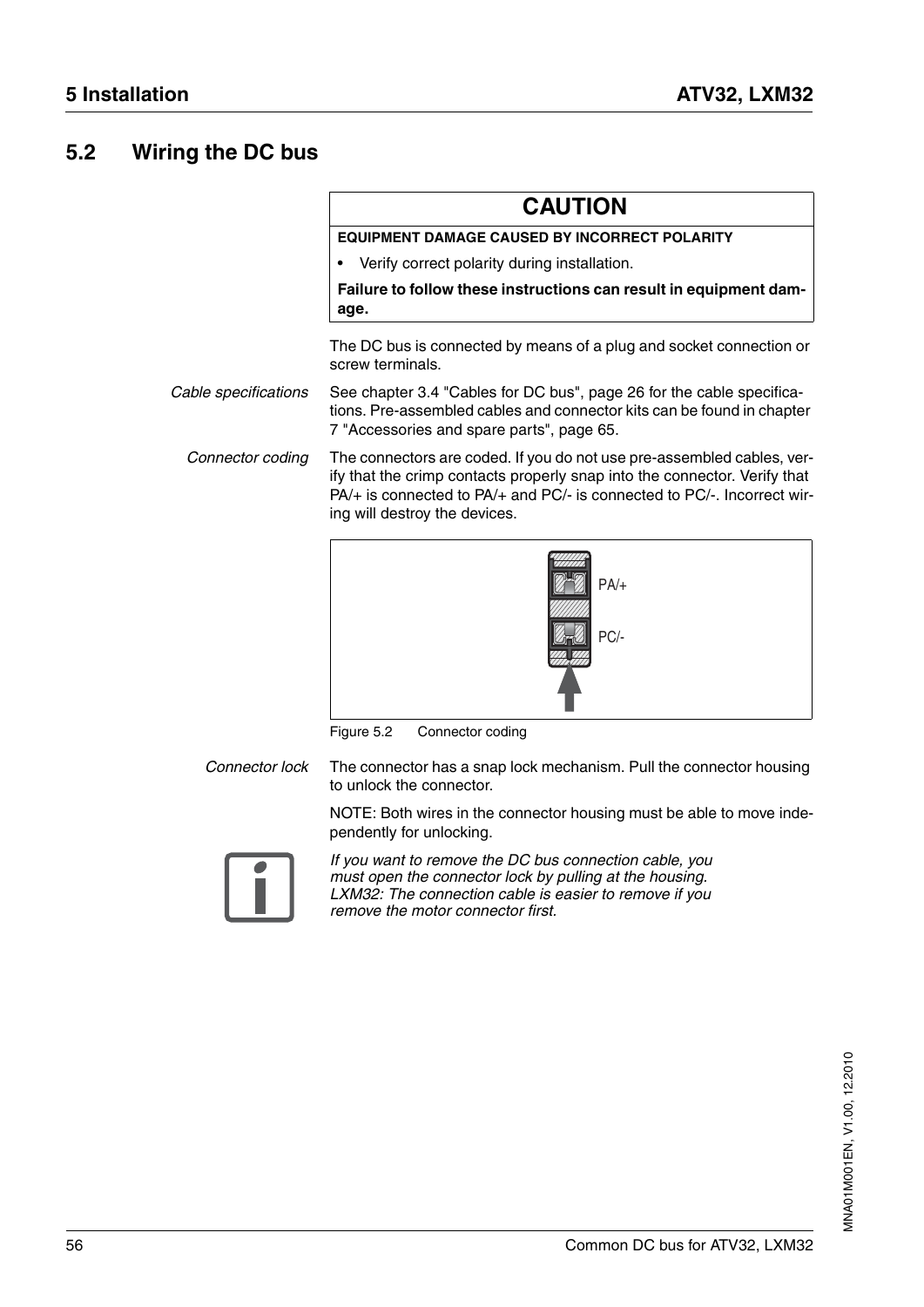

Figure 5.3 Unlocking the DC bus connector, step 1: Push cables towards connector.

<span id="page-56-0"></span>

Figure 5.4 Unlocking the DC bus connector, step 2: Push cables towards connector, at the same time remove the connector with the other hand.

<span id="page-56-1"></span>If the two wires cannot move freely, the DC bus connector will not unlock.

- Push the two wires towards the connector (see [Figure 5.3\)](#page-56-0).
- While pushing the wires towards the connector, pull the connector at the connector housing with the other hand.The connector is unlocked and you can remove the DC bus connection cable (see ). The connector is unlocked and you can remove the DC bus connection cable (see Figure 5.4).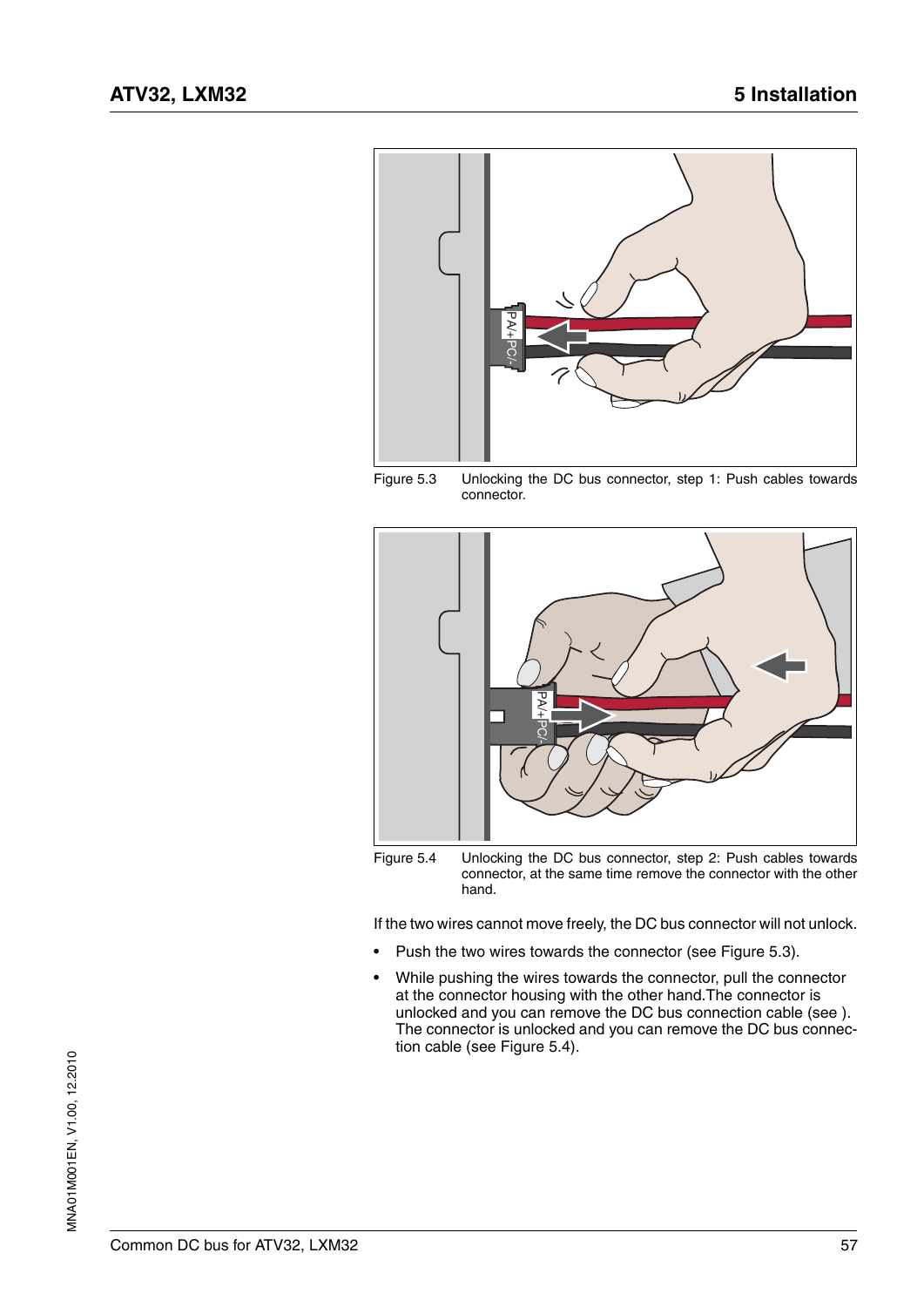### **5.2.1 Connecting the DC bus**



Figure 5.5 DC bus connection with plug contacts: left LXM32, right ATV32

- Verify that all requirements for a common DC bus are met.
- Use pre-assembled cables whenever possible (page [65\)](#page-64-1) to reduce the risk of wiring errors.
- Only connect the devices with the specified accessories. The connectors are coded. Connect PA/+ to PA/+ and PC/- to PC/-.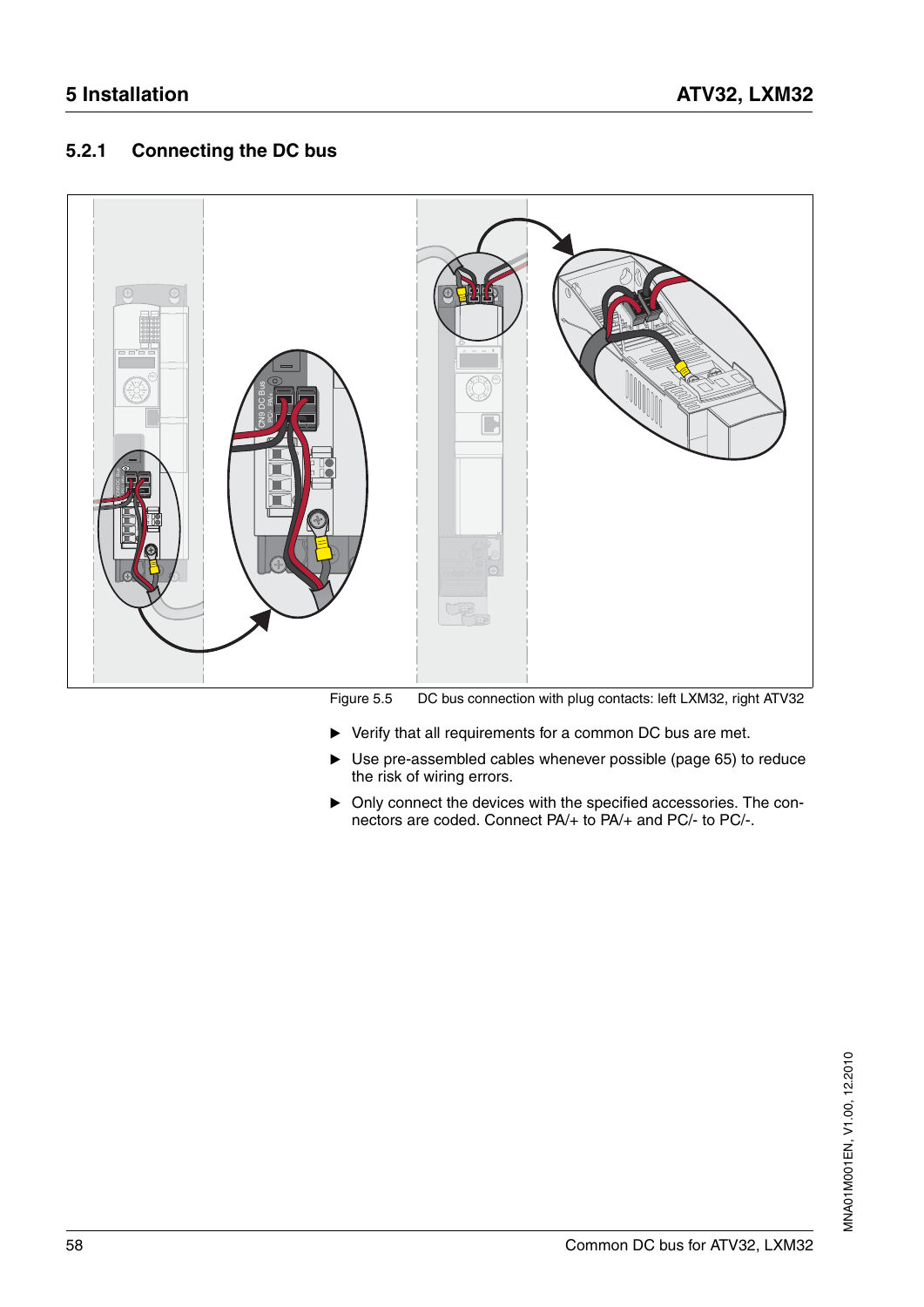#### <span id="page-58-0"></span>**5.3 Checking installation**

- Verify that all requirements for a common DC bus are met. (Chapter [4.5 "Structure of a common DC bus"\)](#page-33-0)
- Verify that Y capacitors are activated (factory setting), see manual of the respective product.
- $\triangleright$  Verify that the wiring complies with the specifications as per chapter [4 "Engineering"](#page-28-0).
- Verify that the fuses used are correct. The maximum permissible fuse ratings must not be exceeded. See chapter [3.3.1 "Mains fuse"](#page-23-1), page [24](#page-23-1) and chapter [3.3.2 "Fuse for DC bus",](#page-23-0) page [24](#page-23-0) for the fuse ratings.
- ▶ Verify proper wiring. Verify that PA/+ is only connected to PA/+. Verify that PC/- is only connected to PC/-.
- Verify that the shield is connected to a large surface area if you use shielded DC bus cables.
- Verify that the connector locks are properly snapped in.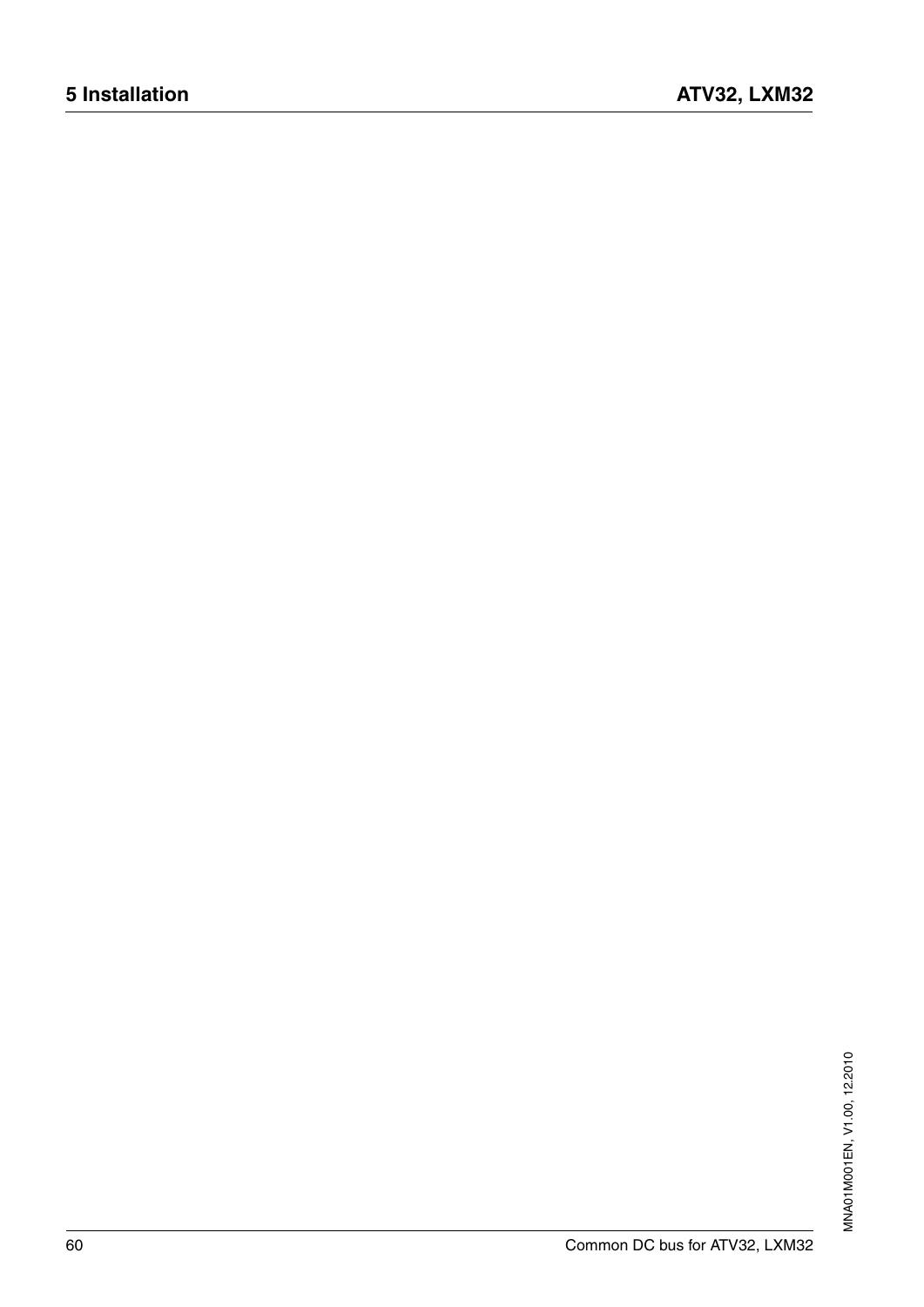# <span id="page-60-0"></span>**6 6 Commissioning**



For commissioning, follow the commissioning instructions for the individual devices in the manual of the respective product.

## **@ WARNING**

#### **DESTRUCTION OF SYSTEM COMPONENTS AND LOSS OF CONTROL**

Incorrect use of a parallel connection of the DC bus may destroy the drives immediately or after a delay.

• Note the requirements concerning the use of a parallel DC bus connection.

**Failure to follow these instructions can result in death, serious injury or equipment damage.**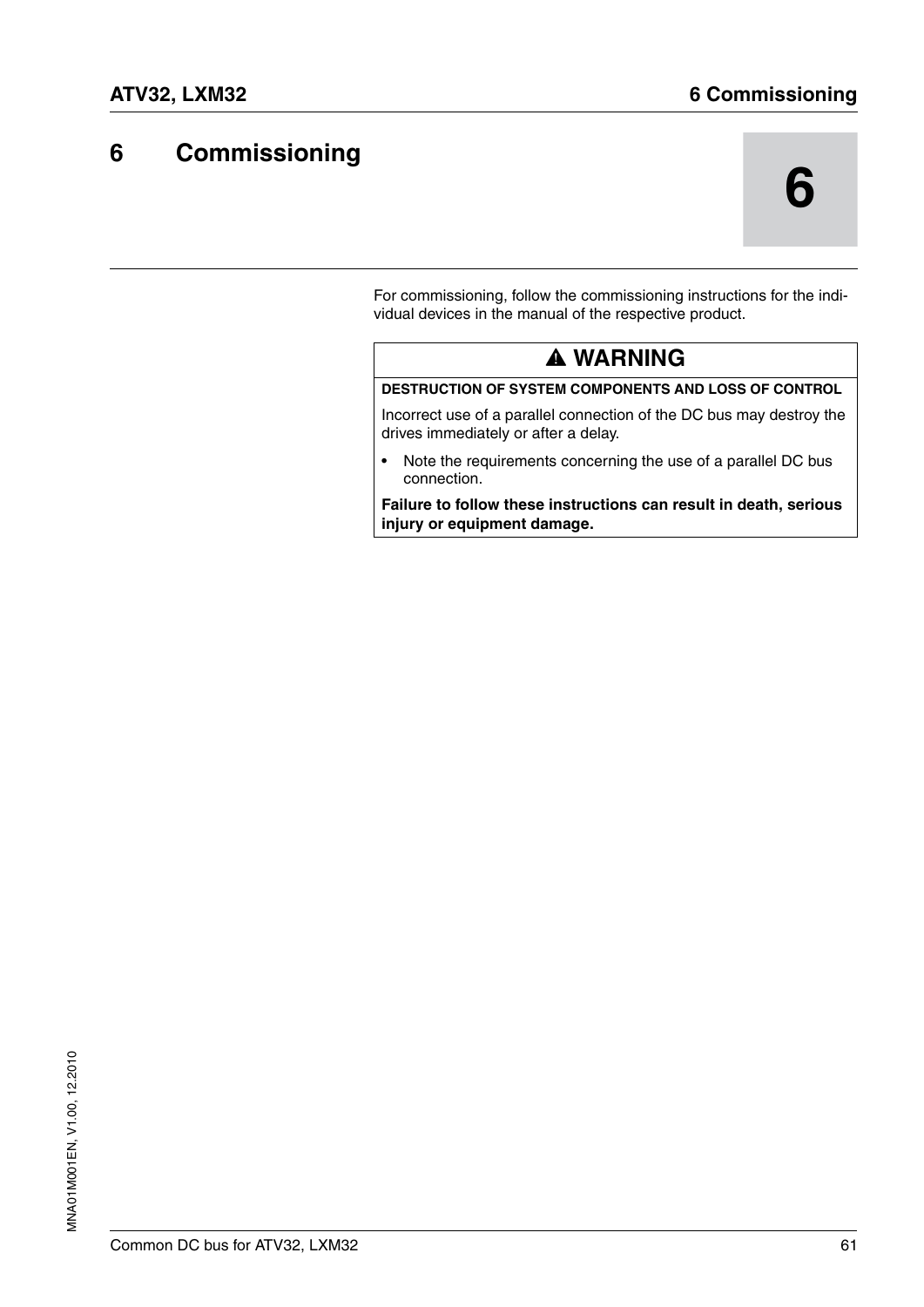#### <span id="page-61-0"></span>**6.1 Commissioning procedure**

Commissioning steps:

- Verify proper installation of the drives and the connections for the common DC bus, see chapter [5.3 "Checking installation",](#page-58-0) page [59](#page-58-0).
- Switch on the controller supply voltage simultaneously for all devices since the braking resistor controller needs the controller supply voltage.
- Activate mains phase monitoring for the drives with mains supply.
- Verify that only drives with identical nominal voltages have been connected.

LXM32: Set the same voltage for all LXM32•••• drives.

| <b>Drive</b> | <b>IParameter</b> |
|--------------|-------------------|
| LXM32        | MON MainsVolt     |

 If you want to operate ATV32•••• and LXM32•••• drives via a common DC bus, you must activate the following parameters for each device:

| <b>Drive</b> | l Parameter            |
|--------------|------------------------|
| ATV32        | delle (DC-Bus compat.) |
| LXM32        | DCbus_compat           |

▶ ATV32••••: Set the type of DC bus connection via parameter dELT [DC-Bus chaining]. Additional conditions may apply for setting this parameter, see Altivar 32 programming manual.

| <b>IDrive</b> | <b>IParameter</b>      |
|---------------|------------------------|
| IATV32        | decn [DC-Bus chaining] |

► LXM32: Set the parameters for the braking resistors of LXM32•••• drives, see page [63.](#page-62-1)

| <b>Drive</b> | l Parameter                                      |
|--------------|--------------------------------------------------|
| LXM32        | RESint ext<br>RESext P<br>RESext R<br>RESext ton |

 Commission the drives, see the descriptions in the manuals for the individual products.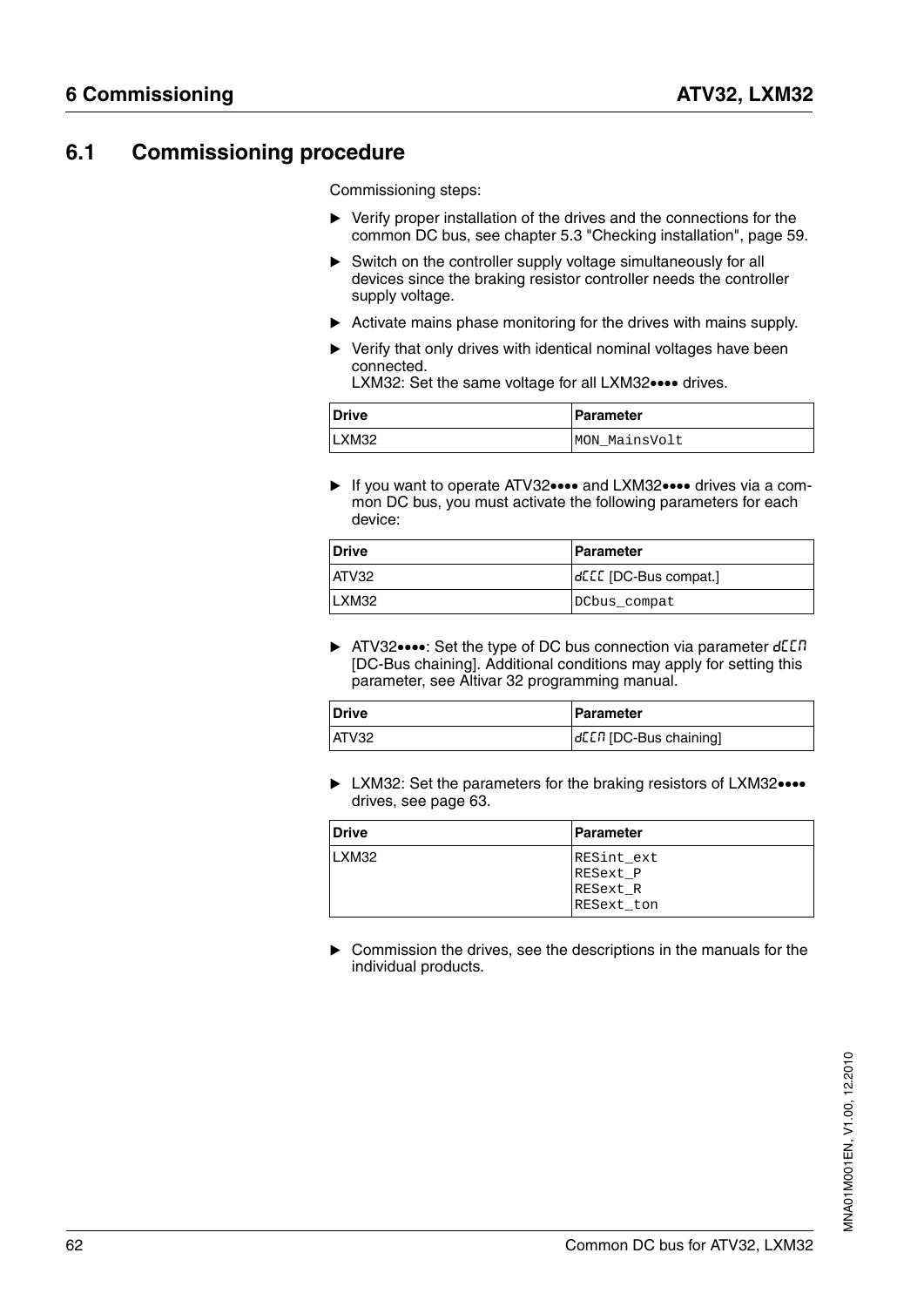## <span id="page-62-1"></span><span id="page-62-0"></span>**6.2 LXM32: Setting the braking resistor parameters**

#### **@ WARNING**

#### **MOTOR WITHOUT BRAKING EFFECT**

An insufficient braking resistor causes overvoltage on the DC bus and switches off the power stage. The motor is no longer actively decelerated.

- Verify that the braking resistor has a sufficient rating.
- Check the parameter settings for the braking resistor.
- Check the  $I<sup>2</sup>t$  value under the most critical condition by performing a test run. The device switches off at an  $I<sup>2</sup>t$  value of 100%.
- When performing the calculation and the test run, take into account the fact that the DC bus capacitors can absorb less braking energy at higher mains voltages.

**Failure to follow these instructions can result in death, serious injury or equipment damage.**

## **@ WARNING**

#### **HOT SURFACES**

The braking resistor may heat up to over 250°C (480°F) during operation.

- Avoid contact with the hot braking resistor.
- Do not allow flammable or heat-sensitive parts in the immediate vicinity of the braking resistor.
- Provide for good heat dissipation.
- Check the temperature of the braking resistor under the most critical condition by performing a test run.

**Failure to follow these instructions can result in death, serious injury or equipment damage.**

- Check the parameter RESint\_ext. If you have connected an external braking resistor, you must set the parameter to "external".
- If you have connected an external braking resistor, (value of the parameter RESint\_ext is set to "external"), you must assign the appropriate values to the parameters RESext\_P, RESext\_R and RESext\_ton. Verify that the selected external braking resistor is really connected.
- Test the function of the braking resistor under realistic, worst case conditions.

If the regenerated power becomes greater than the power that can be absorbed by the braking resistor, an error message is generated and the power stage is disabled.

See the product manual for a description of the parameters.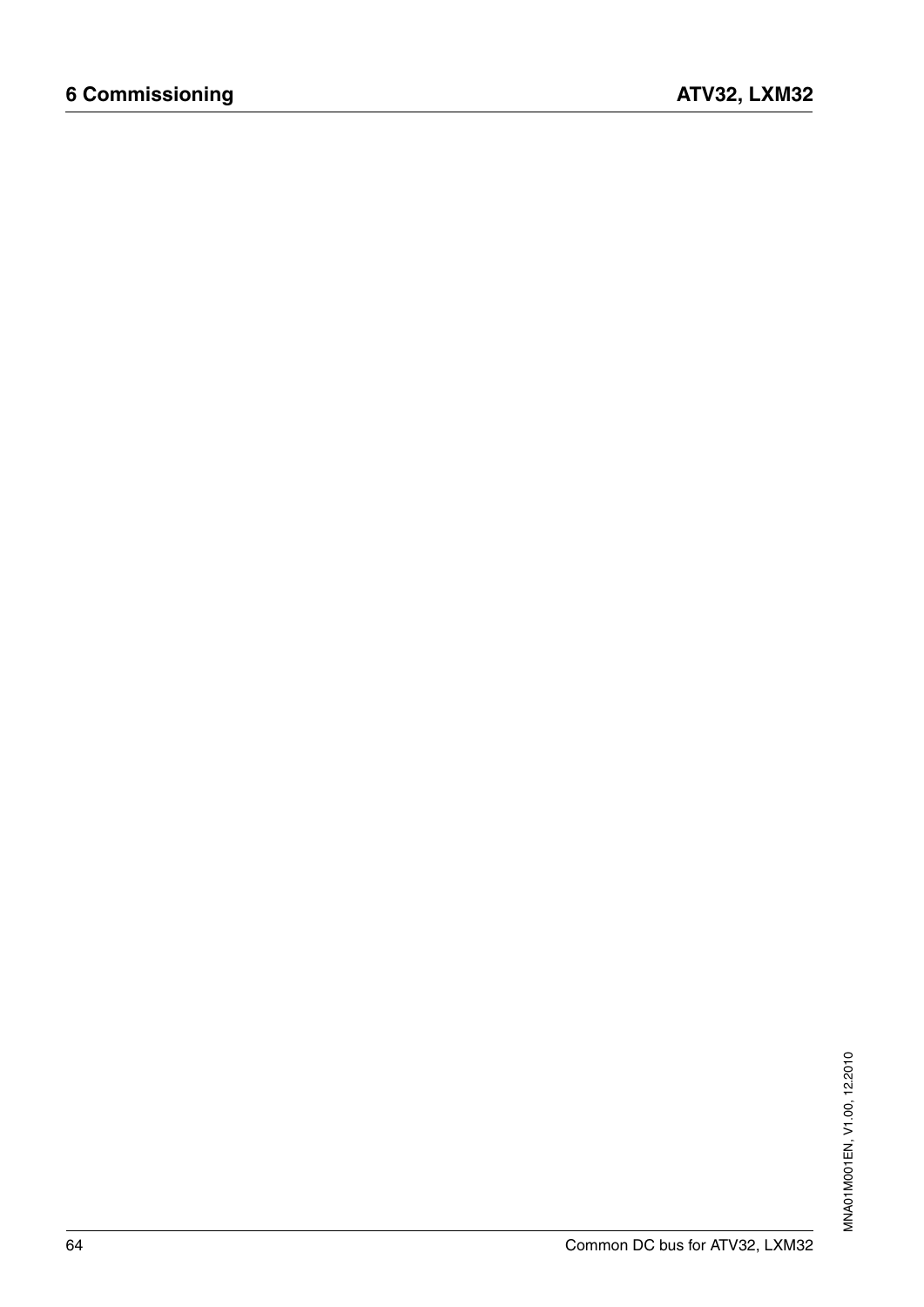## <span id="page-64-0"></span>**7 Accessories and spare parts**

## <span id="page-64-1"></span>**7.1 DC bus accessories**

| <b>Description</b>                                                           | Order no.           |
|------------------------------------------------------------------------------|---------------------|
| LXM ATV DC bus connection cable, pre-assembled, 0.1 m, 5 pieces              | <b>IVW3M7101R01</b> |
| LXM ATV cable for DC bus, 2* 5.3 mm <sup>2</sup> (2* AWG 10), shielded, 15 m | IVW3M7102R150       |
| DC bus connector kit, connector housing and contacts, 10 pieces              | <b>VW3M2207</b>     |

A crimping tool is required for the crimp contacts of the connector kit. Manufacturer: Tyco Electronics, Heavy Head Hand Tool, Tool Pt. No 18025

### **7.2 DC fuses**

The following DC fuses are offered by SIBA. http://www.siba-fuses.com

| <b>Description</b>    | SIBA order no. |
|-----------------------|----------------|
| IDC fuse, DC 700V 10A | 50 201 06.10   |
| IDC fuse, DC 700V 16A | 50 201 06.16   |
| IDC fuse, DC 700V 25A | 50 201 06.25   |
| IDC fuse, DC 700V 32A | 50 201 06.32   |
| IDC fuse, DC 700V 40A | 50 201 06.40   |
| IDC fuse, DC 700V 50A | 50 201 06.50   |
| DC fuse, DC 700V 63A  | 50 201 06.63   |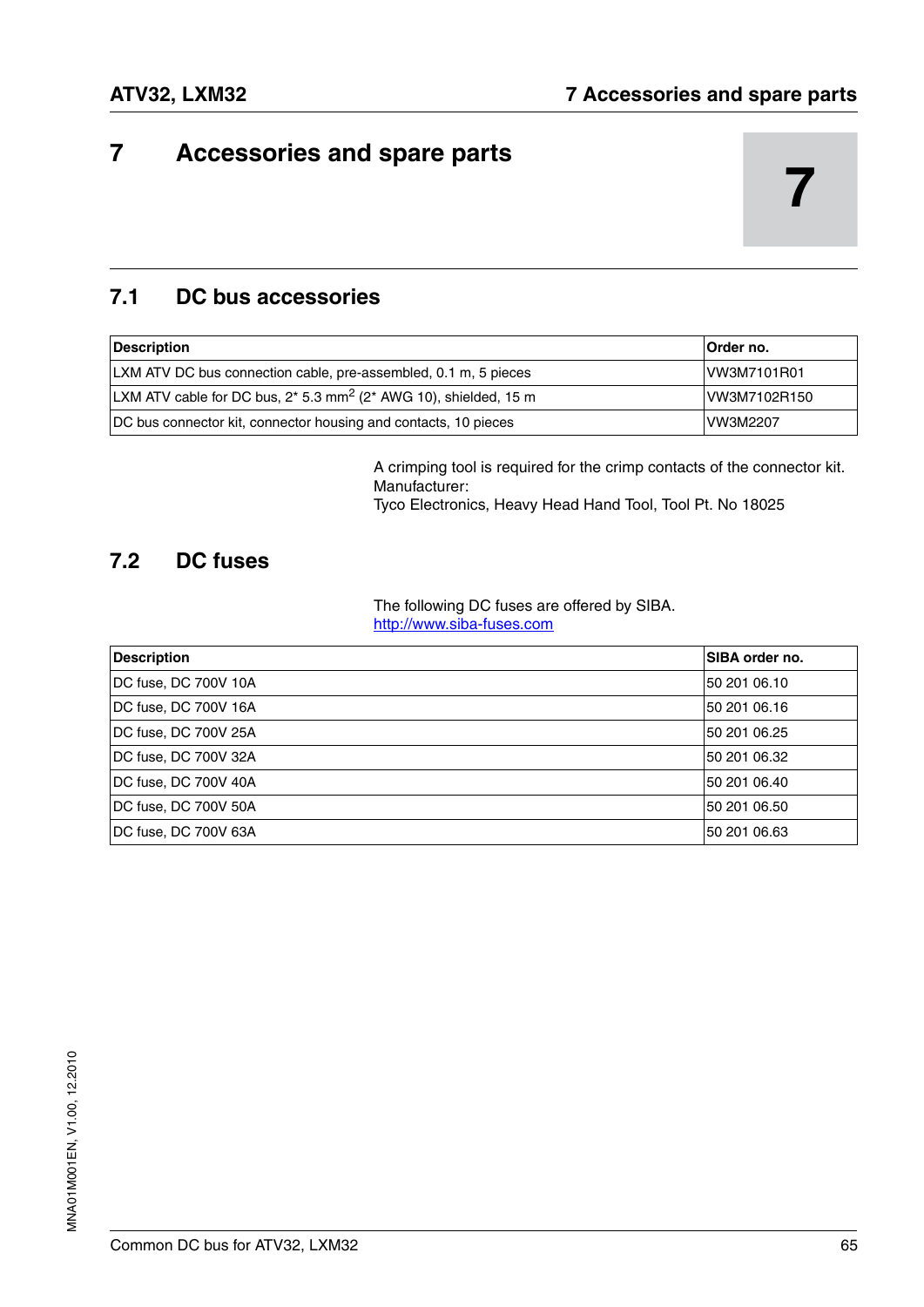## **7.3 External braking resistors**

| <b>Description</b>                                                                               | Order no.   |
|--------------------------------------------------------------------------------------------------|-------------|
| Braking resistor IP65; 10 $\Omega$ ; maximum continuous power 400 W; 0.75 m connection cable, UL | VW3A7601R07 |
| Braking resistor IP65; 10 $\Omega$ ; maximum continuous power 400 W; 2 m connection cable, UL    | VW3A7601R20 |
| Braking resistor IP65; 10 $\Omega$ ; maximum continuous power 400 W; 3 m connection cable, UL    | VW3A7601R30 |
| Braking resistor IP65; 27 $\Omega$ ; maximum continuous power 100 W; 0.75 m connection cable, UL | VW3A7602R07 |
| Braking resistor IP65; 27 $\Omega$ ; maximum continuous power 100 W; 2 m connection cable, UL    | VW3A7602R20 |
| Braking resistor IP65; 27 $\Omega$ ; maximum continuous power 100 W; 3 m connection cable, UL    | VW3A7602R30 |
| Braking resistor IP65; 27 $\Omega$ ; maximum continuous power 200 W; 0.75 m connection cable, UL | VW3A7603R07 |
| Braking resistor IP65; 27 $\Omega$ ; maximum continuous power 200 W; 2 m connection cable, UL    | VW3A7603R20 |
| Braking resistor IP65; 27 $\Omega$ ; maximum continuous power 200 W; 3 m connection cable, UL    | VW3A7603R30 |
| Braking resistor IP65; 27 $\Omega$ ; maximum continuous power 400 W; 0.75 m connection cable, UL | VW3A7604R07 |
| Braking resistor IP65; 27 $\Omega$ ; maximum continuous power 400 W; 2 m connection cable, UL    | VW3A7604R20 |
| Braking resistor IP65; 27 $\Omega$ ; maximum continuous power 400 W; 3 m connection cable, UL    | VW3A7604R30 |
| Braking resistor IP65; 72 $\Omega$ ; maximum continuous power 100 W; 0.75 m connection cable, UL | VW3A7605R07 |
| Braking resistor IP65; 72 $\Omega$ ; maximum continuous power 100 W; 2 m connection cable, UL    | VW3A7605R20 |
| Braking resistor IP65; 72 $\Omega$ ; maximum continuous power 100 W; 3 m connection cable, UL    | VW3A7605R30 |
| Braking resistor IP65; 72 $\Omega$ ; maximum continuous power 200 W; 0.75 m connection cable, UL | VW3A7606R07 |
| Braking resistor IP65; 72 (2; maximum continuous power 200 W; 2 m connection cable, UL           | VW3A7606R20 |
| Braking resistor IP65; 72 $\Omega$ ; maximum continuous power 200 W; 3 m connection cable, UL    | VW3A7606R30 |
| Braking resistor IP65; 72 $\Omega$ ; maximum continuous power 400 W; 0.75 m connection cable     | VW3A7607R07 |
| Braking resistor IP65; 72 $\Omega$ ; maximum continuous power 400 W; 2 m connection cable        | VW3A7607R20 |
| Braking resistor IP65; 72 $\Omega$ ; maximum continuous power 400 W; 3 m connection cable        | VW3A7607R30 |
| Braking resistor IP65; 100 $\Omega$ ; maximum continuous power 100 W; 0.75 m connection cable    | VW3A7608R07 |
| Braking resistor IP65; 100 $\Omega$ ; maximum continuous power 100 W; 2 m connection cable       | VW3A7608R20 |
| Braking resistor IP65; 100 $\Omega$ ; maximum continuous power 100 W; 3 m connection cable       | VW3A7608R30 |
| Braking resistor IP20; 15 $\Omega$ ; maximum continuous power 2500 W; connection terminals, UL   | VW3A7704    |
| Braking resistor IP20; 10 $\Omega$ ; maximum continuous power 2500 W; connection terminals, UL   | VW3A7705    |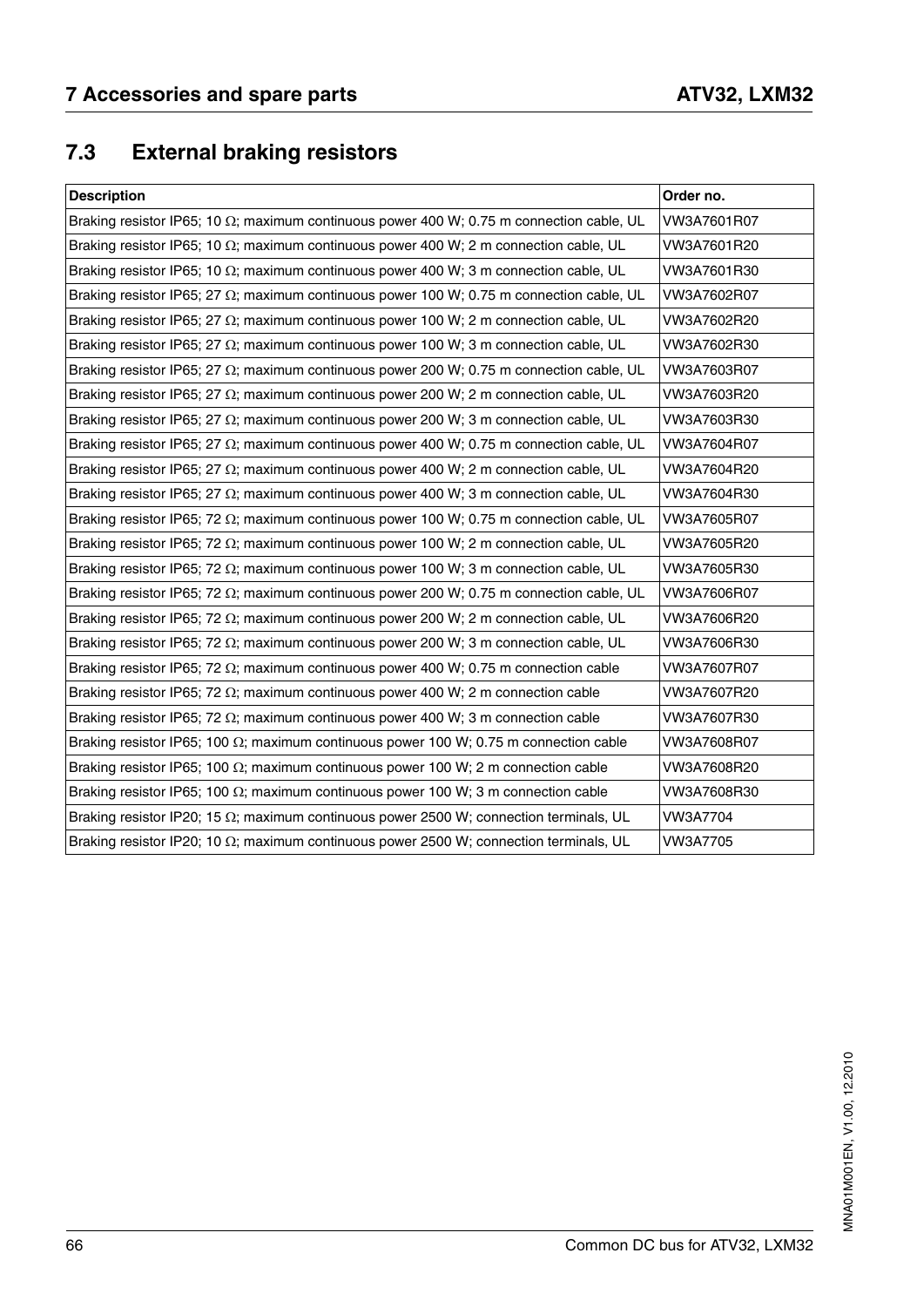## <span id="page-66-0"></span>**8 8 Glossary**

## **8.1 Units and conversion tables**

The value in the specified unit (left column) is calculated for the desired unit (top row) with the formula (in the field).

Example: conversion of 5 meters [m] to yards [yd] 5 m /  $0.9144 = 5.468$  yd

#### **8.1.1 Length**

|     | lin      | l ft     | yd       | m          | <b>cm</b> | <b>Imm</b> |
|-----|----------|----------|----------|------------|-----------|------------|
| in  | ۰        | 12       | 36       | $*0.0254$  | $*2.54$   | $*25.4$    |
| ft  | $*12$    | ۰        | ΄3       | l* 0.30479 | $*30.479$ | $*304.79$  |
| yd  | $*36$    | * 3      |          | $*0.9144$  | $*91.44$  | $*914.4$   |
| m   | / 0.0254 | /0.30479 | / 0.9144 |            | $*100$    | $*1000$    |
| cm  | /2.54    | / 30.479 | '91.44   | 100        |           | $^*$ 10    |
| lmm | /25.4    | 304.79   | 914.4    | 1000       | / 10      |            |

#### **8.1.2 Mass**

|      | lb           | l OZ               | slug                         | kg            | g           |
|------|--------------|--------------------|------------------------------|---------------|-------------|
| llb  |              | 16                 | 1* 0.03108095                | l* 0.4535924  | $*453.5924$ |
| l OZ | 16           |                    | 1* 1.942559*10 <sup>-3</sup> | l* 0.02834952 | * 28.34952  |
| slug | / 0.03108095 | $1.942559*10^{-3}$ |                              | * 14.5939     | $*14593.9$  |
| kg   | / 0.45359237 | 0.02834952         | 14.5939                      |               | $*1000$     |
| g    | 453.59237 /  | 28.34952           | 14593.9                      | 1000          | -           |

#### **8.1.3 Force**

|      | lb        | l OZ      |                          | <b>dyne</b> | N                            |
|------|-----------|-----------|--------------------------|-------------|------------------------------|
| llb  | -         | * 16      | *453.55358               | *444822.2   | * 4.448222                   |
| loz  | 16        |           | * 28.349524              | * 27801     | l* 0.27801                   |
| p    | 453.55358 | 28.349524 |                          | $*980.7$    | $\pm$ 9.807*10 <sup>-3</sup> |
| dyne | 444822.2  | 27801     | 980.7                    |             | / 100*10 <sup>3</sup>        |
| ΙN   | 4.448222  | 0.27801   | / 9.807*10 <sup>-3</sup> | $*100*10^3$ |                              |

#### **8.1.4 Power**

|              | <b>HP</b>                | lW     |
|--------------|--------------------------|--------|
| <b>HP</b>    | $\overline{\phantom{0}}$ | $*746$ |
| $\mathsf{w}$ | 746                      |        |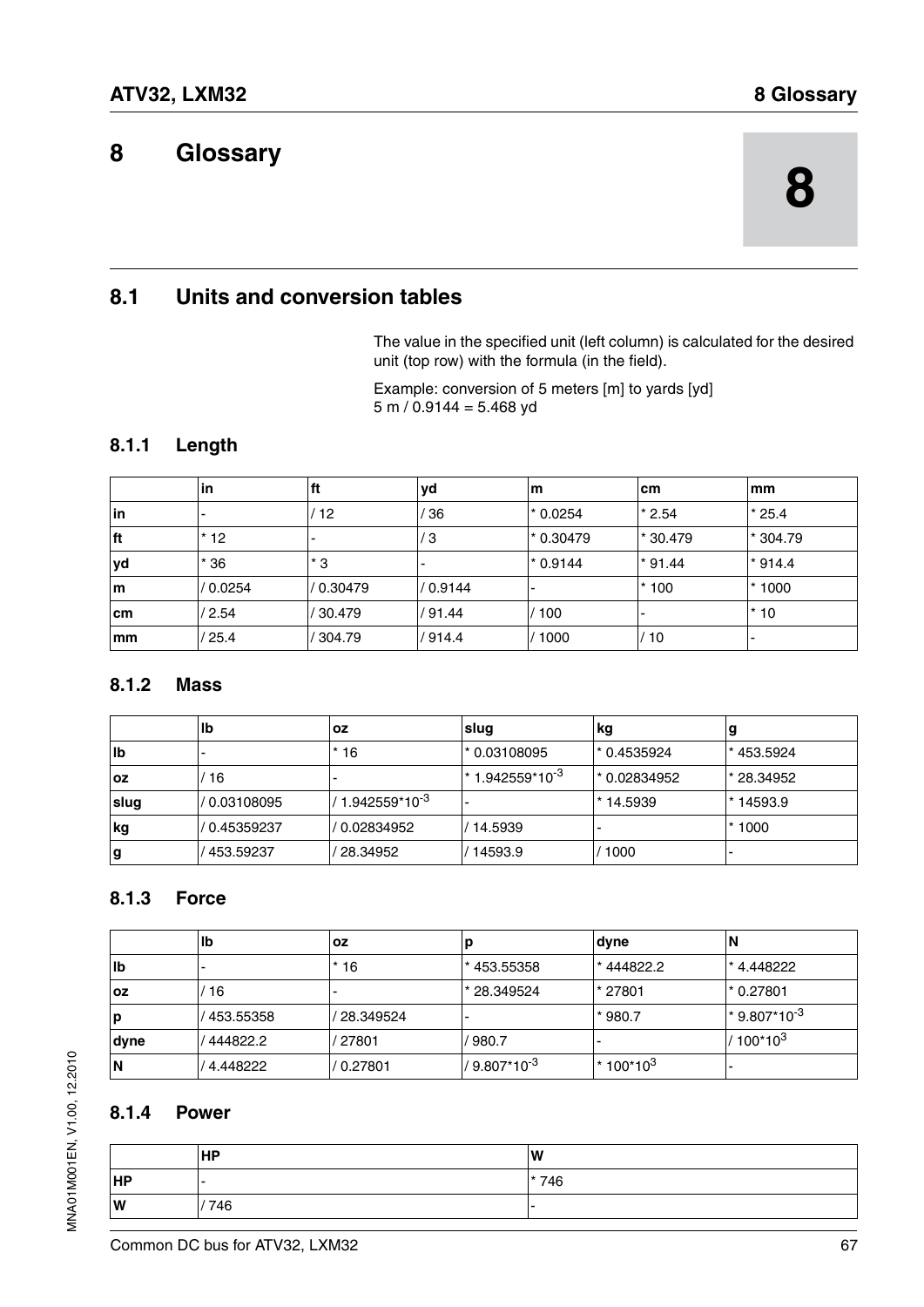#### **8.1.5 Rotation**

|                                                               | $\left  \text{min}^{\text{-1}} \right $ (RPM) | rad/s     | deg./s   |
|---------------------------------------------------------------|-----------------------------------------------|-----------|----------|
| $\left  \text{min}^{-1} \right $ (RPM) $\left  \cdot \right $ |                                               | $*\pi/30$ | $^*6$    |
| rad/s                                                         | $\frac{1}{2}$ 30 / $\pi$                      |           | * 57.295 |
| deg./s                                                        | / 6                                           | /57.295   |          |

## **8.1.6 Torque**

|           | $Ib\cdot in$ | lb-ft                  | loz∙in                    | <b>Nm</b>                            | kp⋅m                        | kp⋅cm                       | dyne∙cm                   |
|-----------|--------------|------------------------|---------------------------|--------------------------------------|-----------------------------|-----------------------------|---------------------------|
| lb·in     |              | 12                     | $*16$                     | <sup>*</sup> 0.112985                | 1* 0.011521                 | $*1.1521$                   | $* 1.129 * 10^6$          |
| lb-ft     | $*12$        |                        | $*192$                    | * 1.355822                           | $*0.138255$                 | * 13.8255                   | l* 13.558*10 <sup>6</sup> |
| oz.in     | 16           | 192                    |                           | <sup>*</sup> 7.0616*10 <sup>-3</sup> | $\pm 720.07 \times 10^{-6}$ | $*$ 72.007*10 <sup>-3</sup> | 70615.5<br>$\star$        |
| <b>Nm</b> | l/ 0.112985  | 1.355822               | $/7.0616*10^{-3}$         |                                      | $*0.101972$                 | $*10.1972$                  | $*10*10^6$                |
| ∣kp⋅m     | l/ 0.011521  | / 0.138255             | / 720.07*10 <sup>-6</sup> | / 0.101972                           |                             | $*100$                      | * 98.066*10 <sup>6</sup>  |
| kp⋅cm     | / 1.1521     | 13.8255                | / 72.007*10 <sup>-3</sup> | 10.1972                              | 100                         |                             | $*0.9806*10^6$            |
| dyne∙cm   | $1.129*10^6$ | 13.558*10 <sup>6</sup> | 70615.5                   | $10*10^6$                            | / 98.066*10 <sup>6</sup>    | / 0.9806*10 <sup>6</sup>    |                           |

#### **8.1.7 Moment of inertia**

|                       | $lb \cdot in^2$ | Ib·ft <sup>2</sup> | kg·m <sup>2</sup> | $kg \cdot cm^2$         | kpcm·s <sup>2</sup> | oz.in <sup>2</sup> |
|-----------------------|-----------------|--------------------|-------------------|-------------------------|---------------------|--------------------|
| $Ib\cdot in^2$        |                 | 144                | 3417.16           | 0.341716                | / 335.109           | $*16$              |
| Ib·ft <sup>2</sup>    | $*144$          | -                  | $*0.04214$        | $*421.4$                | $*0.429711$         | * 2304             |
| kg·m <sup>2</sup>     | * 3417.16       | / 0.04214          |                   | $ *$ 10*10 <sup>3</sup> | $*10.1972$          | * 54674            |
| kg.cm <sup>2</sup>    | l* 0.341716     | 421.4              | $/$ 10*10 $^3$    |                         | 980.665             | $*5.46$            |
| ∣kp⋅cm⋅s <sup>2</sup> | $*335.109$      | / 0.429711         | 10.1972           | 980.665                 |                     | <u>5361.74</u>     |
| oz.in <sup>2</sup>    | 16              | 2304               | 54674             | 5.46                    | 5361.74             |                    |

#### **8.1.8 Temperature**

|     | ∘⊏                                                | $\sim$<br>ັ       |                            |
|-----|---------------------------------------------------|-------------------|----------------------------|
| ∘⊏  |                                                   | $(CF - 32) * 5/9$ | $(CF - 32) * 5/9 + 273.15$ |
| ∣°C | $\binom{6}{1}$ $\binom{6}{1}$ $\binom{9}{5}$ + 32 |                   | $\binom{6}{1}$ + 273.15    |
| ΙK  | $(K - 273.15) * 9/5 + 32$                         | $IK - 273.15$     |                            |

#### **8.1.9 Conductor cross section**

| <b>AWG</b>               |      | 2    | ıз   | <b>4</b> | 5    | <b>6</b> |      | 18   | 19   | 10   | 11   | 12   | 13   |
|--------------------------|------|------|------|----------|------|----------|------|------|------|------|------|------|------|
| $\mathsf{m}\mathsf{m}^2$ | 42.4 | 33.6 | 26.7 | 21.2     | 16.8 | 13.3     | 10.5 | 8.4  | 6.6  | 5.3  | 4.2  | 3.3  | 2.6  |
|                          |      |      |      |          |      |          |      |      |      |      |      |      |      |
| <b>AWG</b>               | 14   | 15   | 16   |          | 18   | 19       | 20   | 21   | 22   | 23   | 24   | 25   | 26   |
| ົ<br>mm <sup>2</sup>     | 2.1  | 1.7  | 1.3  | 1.0      | 0.82 | 0.65     | 0.52 | 0.41 | 0.33 | 0.26 | 0.20 | 0.16 | 0.13 |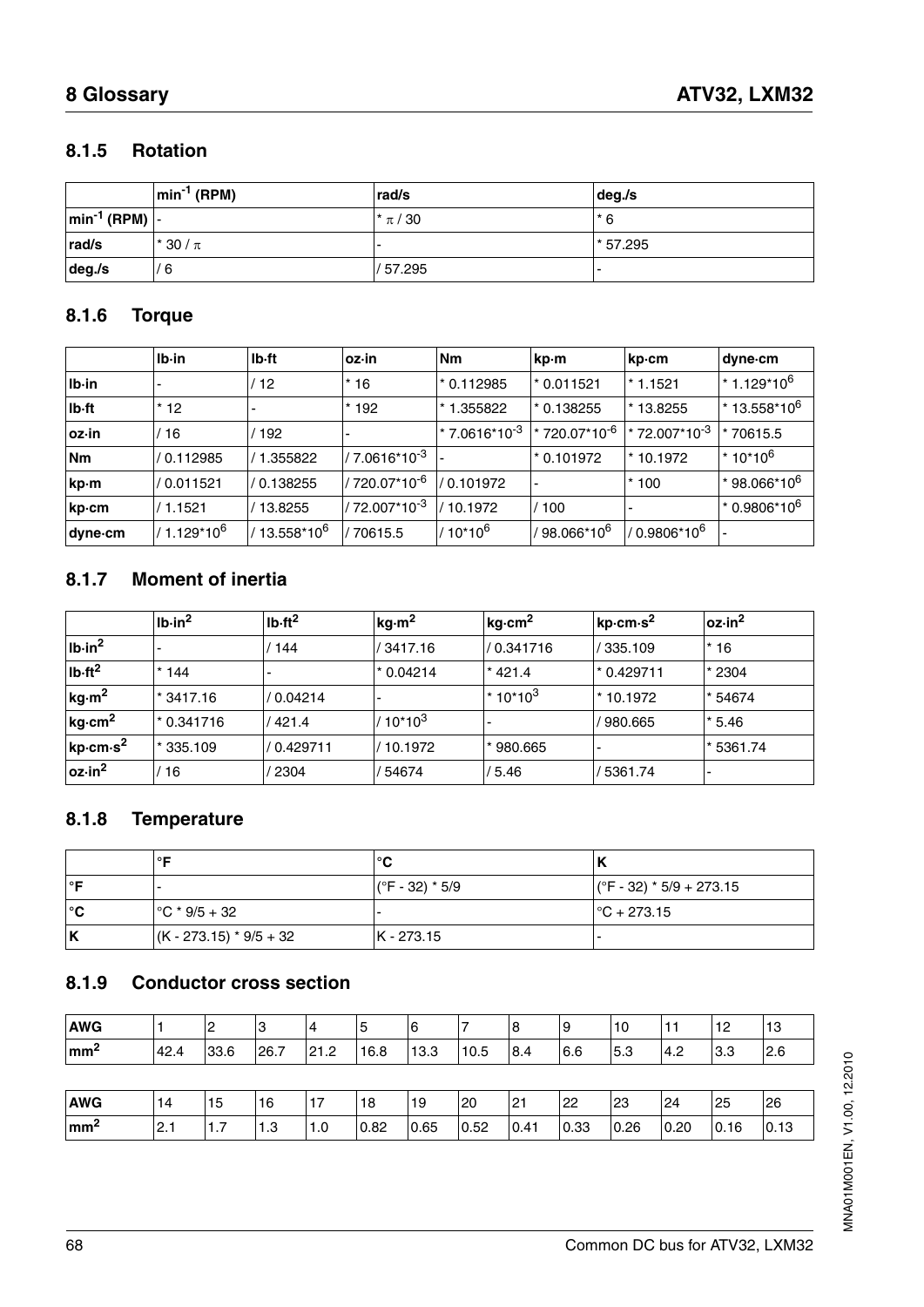#### <span id="page-68-0"></span>**8.2 Terms and Abbreviations**

See chapter [2.6 "Standards and terminology"](#page-12-0) for information on the pertinent standards on which many terms are based. Some terms and abbreviations may have specific meanings with regard to the standards.

- *AC* Alternating current
- *DC* Direct current
- *DC bus* Circuit that supplies the power stage with energy (direct voltage).
- *Drive system* System consisting of controller, power stage and motor.
	- *EMC* Electromagnetic compatibility
	- *Error* Discrepancy between a computed, observed or measured value or condition and the specified or theoretically correct value or condition.
- *Error class* Classification of errors into groups. The different error classes allow for specific responses to errors, for example by severity.
- <span id="page-68-1"></span>*Factory setting* Factory settings when the product is shipped
	- *Fault* Fault is a state that can be caused by an error. Further information can be found in the pertinent standards such as IEC 61800-7, ODVA Common Industrial Protocol (CIP).
	- *Fault reset* A function used to restore the drive to an operational state after a detected error is cleared by removing the cause of the error so that the error is no longer active.
	- *Parameter* Device data and values that can be read and set (to a certain extent) by the user.
		- **PELV** Protective Extra Low Voltage, low voltage with isolation. For more information: IEC 60364-4-41
	- *Persistent* Indicates whether the value of the parameter remains in the memory after the device is switched off.
	- *Power stage* The power stage controls the motor. The power stage generates current for controlling the motor on the basis of the positioning signals from the controller.
	- *Quick Stop* Function which can be used for fast deceleration of the motor via a command or in the event of an error.
		- *Warning* If the term is used outside the context of safety instructions, a warning alerts to a potential problem that was detected by a monitoring function. A warning does not cause a transition of the operating state.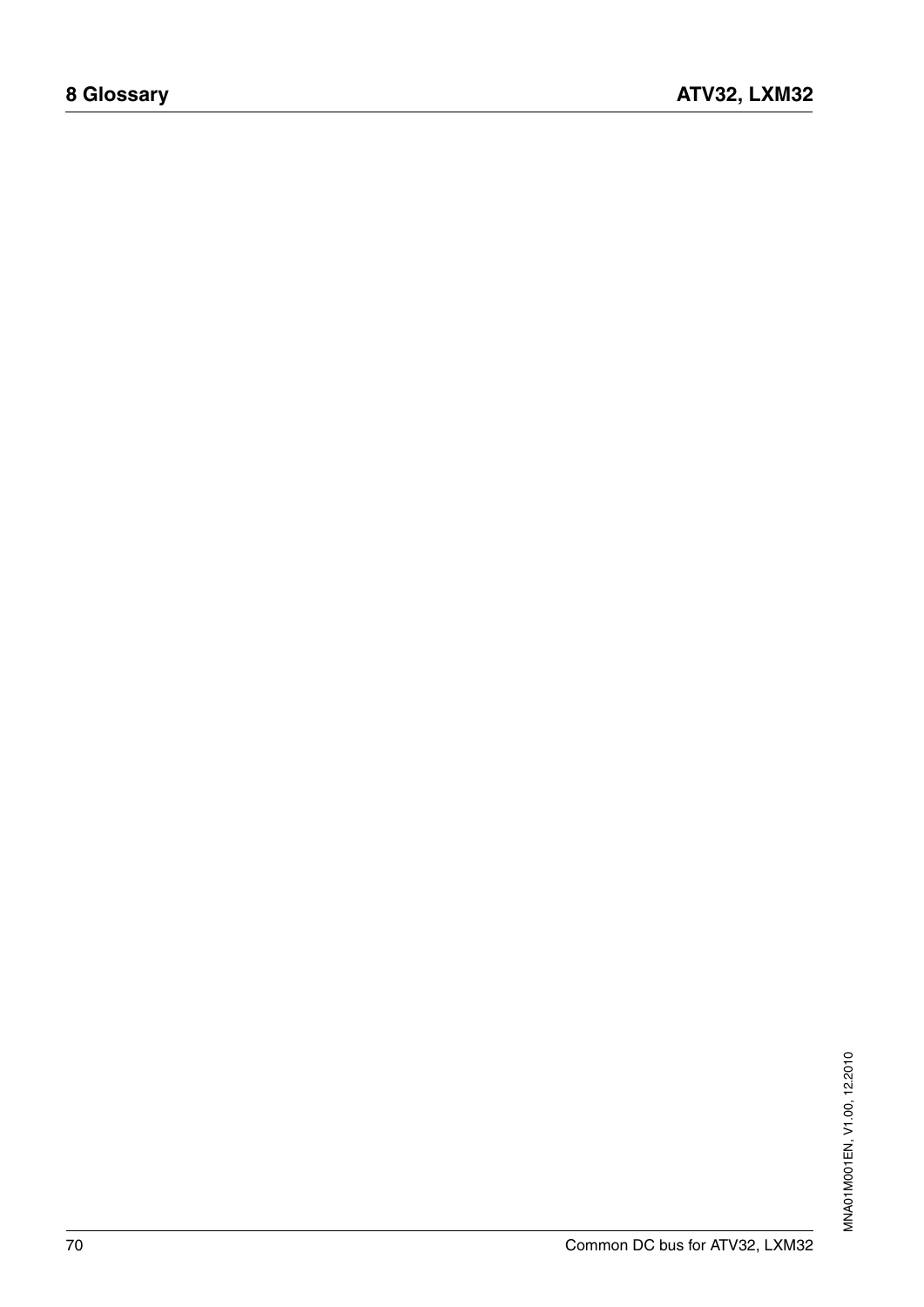#### **9 Index**

## **9**

## **A**

[Abbreviations 69](#page-68-0) Accessories [External braking resistor, data 27](#page-26-1) [Accessories and spare parts 65](#page-64-0) Advantages of a common DC bus [Use of electrical energy 7](#page-6-0)

#### **B**

Before you begin [Safety information 9](#page-8-0) [Braking resistor 27](#page-26-0) [Calculation 45](#page-44-0) [External 27](#page-26-1) [Monitoring 44](#page-43-0) [Rating 43](#page-42-0) [Braking resistors common DC bus 43](#page-42-1)

## **C**

Cable specifications [DC bus 26,](#page-25-0) [51,](#page-50-0) [54](#page-53-0) [Choke - see Mains reactor](#page-68-1) [Commissioning 61](#page-60-0) [Parameters for braking resistor 63](#page-62-0) [steps 62](#page-61-0) Common DC bus [Braking resistors 43](#page-42-1) [Mains filter 50](#page-49-0) [Mains reactor 48](#page-47-0) Common DC-Bus [Installation 56](#page-55-0) [Common fuse 24](#page-23-1) **Connector** [Coding 56](#page-55-1) [Lock 56](#page-55-2) [Crimp contact 26,](#page-25-0) [51,](#page-50-0) [54](#page-53-0) cross section,DC bus [Cable specifications 26,](#page-25-0) [51,](#page-50-0) [54](#page-53-0)

## **D**

DC bus [Braking resistors 43](#page-42-1) [Mains reactor 48](#page-47-0) [Prerequisites 33](#page-32-0) [Use of electrical energy 7](#page-6-0) [DC bus fuse 24](#page-23-0)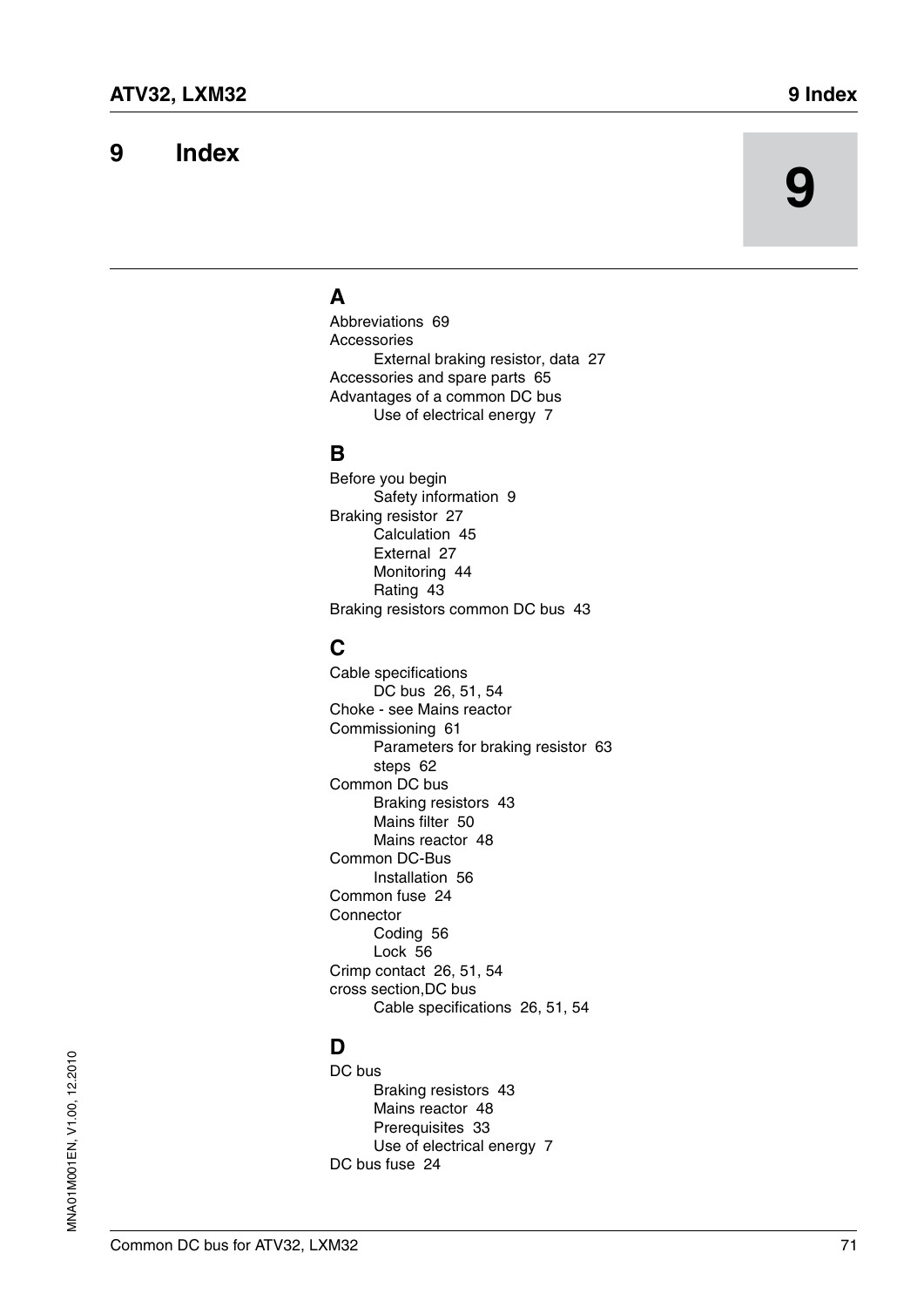## **E**

[EMC specifics 29](#page-28-1) [Energy balance 30](#page-29-1) [External braking resistors 27](#page-26-1) External mains filter [Connection 50](#page-49-0) [Technical data 28](#page-27-1)

#### **F**

[Filter - see Mains filter](#page-68-1) Fuse [Common mains fuse 24](#page-23-1) [DC bus fuse 24](#page-23-0) [Fuses 24](#page-23-2) [Single-phase devices 24,](#page-23-3) [25](#page-24-0) [Three-phase devices 24,](#page-23-4) [25](#page-24-1) [Fuses single-phase devices 24,](#page-23-3) [25](#page-24-0) [Fuses three-phase devices 24,](#page-23-4) [25](#page-24-1) [Fusing 24](#page-23-2)

### **G**

[Glossary 67](#page-66-0)

## **H**

[Hazard categories 10](#page-9-0)

## **I**

[Installation of common DC bus 56](#page-55-0) [Intended use 9](#page-8-1) [Introduction 7](#page-6-1)

#### **M**

Mains filter [Engineering 50](#page-49-0) [Technical data 28](#page-27-1) Mains reactor [Technical data 28](#page-27-0) [Mains reactor common DC bus 48](#page-47-0) Manuals [Source 5](#page-4-0) Monitoring [Braking resistor 44](#page-43-0)

## **P**

[Parameters for braking resistor 63](#page-62-0) Prerequisites [Common DC bus 33](#page-32-0) [Single-phase devices 35,](#page-34-0) [37](#page-36-0) [Three-phase devices 35,](#page-34-1) [37](#page-36-1)

## **Q**

[Qualification of personnel 9](#page-8-2)